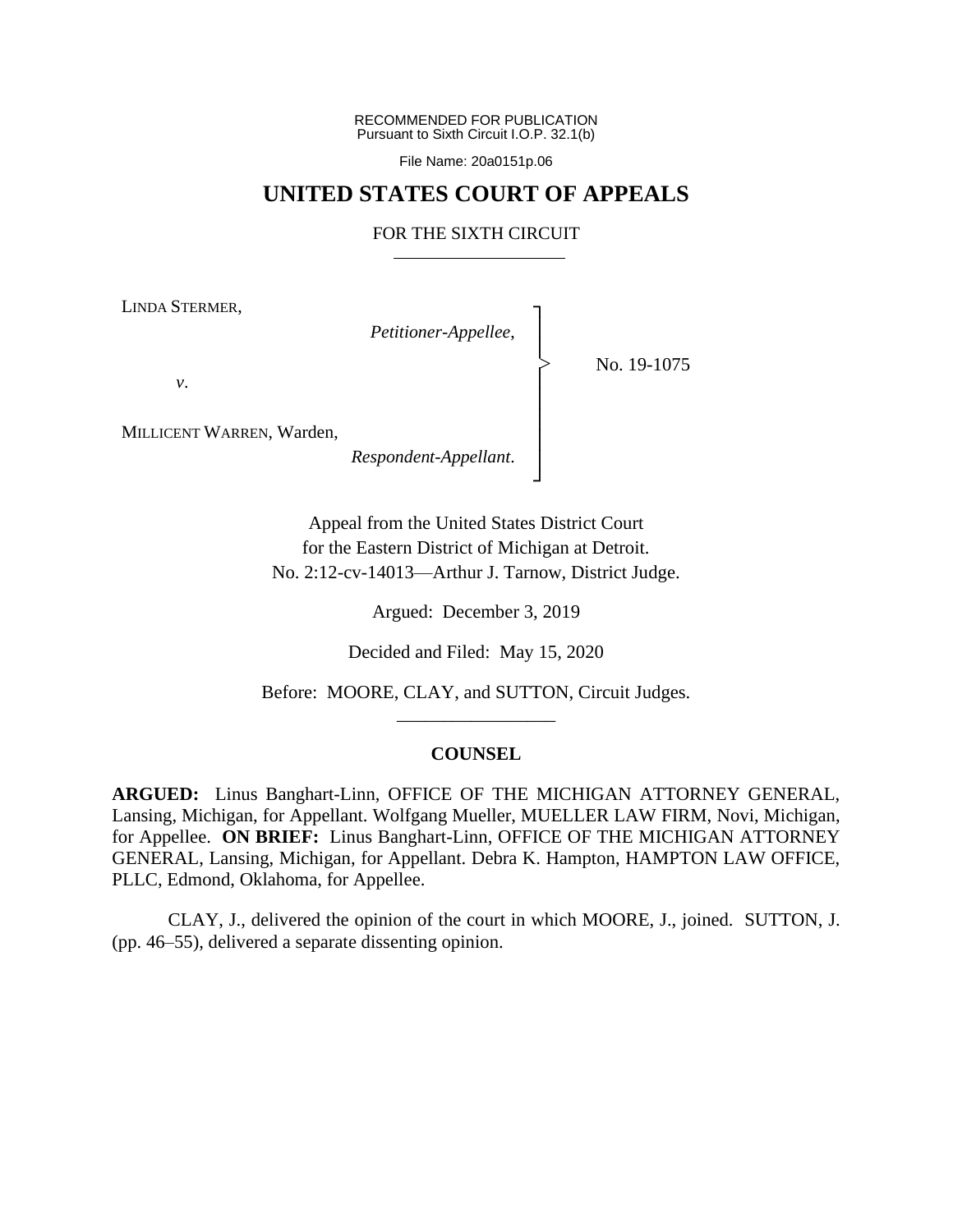# **OPINION** \_\_\_\_\_\_\_\_\_\_\_\_\_\_\_\_\_

\_\_\_\_\_\_\_\_\_\_\_\_\_\_\_\_\_

CLAY, Circuit Judge. Petitioner Linda Stermer was convicted of felony murder in the course of committing an arson and was sentenced to life in prison. The State of Michigan charged her with killing her husband by setting both him and their house on fire. At trial, the state used a fire expert to support its claim of arson, but Stermer's counsel never retained or consulted with an expert to rebut this evidence. In his closing arguments, the prosecutor repeatedly branded Stermer a liar, misrepresented her testimony, and disparaged her while bolstering other witnesses. Stermer's counsel did not object.

After a direct appeal and a motion for post-conviction relief in state court, Stermer filed a petition for habeas corpus in the Eastern District of Michigan pursuant to 28 U.S.C. § 2254. The district court, over the state's objection, held an evidentiary hearing. After that hearing, the court granted Stermer's petition based on her claims of prosecutorial misconduct and ineffective assistance of counsel. The state appealed.

While the district court improperly held an evidentiary hearing and applied an incorrect standard of review to Stermer's petition, that does not affect this Court's *de novo* review of her claims. Even with the significant deference afforded to state court decisions under habeas review, Stermer is entitled to relief on her prosecutorial misconduct and ineffective assistance claims. Accordingly, we affirm the district court's grant of a conditional writ of habeas corpus, meaning that Stermer is entitled to a new trial.

#### **I. BACKGROUND**

#### **A. The Death of Todd Stermer**

Linda and Todd Stermer were married for fourteen years. But this was not a happy marriage. On January 6, 2007, Todd discovered that Linda was having an affair with a co-worker named Chris Williams and told her that he wanted a divorce.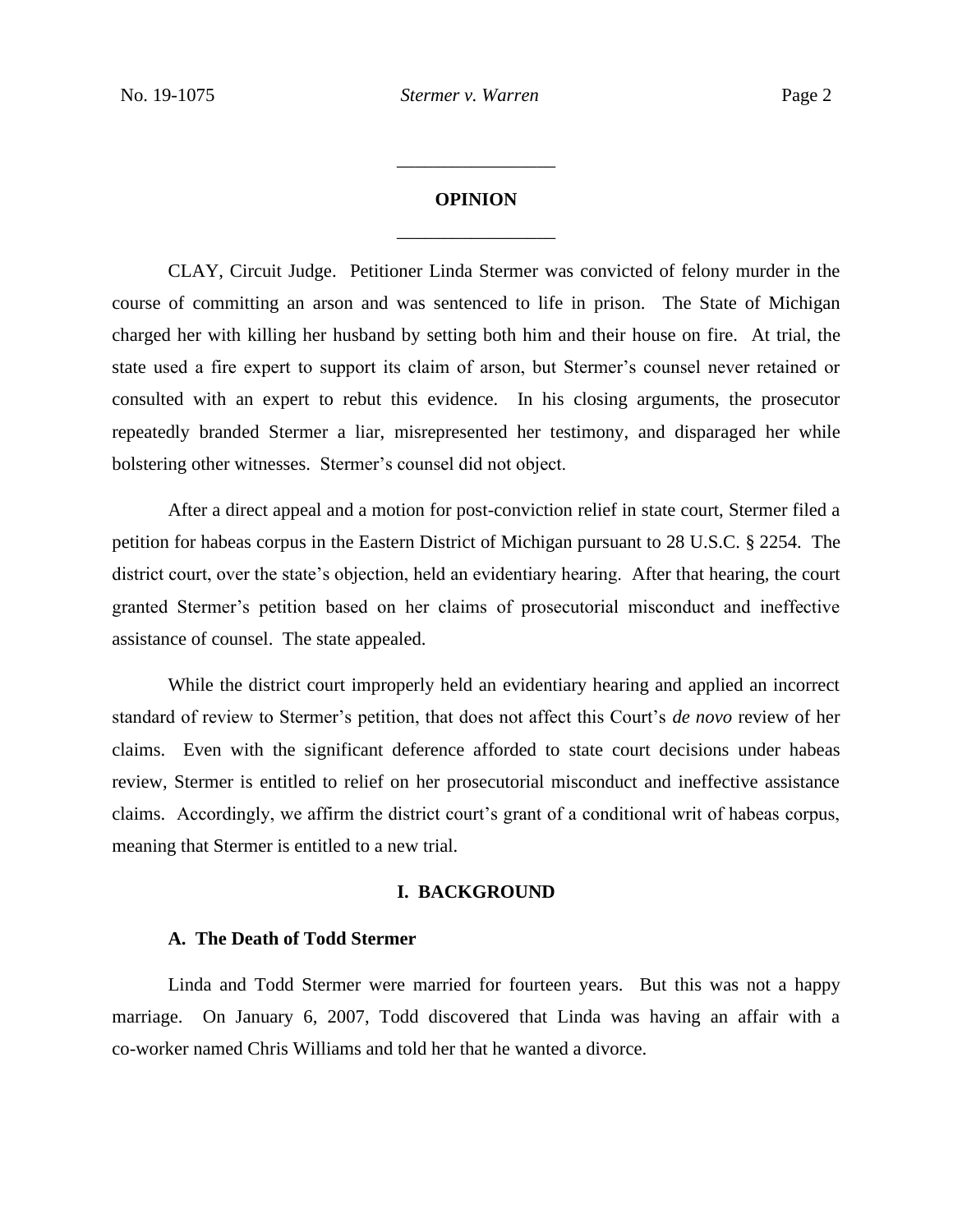The next morning, according to Linda, she and Todd argued, this time about a financial matter. Linda then went to a gas station, filled her Chevy Blazer with fuel, and bought breakfast. The gas station attendant testified that the back window of Linda's truck was open, and at one point it appeared that Linda was pumping gas through the back side of the vehicle, and not into the gas tank. Linda had previously filled containers with gasoline at that station.

Back at the house, Linda told her sons they had to leave the house because she and Todd needed to discuss some things. (*Cf.* Trial Tr. vol. 4, R. 24-10 at PageID #1510–11 ("Q. . . . [W]ere you given a reason as to why you guys had to be out of the house? A. Because they were getting divorced and they needed to decide how to split everything up.").) According to Linda, she later went into the basement to do some laundry. There she found a towel, placed there by Todd, that smelled like fuel. During this time, Linda said that Todd remained in the living room but was yelling at her from there.

At some point, Todd's yelling turned to painful screaming, and Linda ran upstairs. She found a fire spread across the house, and Todd himself was on fire. She ran outside and got into the family van to go get help.

At around this time, neighbors saw smoke and flames coming from the Stermers' house and drove over to help. When they arrived, the neighbors saw the Stermer's van backing down the driveway, but then stop and drive forward instead (away from them).

According to Linda, once she got in the van, she started to reverse down the driveway, but then saw Todd outside the house and covered in flames. Linda got out of the van and tried to get Todd to lie down, but realized she was unable to help him and needed to get outside aid. She got back in the van but was stuck in the mud and could not reverse, and so she drove forward instead to get unstuck. At some point, she saw Todd lying on the ground (no longer on fire) and got back out of the van to help him. Based on Todd's injuries and on blood later found on the front driver's side of the vehicle, Linda had struck Todd with the van.

At this point, Linda saw her neighbors heading toward them and screamed at them to call 911. When the neighbors found Todd, he was severely burned and largely naked, wearing only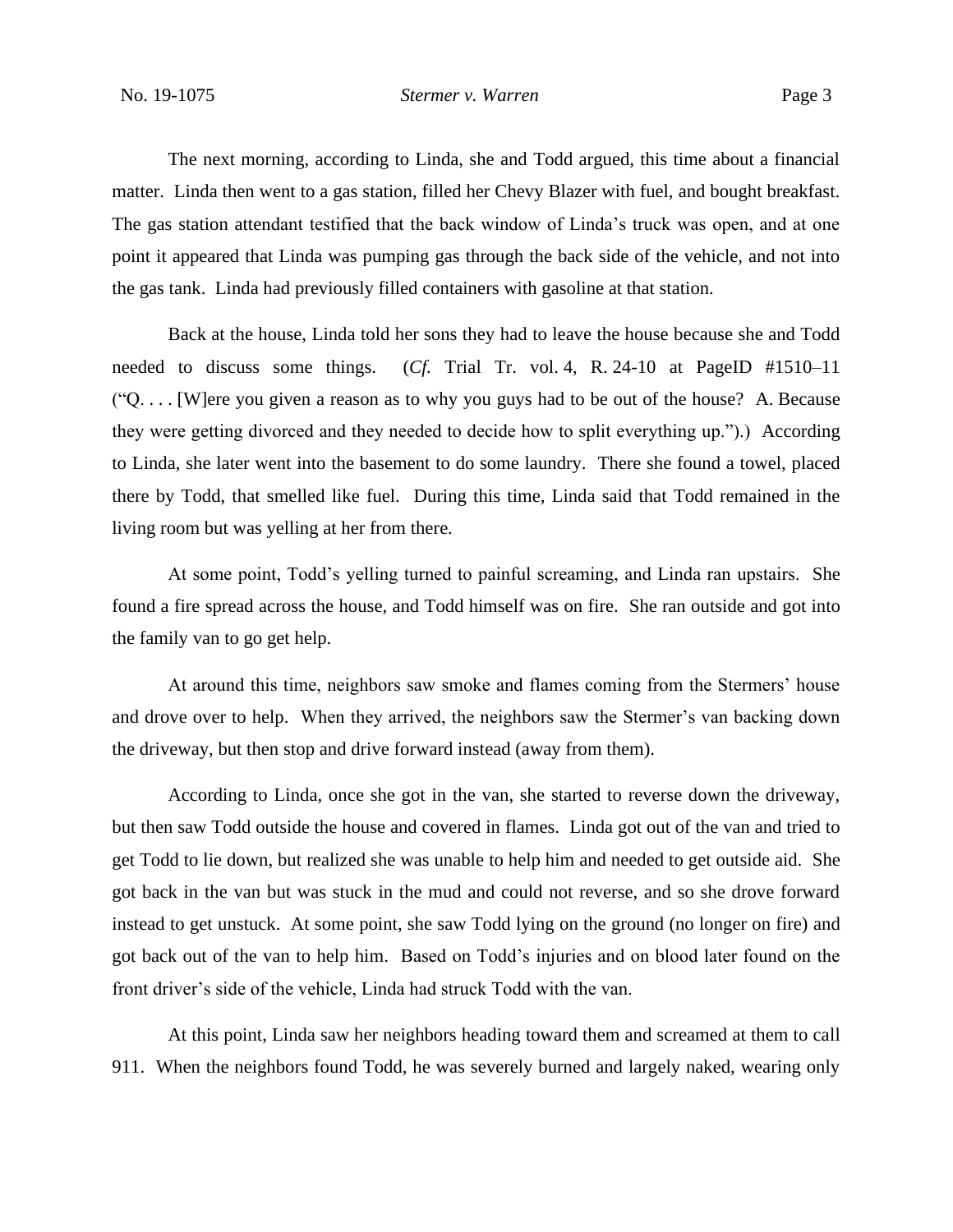boots and a pair of sweatpants pulled down to his ankles. One of the neighbors grabbed clothes from his vehicle and draped them over Todd to keep him warm.

Emergency responders eventually arrived and provided aid to Todd, who was unresponsive. They moved Todd away from an oil tank near the house (in case that too caught fire), but soon after moving him, Todd stopped breathing. Although the first responders performed CPR, he was pronounced dead at the scene.

Dr. Michael Markey later performed an autopsy of Todd Stermer and found the cause of death to be a combination of burns and smoke inhalation. Additionally, Dr. Markey found bluntforce injuries to Todd's head, but could not say if these injuries were caused by him being struck by an object multiple times, being struck by a vehicle, or both. While Todd's blood tested negative for controlled substances, the toxicology lab found hydrocodone (the opioid in Vicodin) in his urine. This suggests that the hydrocodone was ingested some hours or days before his death, since the drug had been cleared from his blood but remained in his urine.

On the day of the fire and again two days later, Linda Stermer was interviewed by a detective with the sheriff's department and conveyed her version of events. She was also interviewed by private investigators hired by the insurance company for her homeowner's policy, and these interviews were recorded and transcribed. When speaking to the insurance investigators, Stermer was asked if she had any opinions as to what could have started the fire. In response to this, she said, "I feel like maybe—Todd yelled at me once during the day and told me that nobody else would ever have me and I just—I think maybe that he meant for both of us to—I don't think I was supposed to be here." (Trial Tr. vol. 2, R. 24-8 at PageID #1069–70.)

Stermer also told the investigators that Todd had an oil lamp and candles burning in the house, and that he would often have to bleed fuel from the furnace, which could explain how it got on the towel in the laundry (and perhaps on Todd as well). The insurance investigators tested two towels from the home's washing machine: both tested positive for gasoline.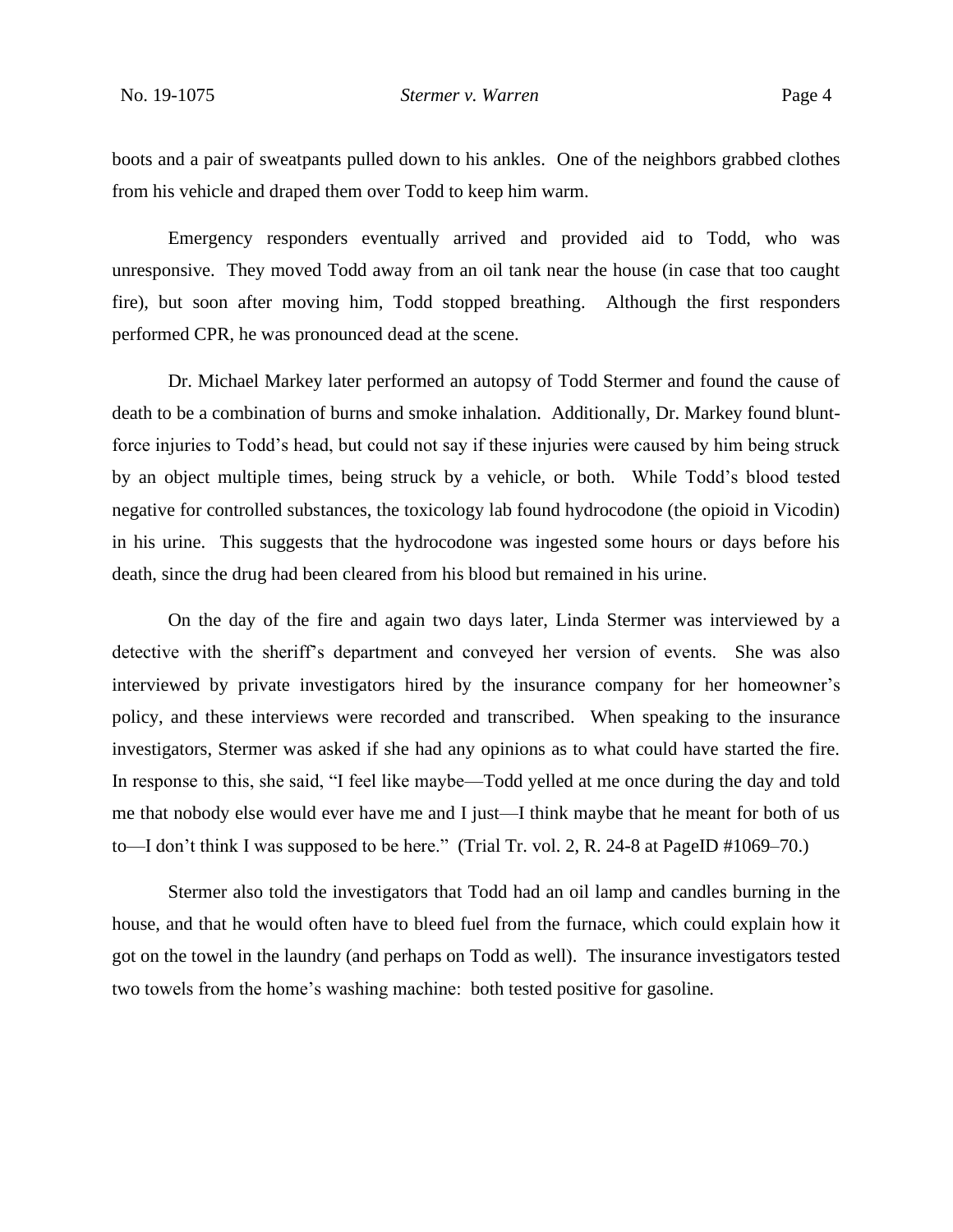#### **B. The Criminal Trial**

On June 5, 2009—over two years after the fire—Stermer was arrested and charged with premeditated murder and with felony murder in the course of committing arson (both first-degree murder under Michigan law). *See* Mich. Comp. Laws § 750.316(1)(a)–(b). According to the prosecution, Stermer either sedated Todd or knocked him unconscious before dousing him with gasoline and setting him on fire. And when Todd escaped from the fire, Stermer ran him over with her truck. On the other hand, the defense argued that the fire was either an accident or was intentionally set by Todd, and that Stermer accidentally struck Todd with her vehicle.

At trial, the story of Todd's death was presented to the jury. While Stermer did not testify, her version of events was relayed through her interviews with the insurance investigators, which were admitted as trial exhibits and large portions of which were read into the record.

Aside from the witnesses discussed above, several others testified in support of either the prosecution or defense theories of the case. Most notably, the prosecution called a fire investigator as an expert witness:

Detective Sergeant Scott Leroy, who was employed by the Michigan State Police Fire Investigation Unit, testified for the prosecution as an expert in the field of determining cause and origin of fires. He investigated the Stermer house fire. Detective Leroy concluded that the fire originated in the first-floor living room and was intentionally set. Detective Leroy based these conclusions on the speed of the fire, a comparison of areas with the most damage versus areas with the least damage, the time of day, and the fact that two adults were at home. He could not determine whether accelerants were present on the living room floor because the floor was consumed by the fire. A canine search team found no ignitable liquid residue in the home.

*Stermer v. Warren*, 360 F. Supp. 3d 639, 649 (E.D. Mich. 2018).

Todd's clothing tested positive for gasoline, but Linda's clothing did not. The fire expert concluded that the fire had been intentionally set and that Todd was at the center of the fire. Stermer's trial counsel did not call his own fire expert to rebut these conclusions.

Beyond this expert testimony, the prosecution called Kate Fox, a former friend of Linda. According to Fox, at some point before the fire, Linda told her that Todd was "physically and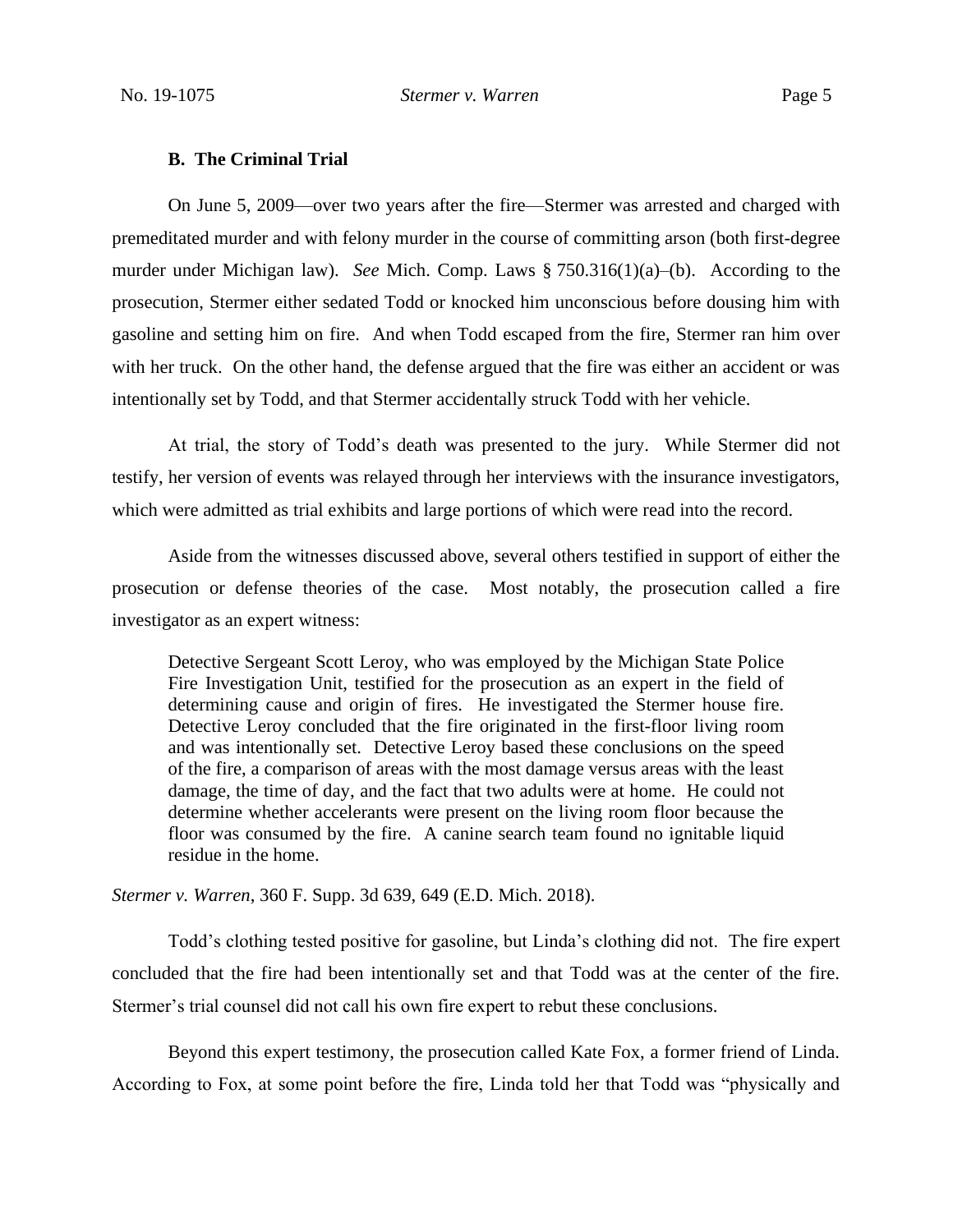emotionally abusive, and that she had contacted a divorce attorney." *Id.* Linda also said she had spent years thinking about "how to get rid of" Todd, including possibly running him over with a car. *Id.* Perhaps most damningly, Fox testified that after the fire, Linda had called her one night and asked her to borrow a flashlight, because she needed to get into her house and remove a coffee cup containing a sedative before the police found it.

On cross-examination, Fox admitted that her relationship with Stermer fell apart shortly after the fire when Stermer switched to a different work shift, meaning they could no longer carpool. Fox viewed this as a betrayal, since the plan was for them to both change shifts together. She also admitted that they argued about a \$5,000 debt Fox claimed Stermer owed her, which ultimately led to Fox being charged with assaulting Stermer. Finally, Fox testified to having mental health problems.

The prosecution also called Chris Williams, who testified about his affair with Stermer and what she told him about the fire. But according to Williams, Stermer had maintained that she did not set the fire and was not involved in Todd's death.

To further support its theory, the prosecution called two jailhouse informants: Veronica Navarro Tracy and Dardeda Gordon. Tracy said she overheard a conversation in which Stermer said something about hitting Todd with a frying pan and being sorry for this. On crossexamination, though, this largely fell apart: Tracy said she was uncertain whether the person she overheard was Stermer at all, and Tracy could not say whether she heard anything other than this person repeating how sorry she was.

Gordon's testimony fared better. She said that after Stermer told her several conflicting stories about Todd's death, Stermer admitted to the murder. According to Gordon, Stermer said she and Todd had argued the day of the fire and that she struck him in the head with something, and later started the fire with gasoline while Todd was sleeping.**<sup>1</sup>** On cross-examination, though, both Tracy and Gordon admitted to mental health issues, and Gordon said she suffered from memory problems.

**<sup>1</sup>**Based on Gordon's testimony, this "sleeping" was separate from him being struck during their argument, though there may have been "medication involved." (Trial Tr. vol. 3, R. 24-9 at PageID #1290–93.) The testimony is unclear on several of these points.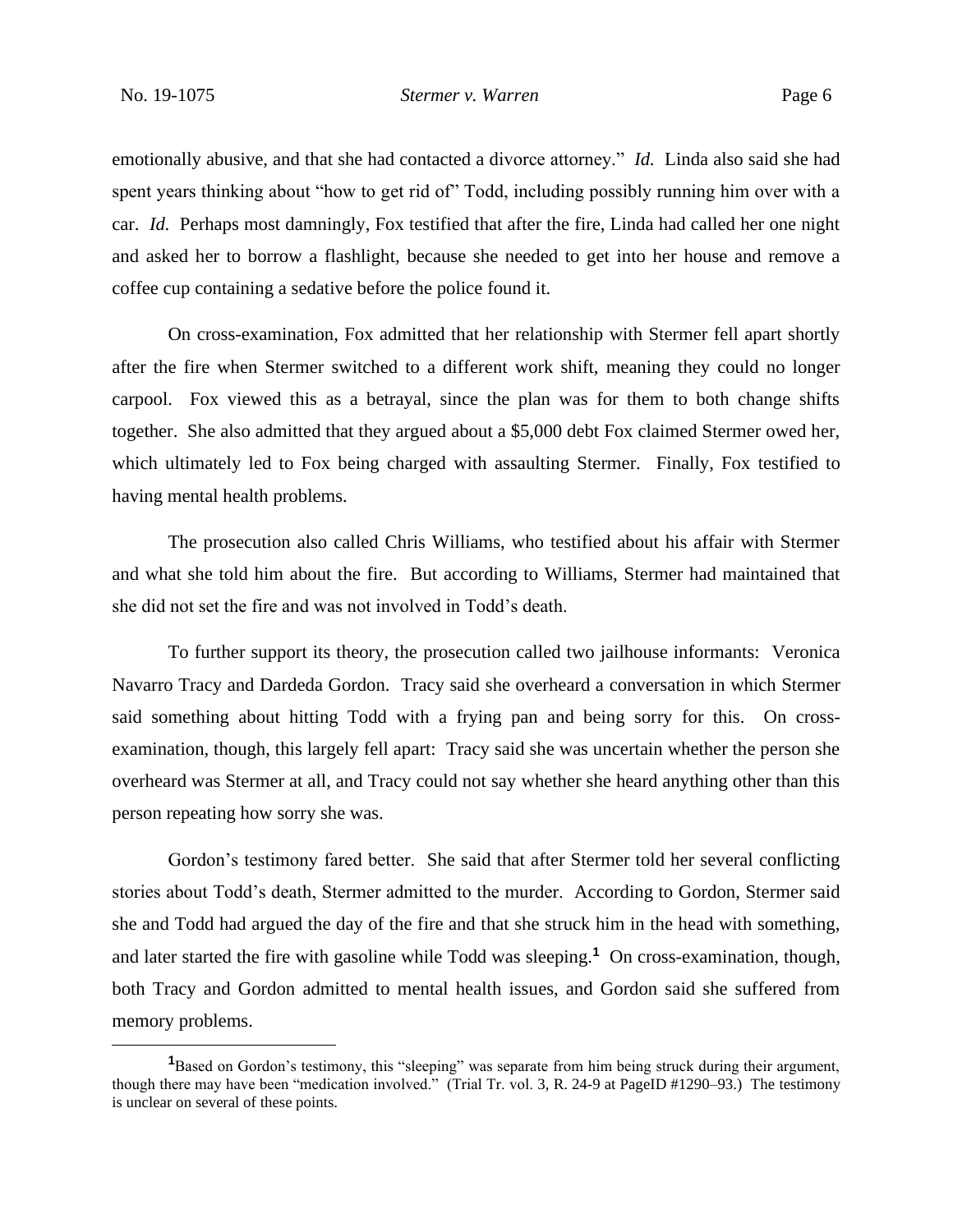Although she was called by the prosecution, Todd Stermer's mother testified that two of Todd's previous homes had burned down. According to the defense, this fact, combined with Todd's significant financial problems, indicated that these previous fires were likely arson, and thus that Todd was likely the arsonist here as well.

The defense also called several witnesses to discredit the prosecution's testimony. Kate Fox's brother described Kate as untrustworthy and said that she would lie in order to get revenge if she felt wronged by someone. Several jail inmates housed with Stermer also testified that she never discussed her case in jail and had never spoken with Dardeda Gordon. Finally, several defense witnesses testified as to Stermer's "honesty and peaceable nature." *Id.*

In his closing argument, the prosecutor argued that the circumstantial evidence, when viewed as a whole, supported Stermer's guilt. He took a particular focus on Stermer's statements to the insurance investigators, suggesting that she lied to them in order to cover up her role in the fire and her husband's death. (*See* Trial Tr. vol. 5, R. 24-11 at PageID #1698 ("We'll examine her ability or inability to tell the truth when she's being interviewed by the insurance investigators . . . .") .) Before describing these statements, the prosecutor said the following:

I'm going to be talking about statements that Linda Stermer made. What I want to caution you on is as we look at this, we know she is a liar. There is no question but that she's a liar and will lie when it suits her, okay. Even if we didn't know that, we have to take a cautious view of a statement by someone who is accused of a very serious crime. Might they not say things that they perceive are going to be favorable to them? But we know that she's a liar and in looking at some of those statements, the tendency and what I want you folks not to do is to adopt them as fact because if you do, they are going to be very difficult to reconcile maybe with other parts of it. So as you're looking at the evidence, keep in mind anything she says is suspect. She's a liar. And we'll see not only the direct lies that she told, but we'll align our common sense to other things that she said to see if it makes sense and if it indicates that she's a liar.

#### (*Id.* at #1704.)

After this introduction, the prosecutor marched through several statements Stermer made to the insurance investigators, suggesting that these statements were both scripted and implausible, and repeating his belief that Stermer was a liar. (*See, e.g.*, *id.* at #1705–07 (discussing Stermer's statement that Todd said "nobody else would ever have [her]" at the time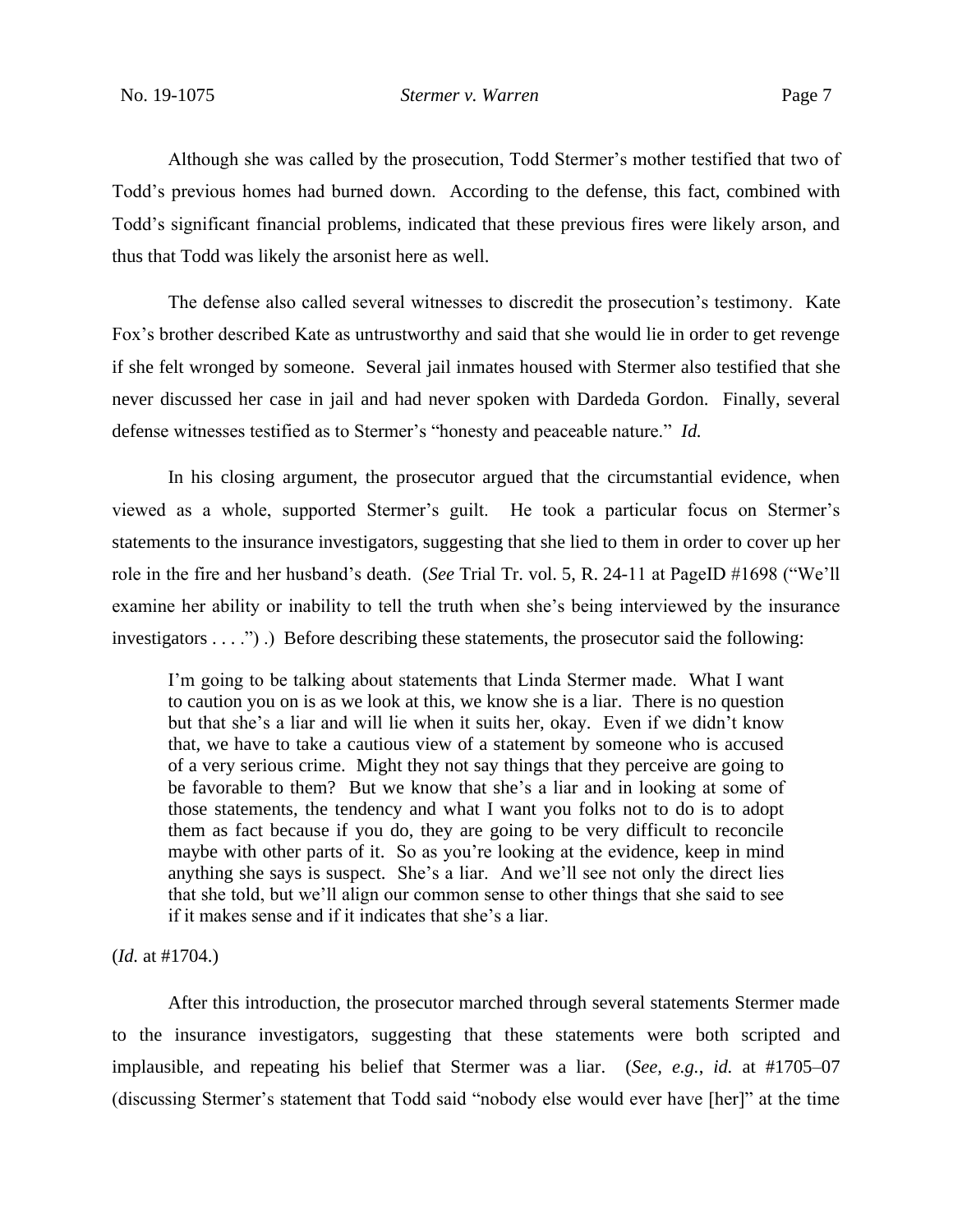the fire started).) He also noted that Stermer lied about her affair with Williams. After discussing these statements, the prosecutor summarized his thinking: "But why are we getting multiple inconsistent versions? Okay. I think that's the question we have to be asking and I think the answer is because we're dealing with a liar who has things to hide." (*Id.* at #1713; *see also id.* at 1714 ("You don't go back and forth telling different stories depending on who you are talking to. And that's another indication of her inability to tell the truth.").)

In addition to disparaging Stermer's credibility, the prosecutor also argued that other witnesses were trustworthy by comparison. For example, he said the following about the gas station attendant:

She's asked whether . . . she got gas that morning in a can . . . . She says, no, she did not. You had the opportunity to see Cindy DeLoach [the gas station attendant]. You had an opportunity to judge her credibility. I would submit that she certainly appears to be a very credible person who has recall of the incident, has no reason to make anything up, and by all appearances, Linda Stermer with the hatch up standing at the back of her vehicle with a nozzle in hand.

(*Id.* at #1708.) He similarly said that the jailhouse informants had "no incentive to lie" and that there was "nothing in it for them" to fabricate their testimony. (*Id.* at #1721.)

The prosecutor also questioned why Stermer attempted to drive to get help instead of calling for aid, asking why she got into the vehicle without her cell phone:

One of the other factors we may want to consider is her purse is in the vehicle. Possible certainly, but very convenient. Unfortunately, the lady who has two cell phones has neither one of them with her to call for help. The phones are in the van according to go her [sic]. Possible? Yes. Convenient? Very. The boys say that wasn't the habit to keep the keys in the van. In fact, Cory [Stermer's son] said not only that, but also that her purse was on the counter.

(*Id.* at #1714.) The district court noted, however, that "the State failed to present *any* evidence at trial that there was a cell phone in the van when Petitioner fled the house." *Stermer v. Warren*, 360 F. Supp. 3d at 656.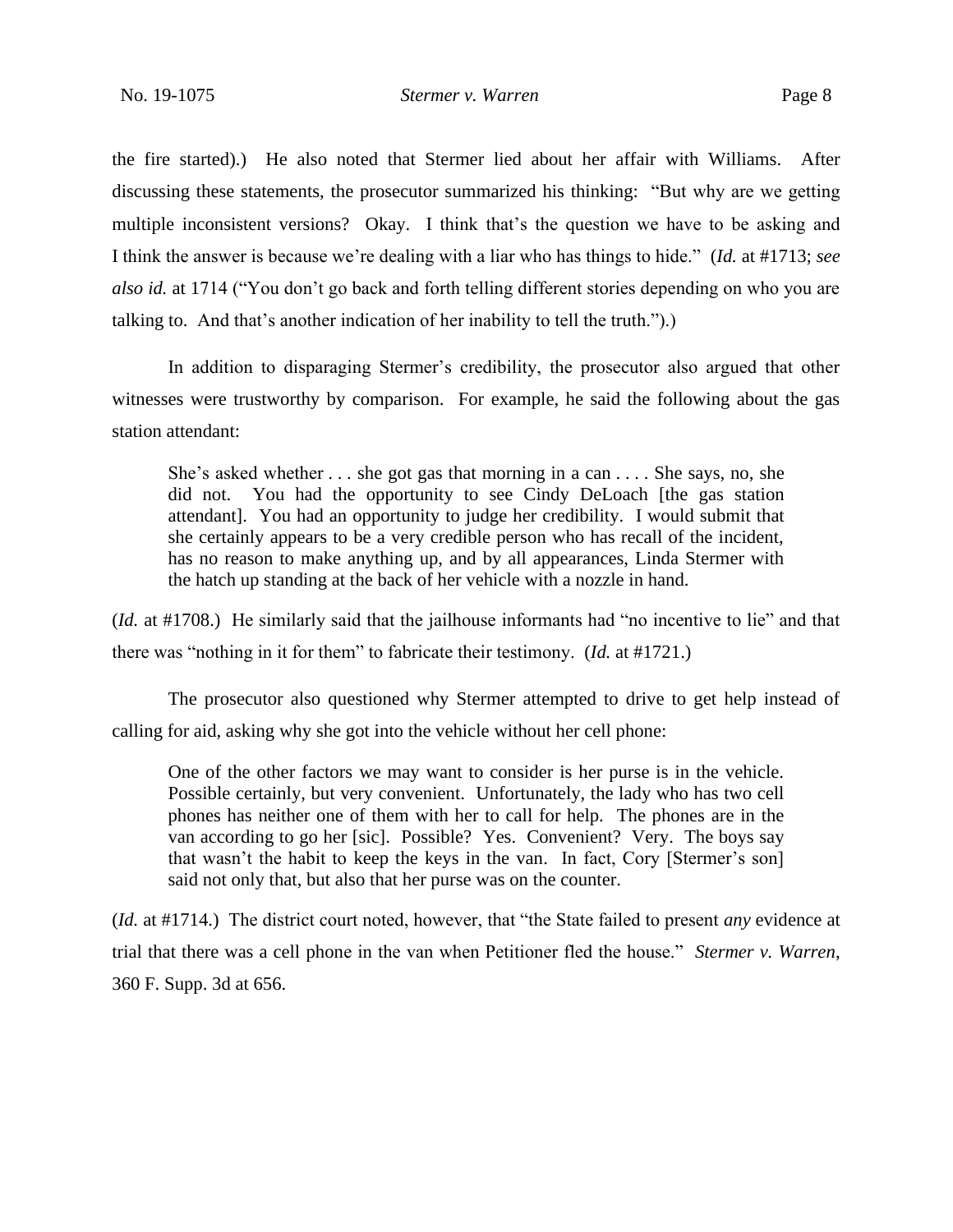The prosecutor also later revisited Stermer's phones and her failure to call for help:

[T]here's a phone in the bottom level of the house. 911. How long does that take? Even if the house is on fire upstairs, how long does that take? Granted the excitement of the moment, maybe you just panicked and don't do it, but the fact remains, she didn't do it. The lady has the two cell phones also, doesn't have those available apparently to make that call to 911. Couple seconds.

(Trial Tr. vol. 5, R. 24-11 at PageID #1722.)

After discussing the remaining circumstantial evidence against Stermer, the prosecutor ended his closing argument as follows:

[S]he has told lie after lie after lie. . . . [A]s you look at the evidence in this case, everything points to Linda Stermer, everything. There is nothing to suggest that it points to Todd Stermer and if you have—if you think you might have a reasonable doubt, it has to be a doubt based on a reason. Ask yourself what would that reason be. What reason is there to believe that Todd Stermer was responsible in some way for his own demise. Is there anything that we've heard other than from a liar, and even then not a real good story, that would lead us to believe that, to believe that there is reason to believe that Todd Stermer caused this? I would suggest that there is nothing. I would suggest that we are dealing with a diabolical, scheming, manipulative liar and a murderer. Any statement of any consequence that she has made is suspect, either shown to be directly a lie, or common sense tells us that it doesn't make any sense. I would ask you to return a verdict of guilty.

(*Id.* at #1723–24.) Stermer's lawyer never objected to these statements.

In the defense's closing, Stermer's trial counsel emphasized the weak and circumstantial nature of the prosecution's case, suggesting that the fire was either accidental or, if deliberately set, was started by Todd. In support of this, Stermer's lawyer pointed to the testimony of Todd's mother, which showed that two of Todd's previous homes had also burned down. (*See* Trial Tr. vol. 5, R. 24-11 at PageID #1739–40 ("Two other properties Todd was involved in burned down. Two. This is his third. I dare say that nobody else has had three, I dare say nobody has had two, and I will be hard pressed to find somebody who has had one house burn down, but three? Three.").) Near the end of his closing, counsel repeated this point, arguing that Todd was more likely to have started the fire. (*See id.* at #1756 ("Who's had two other houses burn down before? Todd Stermer. Who do you think is more likely to do it again, the person who's never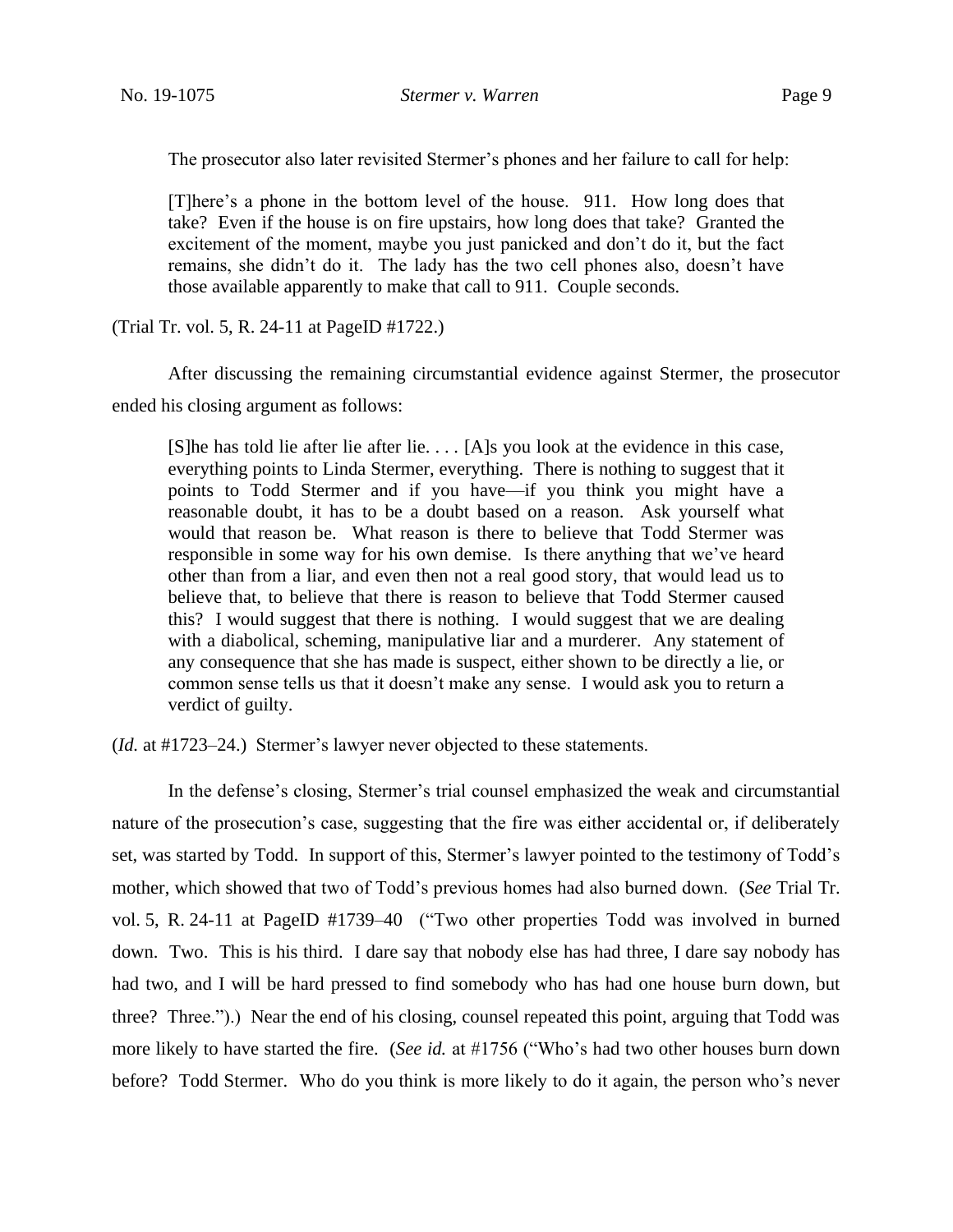done it or the guy that's done it twice before?"); *id.* at #1757 ("[The fire] was intentionally set by Todd Stermer. He has a history of doing this, two other homes that burned down. . . . He needs it to get himself out of the hole financially and he needs it [because of the] problems in his marriage.").)

On rebuttal, the prosecution pushed back on this theory of the case:

One of the other things that I want to clear up right away, and [defense counsel] keeps making reference to two previous fires, two previous fires, two previous fires, the second of which Linda Stermer is living with [Todd] and even by her own version it's not an arson, nor was the first one. There is no evidence of that either. Okay. For a moment we want to start making arguments, well, hey, somebody had a prior fire. She was there too so she knows about fires, you know. But there is no evidence that it was arson, so it's nonsense.

(*Id.* at #1764–65.)

The prosecutor finished by summarizing the evidence and again calling Stermer a liar: "She had the motive; she had the opportunity; she got the gas; she sent the boys away; she didn't call for help; she ran him over and then she told lie after lie after lie." (*Id.* at #1771.)

The jury convicted Stermer of both premeditated and felony murder (though the trial court later vacated the premeditated murder charge as duplicative). She received the mandatory sentence of life imprisonment without the possibility of parole. *See* Mich. Comp. Laws  $§ 750.316(1).$ 

#### **C. State Post-Conviction Proceedings**

On direct appeal, Stermer raised three grounds for reversal: (1) a state-law procedural issue, (2) the trial court's refusal to enter a directed verdict for insufficient evidence, and (3) the trial court's failure to order a new trial because the verdict was against the great weight of the evidence. The Michigan Court of Appeals affirmed on all three grounds, *People v. Stermer*, No. 297057, 2011 WL 2507848, at \*4 (Mich. Ct. App. June 23, 2011) (per curiam), and the Michigan Supreme Court denied leave to appeal, *People v. Stermer*, 805 N.W.2d 434 (Mich. 2011) (mem.).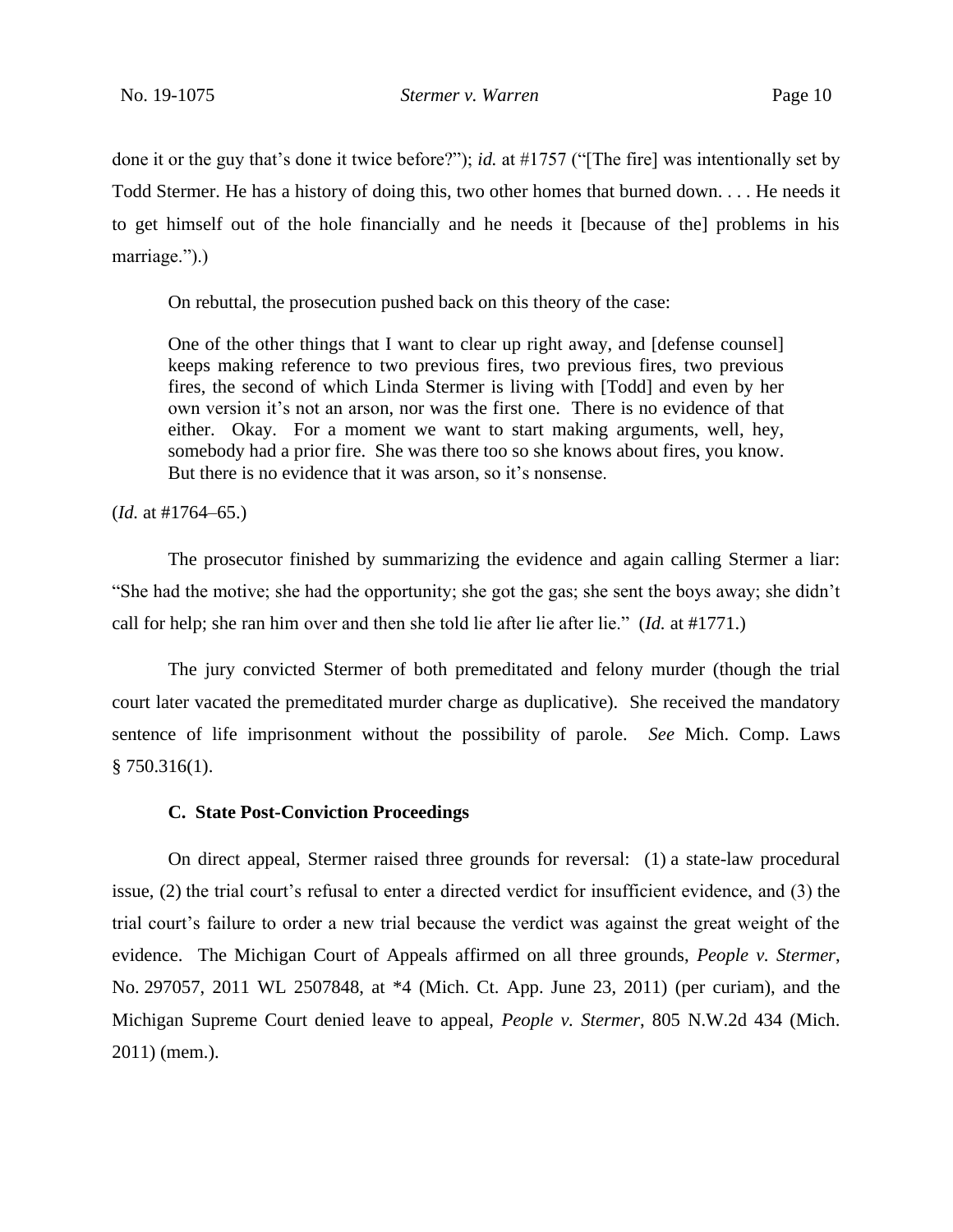Around ten months later, Stermer filed a *pro se* habeas corpus petition in the Eastern District of Michigan under 28 U.S.C. § 2254. The petition raised several grounds for relief challenging the state's proof against her and arguing that the prosecution had mischaracterized the evidence. The district court found that Stermer had not yet exhausted one of her claims, and so it held her petition in abeyance for her to raise the claim in a state post-conviction proceeding.

After several extension requests with the district court, Stermer filed a *pro se* motion for relief in the state trial court under Michigan Court Rule 6.502. In her sworn petition, Stermer raised five grounds for relief: (1) Stermer was denied a fair trial because the testimony of the state's fire expert was unreliable; (2) the prosecutor committed misconduct by, among other things, denigrating Stermer, vouching for witnesses, and making false statements during closing arguments; (3) Stermer's trial counsel was constitutionally deficient for, among other things, failing to object to the prosecutor's misconduct and for failing to employ his own arson expert; (4) appellate counsel was deficient for not raising these stronger arguments on direct appeal; and (5) the evidence against Stermer was legally insufficient.

The state habeas court appointed counsel for Stermer's post-conviction motion. But this lawyer never supplemented the record or filed any additional papers with the court.

The state habeas court then denied Stermer's motion. In support of this ruling, the court stated as follows:

Pursuant to [Michigan Court Rule] 6.504(B) this Court examined the motion together with all files, records, transcripts, and correspondence, relating to the judgment under attack. After review of the documentation, under MCR  $6.504(B)(2)$  it plainly appears to this Court that the material reviewed along with the motions do not entitle Defendant to relief and therefore the Court is denying the motions without any further proceedings.

. . . .

As stated above, the Court found no reason to grant the Motion for Relief from Judgment and did not order an evidentiary hearing. Pursuant to MCR 6.508(B) the Court determined that an evidentiary hearing was not required and chose to decide the motion after review of the documents filed herein. The Court does not find any reason pursuant to MCR 6.508(D) which would entitle the Defendant to relief.

(Decision on Mot. for Relief, R. 29-3 at PageID #2813–14.)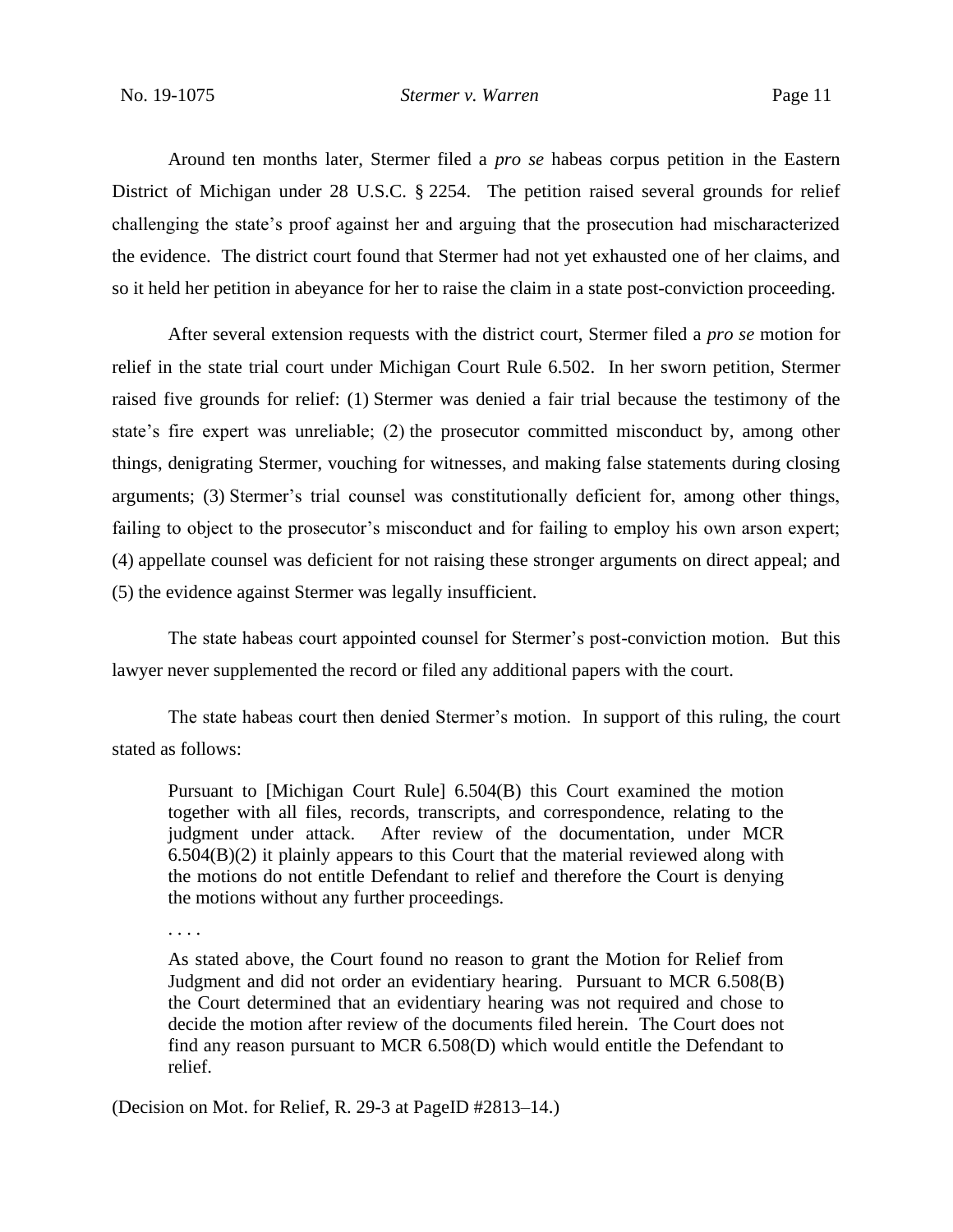Now with different counsel, Stermer sought leave to appeal this ruling. But the Michigan Court of Appeals denied this request, saying she "fail[ed] to meet the burden of establishing entitlement to relief under MCR 6.508(D)." (Ct. of Appeals Habeas Filings, R. 24-18 at PageID #2060.) Stermer's application to the Michigan Supreme Court was similarly denied, using the same language about Michigan Court Rule 6.508(D). *People v. Stermer*, 871 N.W.2d 172 (Mich. 2015) (mem.).

While this was going on, the district court issued an order to show cause why her federal habeas petition should not be dismissed, since it was unaware that Stermer had filed her motion for relief in state court. Stermer responded through counsel and informed the district court of her state-court filings and progress.

#### **D. Amended Habeas Petition**

After the Michigan Supreme Court denied her petition, Stermer moved to reopen her federal habeas proceedings, and now, with counsel, sought leave to amend her petition. Her amended petition raised essentially the same grounds for relief as her state habeas petition. The district court granted Stermer's motion and ordered the state to respond.**<sup>2</sup>**

**<sup>2</sup>** In a footnote of its brief on appeal, the state also argues that AEDPA's statute of limitations bars the claims on which Stermer prevailed in the district court. There are multiple problems with this argument. First, as the state admits, its argument was forfeited. *See Wood v. Milyard*, 566 U.S. 463, 470 (2012) (noting that statute-oflimitations defenses must be raised in the state's response to a habeas petition). In its response to Stermer's amended petition, the state explicitly said it was "not arguing that any of Stermer's habeas claims are barred by the statute of limitations." (Resp., R. 23 at PageID #327.) In fact, the state's argument is double forfeited: not only did it fail to raise this in its initial responsive pleading, but it also raised this for the first time in a footnote on appeal. *See, e.g.*, *Hayward v. Cleveland Clinic Found.*, 759 F.3d 601, 614–15 (6th Cir. 2014) ("[A]n argument not raised before the district court is waived on appeal to this Court." (quoting *Scottsdale Ins. Co. v. Flowers*, 513 F.3d 546, 552 (6th Cir. 2008))).

While the state argues that under *Day v. McDonough*, 547 U.S. 198, 209–10 (2006), we can still raise the issue *sua sponte*, there are many reasons for us not to do so here. This Court rarely will revive forfeited arguments, and even then will typically do so only when the "new issue is clear and beyond doubt" or when needed "to prevent manifest injustice." *Hayward*, 759 F.3d at 615 (first quoting *Friendly Farms v. Reliance Ins. Co.*, 79 F.3d 541, 545 (6th Cir. 1996); and then quoting *Taft Broad. Co. v. United States*, 929 F.2d 240, 244 (6th Cir. 1991)). Here, the issue is not clear-cut, since Stermer's initial petition at least alleged that the prosecution mischaracterized the evidence, meaning her prosecutorial misconduct claim could relate back to her original filing and thus would be timely. *See Mayle v. Felix*, 545 U.S. 644, 654–55, 664 (2005). And it is hard to see how considering the merits of Stermer's petition would result in a "manifest injustice." *Hayward*, 759 F.3d at 615 (quoting *Taft*, 929 F.2d 244).

Perhaps most significantly, the state's affirmative disclaimer of any statute-of-limitations defense in its response is far closer to a deliberate waiver, which this Court cannot excuse. *See Wood*, 566 U.S. at 467, 474 (finding waiver when the state said it was "not challenging, but do[es] not concede, the timeliness of the petition").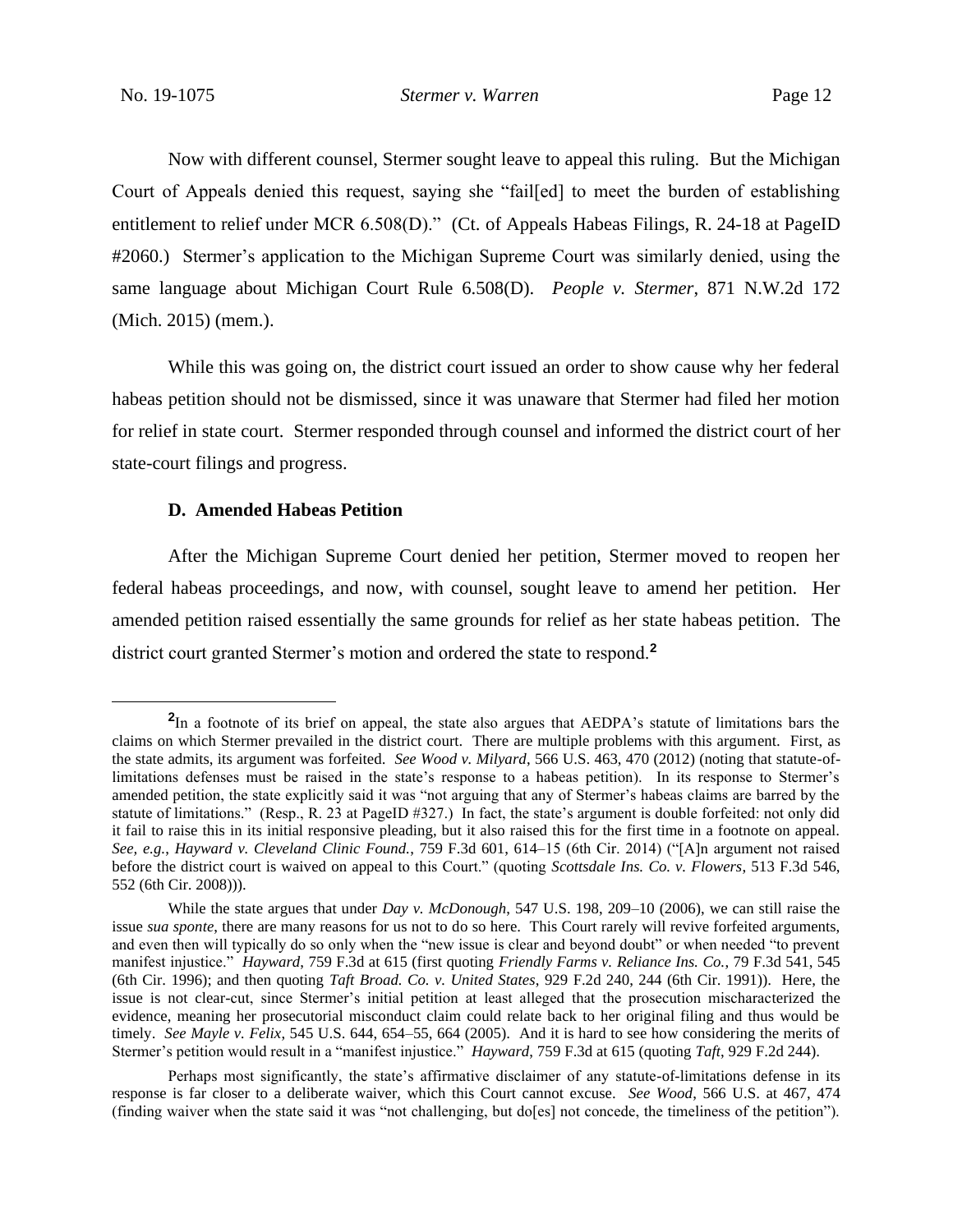After briefing was completed on Stermer's petition, the district court ordered an evidentiary hearing on her claims that her attorneys rendered ineffective assistance and that the admission of the state's fire expert violated her right to due process. The state filed a motion for reconsideration, arguing that because the state habeas court had denied her claims on the merits, the Supreme Court's decision in *Cullen v. Pinholster*, 563 U.S. 170 (2011), barred her from submitting additional evidence. The court deferred ruling on this motion until after the hearing, which was held on October 24 and 25, 2018.

At the hearing, several witnesses testified regarding the cause and origin of the fire. Scott Leroy, the state's original fire expert, remained consistent with his trial testimony. The state also retained an additional fire expert, who agreed with Leroy's methodology and said that it met industry standards.

Stermer called a fire expert, Robert J. Trenkle, to rebut the state's forensic evidence. *Id.* The district court described his testimony as follows:

After reviewing Scott Leroy's preliminary examination testimony, trial testimony, and written report, Trenkle concluded that the evidence did not support Leroy's arson determination. Trenkle testified that the evidence Leroy relied upon was insufficient to allow for a determination as to the fire's cause. He also testified that, assuming the fire was intentionally set, it was more likely set by Mr. Stermer than by Petitioner.

Trenkle pointed to a number of deficiencies in Leroy's methodology. First, Leroy incorrectly concluded that the fire's speed supported the theory that an accelerant was used. He explained that many other factors could have contributed to the fire's speed, including the exposed trusses, lack of drywall, and type of wood used in the home's construction. Second, the degree of damage to the home and the collapse of the first floor onto the basement floor rendered it impossible to eliminate every possible accidental cause, such as an electrical fire, a candle, or oil lamp. Third, Leroy failed to sample or move the debris in the basement, which was approximately two feet deep. Because the first floor fell into the basement, testing that debris would have been useful in a cause determination.

Finally, Trenkle testified that an expert would have been helpful to the defense to, at a minimum, assist in the cross-examination of the prosecution's expert.

*Stermer v. Warren*, 360 F. Supp. 3d at 664.

In any event, given all these circumstances, there is no reason for us to forgive the state's failure to raise this defense below.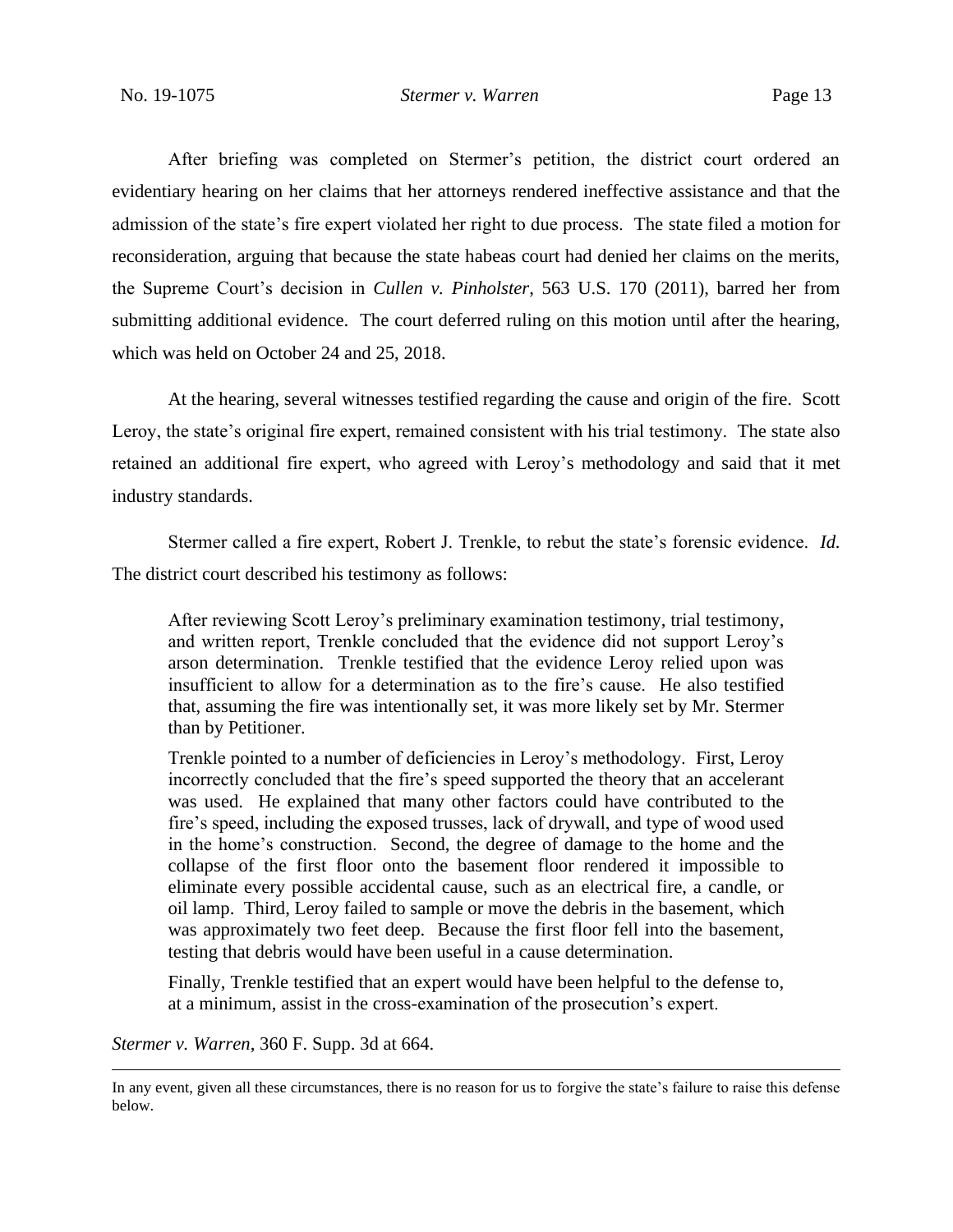Both Stermer and her trial counsel, Jeffrey Getting, also testified. Getting said he presented two alternative theories in Stermer's defense: that the fire was accidental, or that Todd had set the fire to obtain insurance proceeds, accidentally killing himself. Getting thought he could rely on Leroy's testimony alone, even though it contradicted his theory that the fire was an accident, and did not show that Todd was more likely to have started the fire, assuming it was an arson. "Despite his limited experience with arson prosecutions, he did not consult an expert to assist him in preparing to cross-examine Leroy." *Id.* at 665. Stermer testified that she begged Getting to hire his own expert, but that this request went unheeded.

Following this hearing, the district court granted Stermer a conditional writ of habeas corpus. *Id.* at 645, 670. Looking to the state habeas court's decision, the district court first had to decide whether it was a decision on the merits of Stermer's claims. *See id.* at 660–62. This was critical because if the state court decided Stermer's case on the merits, (1) AEDPA's highly deferential standard of review is triggered, and (2) the federal habeas court is barred from considering new evidence. *Id.* at 652 (citing 28 U.S.C. § 2254(d); *Pinholster*, 563 U.S. at 181). The district court found that the state habeas court's denial was likely based on Stermer's failure to raise her claims on direct appeal, meaning its decision was not based on the merits. *Id.* at 662. Accordingly, *de novo* review applied and the court could consider the testimony presented at the evidentiary hearing. *Id.* at 653, 663.

Turning to Stermer's petition, the court found she was entitled to relief on her prosecutorial misconduct and ineffective assistance claims. *E.g.*, *id.* at 653. In fact, predicting this appeal, the district court also determined she was entitled to relief even under AEDPA deference (in case *de novo* review did not apply). *Id.*

On the prosecutorial misconduct claim, the district court found that multiple comments by the prosecutor during his closing argument denied Stermer's right to a fair trial. First, the court pointed to the prosecutor's statements regarding witness credibility, in which he repeatedly called Stermer a liar and bolstered the testimony of other witnesses. *Id.* at 654–55; *see also id.* at 655 (pointing to the prosecutor's statement that "I would suggest that we are dealing with a diabolical, scheming, manipulative liar and a murderer" (quoting Trial Tr. vol. 5, R. 24-11 at PageID #1724)). Second, the district court found that the prosecutor misstated the facts and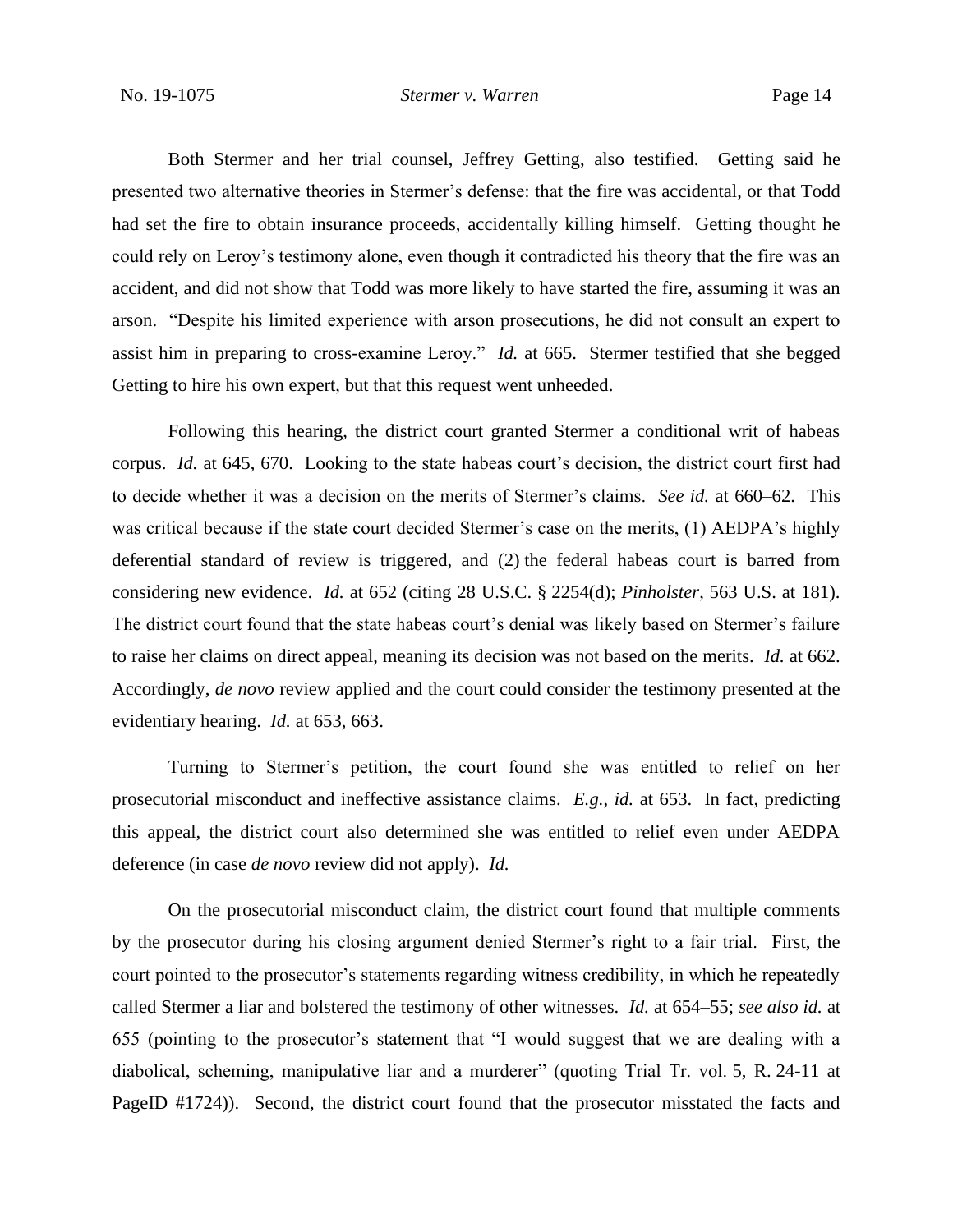presented facts not in evidence. *Id.* at 655–56. Specifically, the court highlighted the prosecutor's statement about Stermer's cell phones being in her vehicle and his claim that there was no evidence showing Todd's previous fires were arson. *Id.* The district court also found that the prosecutor had improperly injected race into the proceedings and created "the possibility of arousing prejudice in a predominantly white jurisdiction" by calling Chris Williams to testify regarding his affair with Stermer, in view of the fact that Williams is black and Stermer is white. *Id.* at 657.

Turning to the ineffective assistance claim, the district court first found that trial counsel's failure to object to the prosecutor's statements was unconstitutionally deficient. *Id.* at 659. And because the evidence against Stermer was not overwhelming, this failure could have affected the outcome of her trial. *Id.* at 659–60. The court also found that trial counsel was deficient in failing to consult with or call his own fire expert. *Id.* at 660. This is because the prosecution's case depended on its expert's conclusion that the fire was arson, and Stermer's lawyer failed to present any expert testimony either supporting his accidental-fire theory or alternatively showing that Todd was more likely to be the arsonist. *Id.* at 665–67. Similarly, Stermer's appellate counsel was ineffective for failing to raise these claims on direct review. *Id.* at 669–70.

Based on these claims, the district court granted Stermer's petition and ordered the state to either retry or release her. *Id.* at 670. The court also granted Stermer's motion for release on bond during further proceedings in her case. *Id.* The state appealed, arguing that the district court failed to properly apply AEDPA deference to the state habeas court's decision, which it says would require that her claims be rejected. That appeal is now before us.

#### **II. DISCUSSION**

#### **A. Standard of Review**

In a habeas appeal, we review questions of law *de novo*, including the ultimate decision to grant or deny the petition. *Satterlee v. Wolfenbarger*, 453 F.3d 362, 365 (6th Cir. 2006); *Northrop v. Trippett*, 265 F.3d 372, 376 (6th Cir. 2001). The district court's factual findings from an evidentiary hearing are reviewed only for clear error. *Satterlee*, 453 F.3d at 366. On the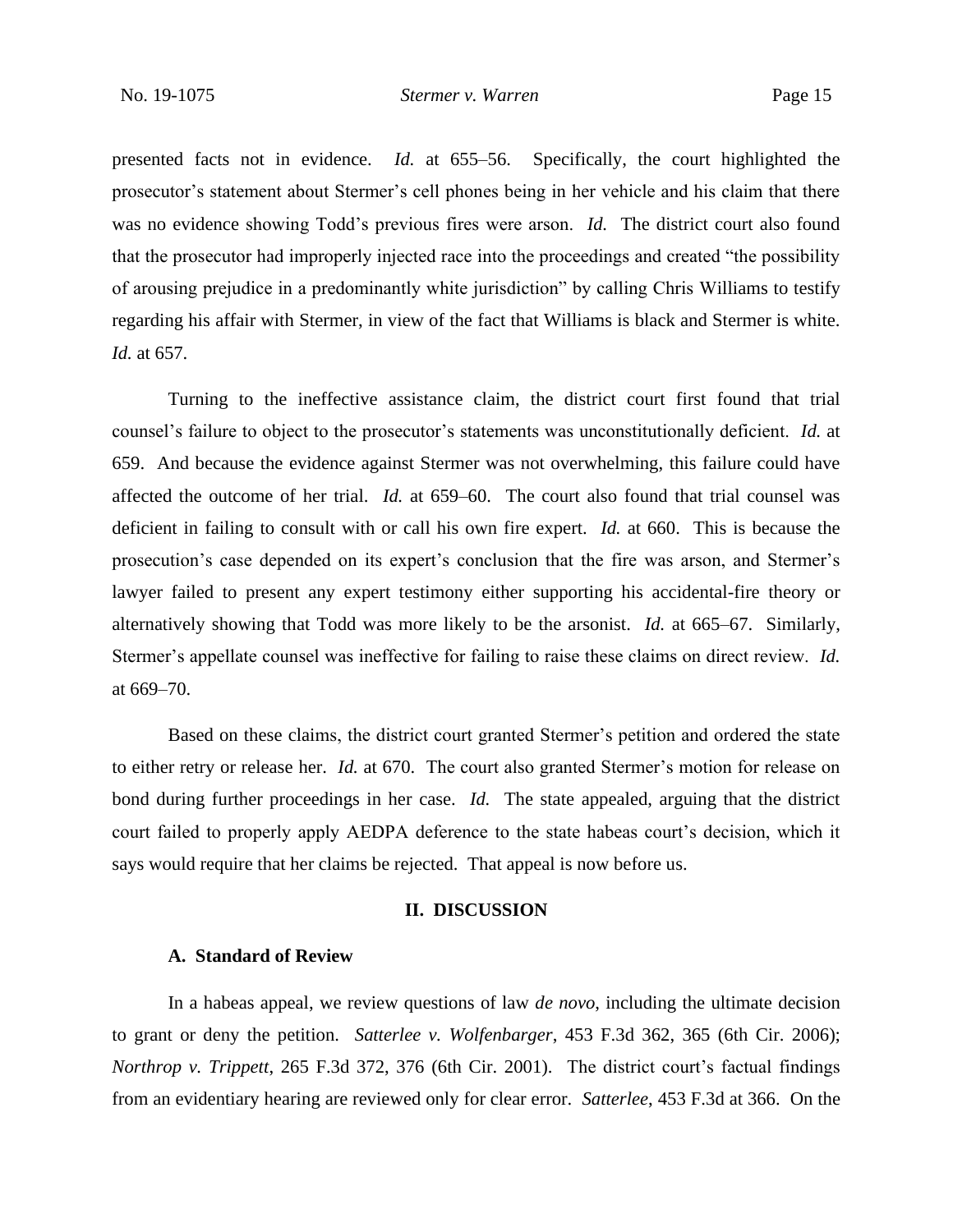other hand, factual findings based solely on the state court record are subject to *de novo* review. *Northrop*, 265 F.3d at 377.

Petitions for habeas corpus brought by state prisoners are subject to 28 U.S.C. § 2254, the modern version of which comes from the Antiterrorism and Effective Death Penalty Act of 1996 ("AEDPA"). *See, e.g.*, *Northrop*, 265 F.3d at 376; *Barker v. Yukins*, 199 F.3d 867, 871 (6th Cir. 1999). AEDPA requires habeas petitioners to exhaust their claims in state court before turning to a federal court for relief. 28 U.S.C. § 2254(b)(1). And if a state court decides a claim on the merits, that decision is subject to significant deference. *See, e.g.*, *Harrington v. Richter*, 562 U.S. 86, 101 (2011); *Jordan v. Warden, Lebanon Corr. Inst.*, 675 F.3d 586, 592–93 (6th Cir. 2012).

For a federal court to grant relief in such a case, the state court's decision must have been "(1) . . . contrary to, or involved an unreasonable application of, clearly established Federal law, as determined by the Supreme Court of the United States; or (2) . . . based on an unreasonable determination of the facts in light of the evidence presented in the State court proceeding." 28 U.S.C. § 2254(d). Under these rules, "[a] state court's determination that a claim lacks merit precludes federal habeas relief so long as 'fairminded jurists could disagree' on the correctness of the state court's decision." *Richter*, 562 U.S. at 101 (quoting *Yarborough v. Alvarado*, 541 U.S. 652, 664 (2004)). This deference applies even when the state court fails to explain its reasoning, in which case "the federal court 'must determine what arguments or theories . . . could have supported the state court's decision'" and afford those theories AEDPA deference. *Sexton v. Beaudreaux*, 138 S. Ct. 2555, 2558 (2018) (per curiam) (alteration in original) (quoting *Richter*, 562 U.S. at 102). Furthermore, "evaluating whether a rule application was unreasonable requires considering the rule's specificity. The more general the rule, the more leeway courts have in reaching outcomes in case-by-case determinations." *Alvarado*, 541 U.S. at 664.

Section 2254(d) also determines which facts a federal court can consider. When assessing whether the state court's decision was "contrary to, or involved an unreasonable application of, clearly established Federal law," 28 U.S.C.  $\S$  2254(d)(1), the reviewing court "is limited to the record that was before the state court that adjudicated the claim on the merits," *Pinholster*, 563 U.S. at 181. Because of this, a district court cannot use a federal evidentiary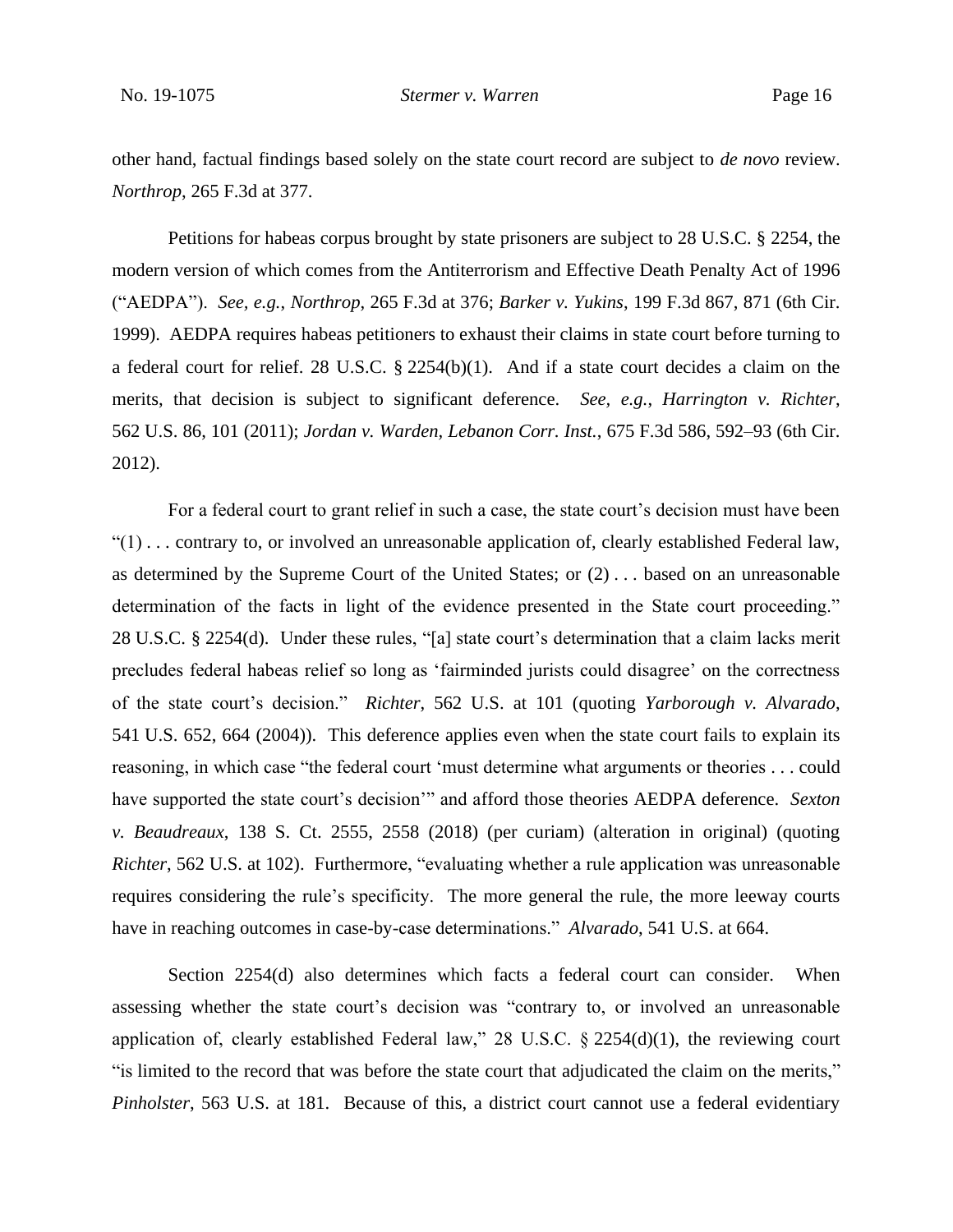hearing to supplement the record when assessing a claim under § 2254(d). *Keeling v. Warden, Lebanon Corr. Inst.*, 673 F.3d 452, 465 (6th Cir. 2012). That said, if a review of the state court record shows that additional fact-finding was required under clearly established federal law or that the state court's factual determination was unreasonable, the requirements of  $\S 2254(d)$  are satisfied and the federal court can review the underlying claim on its merits. *See, e.g.*, *Brumfield v. Cain*, 135 S. Ct. 2269, 2276 (2015); *Panetti v. Quarterman*, 551 U.S. 930, 954 (2007); *Fears v. Bagley*, 462 F. App'x 565, 574 (6th Cir. 2012); *see also, e.g.*, *Pinholster*, 563 U.S. at 205 (Breyer, J., concurring in part and dissenting in part) ("For example, if the state-court rejection assumed the habeas petitioner's facts (deciding that, *even if* those facts were true, federal law was not violated), then (after finding the state court wrong on a [§ 2254](d) ground) [a federal habeas] hearing might be needed to determine whether the facts alleged were indeed true."); *cf., e.g.*, *Hurles v. Ryan*, 752 F.3d 768, 790–91 (9th Cir. 2014) ("[W]here a state court makes factual findings without an evidentiary hearing or other opportunity for the petitioner to present evidence, 'the fact-finding process itself is deficient' and not entitled to deference." (quoting *Taylor v. Maddox*, 366 F.3d 992, 1001 (9th Cir. 2004), *abrogated on other grounds by Pinholster*, 563 U.S. 170)); *Robinson v. Howes*, 663 F.3d 819, 823 n.2 (6th Cir. 2011) (noting that a decision would not be "on the merits" if the issue were decided without the key records establishing the basis for the claim).

If a habeas petitioner satisfies the heightened requirements of  $\S 2254(d)$ , or if the petitioner's claim was never "adjudicated on the merits" by a state court, 28 U.S.C. § 2254(d), AEDPA deference no longer applies. Instead, the petitioner's claim is reviewed *de novo* as it would be on direct appeal. *Maples v. Stegall*, 340 F.3d 433, 436 (6th Cir. 2003). The district court would also be free to expand the record, provided that the petitioner diligently attempted to present those facts in state court (or alternatively if she meets AEDPA's narrow exception for evidence of actual innocence). *See, e.g.*, *Williams v. Taylor*, 529 U.S. 420, 431–32, 437 (2000); *Ballinger v. Prelesnik*, 709 F.3d 558, 562 (6th Cir. 2013); *see also* 28 U.S.C. § 2254(e)(2); *Keeling*, 673 F.3d at 465.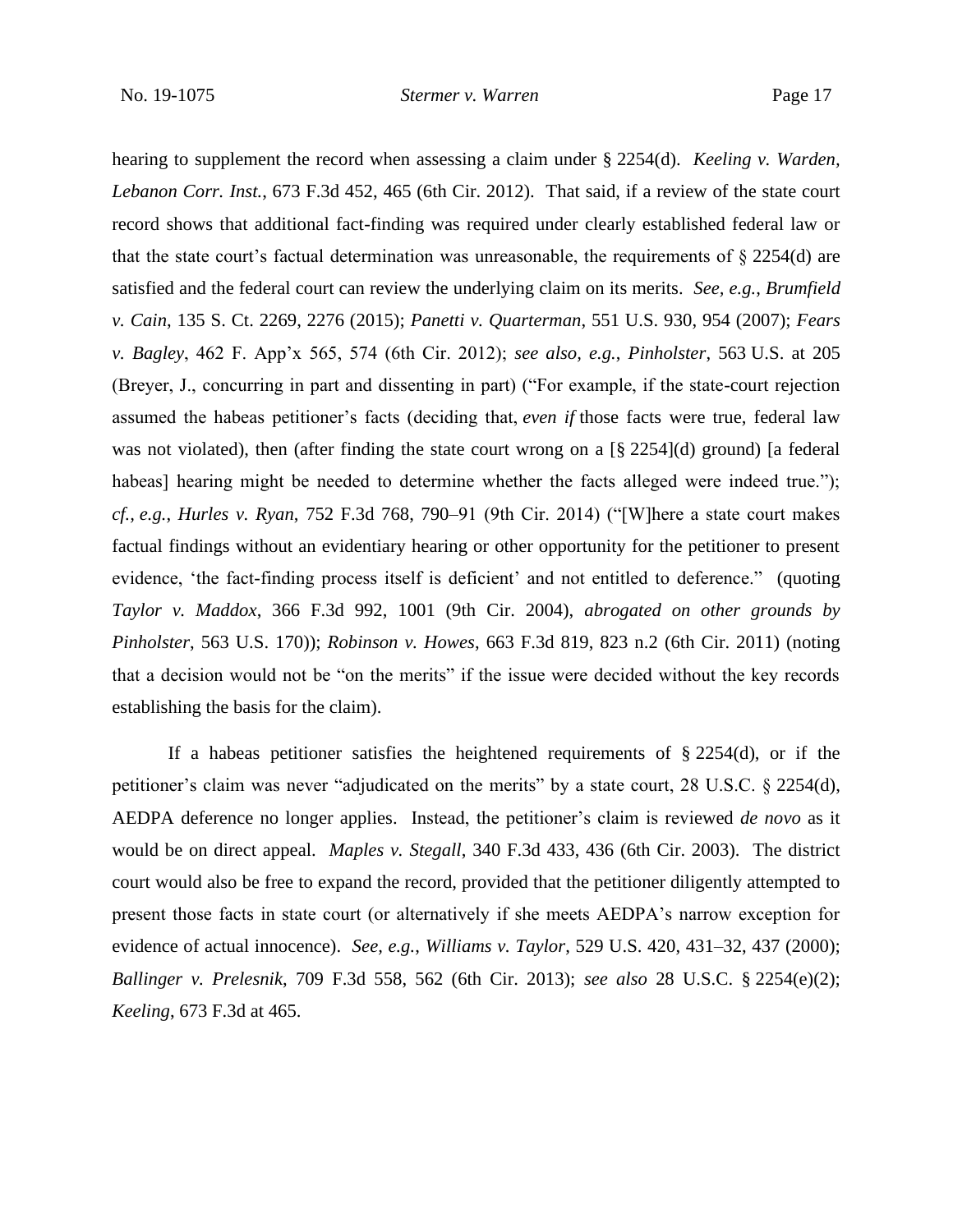#### **B. Is the State Habeas Decision Entitled to AEDPA Deference?**

In its opinion, the district court found that the state courts had never adjudicated Stermer's habeas claims on the merits. *Stermer v. Warren*, 360 F. Supp. 3d at 660–62. This finding was incorrect. While the state court never issued a reasoned opinion and cited a provision that could include a procedural bar, a review of the state court's order and the Supreme Court's guidance on this issue require a presumption that this was a decision on the merits. Accordingly, in reviewing Stermer's claims on appeal, we must apply AEDPA deference pursuant to 28 U.S.C. § 2254(d).

Under AEDPA, this Court must give significant deference to a state court's decision when it rejects a petitioner's claim "on the merits." 28 U.S.C. § 2254(d); *accord, e.g.*, *Jordan*, 675 F.3d at 592–93. But how do we know if a decision is "on the merits"? While this would be easy if the state habeas court provided a detailed, reasoned opinion, rarely are federal courts so lucky.

To address this dilemma, the Supreme Court created a presumption that § 2254(d) applies, even when there is no reasoned state court opinion. "When a federal claim has been presented to a state court and the state court has denied relief, it may be presumed that the state court adjudicated the claim on the merits in the absence of any indication or state-law procedural principles to the contrary." *Richter*, 562 U.S. at 99; *see also id.* at 98 ("Where a state court's decision is unaccompanied by an explanation, the habeas petitioner's burden still must be met by showing there was no reasonable basis for the state court to deny relief."). Thus, unless there is good reason for a federal court to think a state court's decision was *not* on the merits, the federal court must assume that it *was* on the merits and apply § 2254(d).

That said, "[t]he presumption may be overcome when there is reason to think some other explanation for the state court's decision is more likely." *Id.* at 99–100; *see also Johnson v. Williams*, 568 U.S. 289, 302 (2013) ("Thus, while the *Richter* presumption is a strong one that may be rebutted only in unusual circumstances, it is not irrebuttable."). For example, short denials without opinion are most commonly seen in state appellate courts. *See, e.g.*, *Wilson v. Sellers*, 138 S. Ct. 1188, 1192 (2018) ("For instance, the decision may consist of a one-word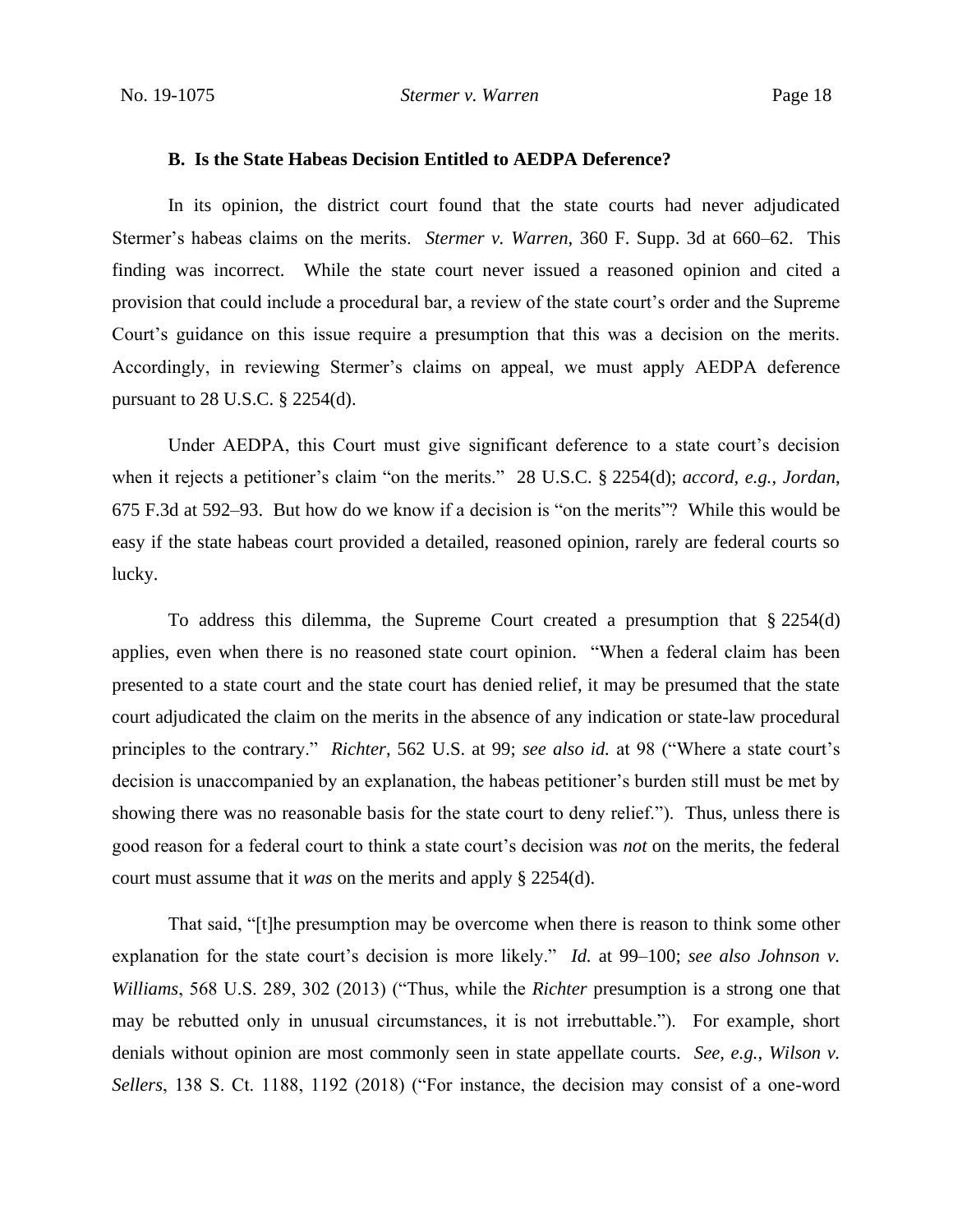order, such as 'affirmed' or 'denied.'"). In such a case, "the federal court should 'look through' the unexplained decision to the last related state-court decision that does provide a relevant rationale." *Id.*; *accord Ylst v. Nunnemaker*, 501 U.S. 797, 805–06 (1991).

Even when there is no earlier decision that the Court can "look through" to, it is still possible for the *Richter* presumption to fall. In assessing such a challenge to the presumption, this Court considers, among other things, "the language used by the state court in its discussion of the claim at issue and the context of that discussion when the state court's opinion is 'read as a whole.'" *Barton v. Warden, S. Ohio Corr. Facility*, 786 F.3d 450, 460 (6th Cir. 2015) (per curiam) (quoting *McCarley v. Kelly*, 759 F.3d 535, 543–44 (6th Cir. 2014), *vacated on other grounds*, 135 S. Ct. 2887 (2015) (mem.)).

Both the Michigan Court of Appeals and the Michigan Supreme Court denied Stermer's claims without a reasoned opinion. Thus, we must "look through" to the state trial court's decision to determine whether these denials were on the merits. *Wilson*, 138 S. Ct. at 1192.

Two portions of the state trial court's habeas decision provide this sort of context. First, the court began by discussing its review of Stermer's motion and the record:

Pursuant to [Michigan Court Rule] 6.504(B) this Court examined the motion together with all files, records, transcripts, and correspondence, relating to the judgment under attack. After review of the documentation, under MCR 6.504(B)(2) it plainly appears to this Court that the material reviewed along with the motions do not entitle Defendant to relief and therefore the Court is denying the motions without any further proceedings.

(Decision on Mot. for Relief, R. 29-3 at PageID #2813.)

Michigan Court Rule 6.504(B) essentially says exactly what the state court wrote here: the state habeas court must "promptly examine" the motion and related records, and then can summarily deny the motion if "it plainly appears from the face of [those] materials . . . that the defendant is not entitled to relief." As the district court said, this rule does not clearly suggest a procedural bar or a decision on the merits. *Stermer v. Warren*, 360 F. Supp. 3d at 661 (citing *Henderson v. Palmer*, 730 F.3d 554, 562 (6th Cir. 2013)). Thus, the *Richter* presumption remains in effect.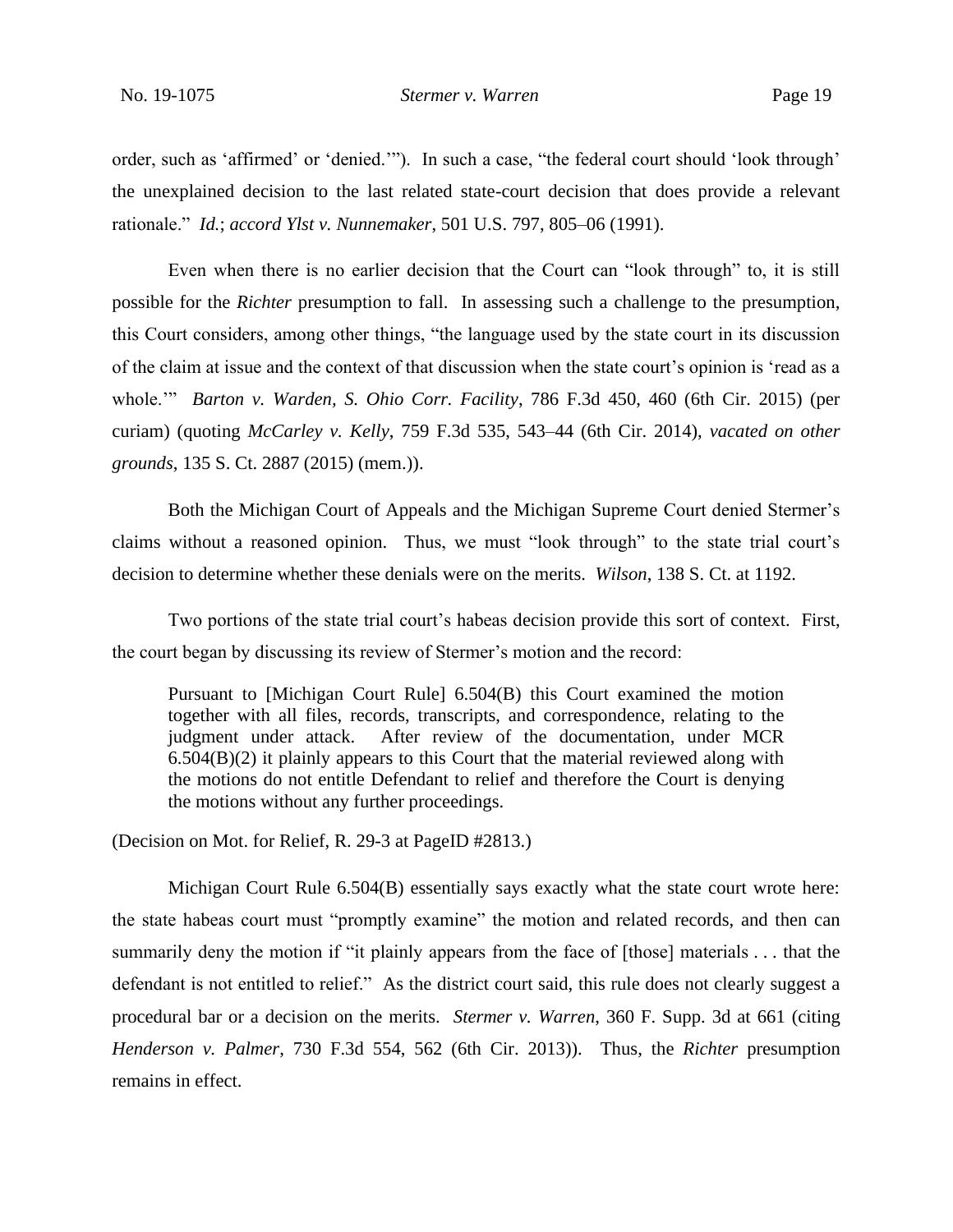The second part of the state court's decision is more difficult. There, the court said that it "[did] not find any reason pursuant to MCR 6.508(D) which would entitle the Defendant to relief." (Decision on Mot. for Relief, R. 29-3 at PageID #2814.)

Michigan Court Rule 6.508(D) reads as follows:

**(**D) Entitlement to Relief. The defendant has the burden of establishing entitlement to the relief requested. The court may not grant relief to the defendant if the motion

> (1) seeks relief from a judgment of conviction and sentence that still is subject to challenge on [direct] appeal . . . ;

> (2) alleges grounds for relief which were decided against the defendant in a prior appeal or proceeding under this subchapter, unless the defendant establishes that a retroactive change in the law has undermined the prior decision;

> (3) alleges grounds for relief, other than jurisdictional defects, which could have been raised on appeal from the conviction and sentence or in a prior motion under this subchapter, unless the defendant demonstrates [cause and prejudice] . . . .

In short, while the rule contains several procedural grounds for denying a petitioner's claim, it also notes that "[t]he defendant has the burden of establishing entitlement to the relief requested."

Interpreting this language, this Court previously found that "Rule 6.508(D) has both a procedural and a substantive component," meaning that a state court's "citations to a defendant's failure to meet the burden of establishing entitlement to relief can refer to a defendant's failure to meet that burden on the merits." *Guilmette v. Howes*, 624 F.3d 286, 291 (6th Cir. 2010) (en banc). Thus, a citation to Rule 6.508(D) could be either substantive or procedural, meaning the *Richter* presumption applies but could still be rebutted. *See, e.g.*, *Ivory v. Jackson*, 509 F.3d 284, 292–93 (6th Cir. 2007) (looking through a summary denial under Rule 6.508(D) to the state trial court's habeas decision, which expressly stated that the petitioner could have submitted his claims on direct appeal but failed to do so).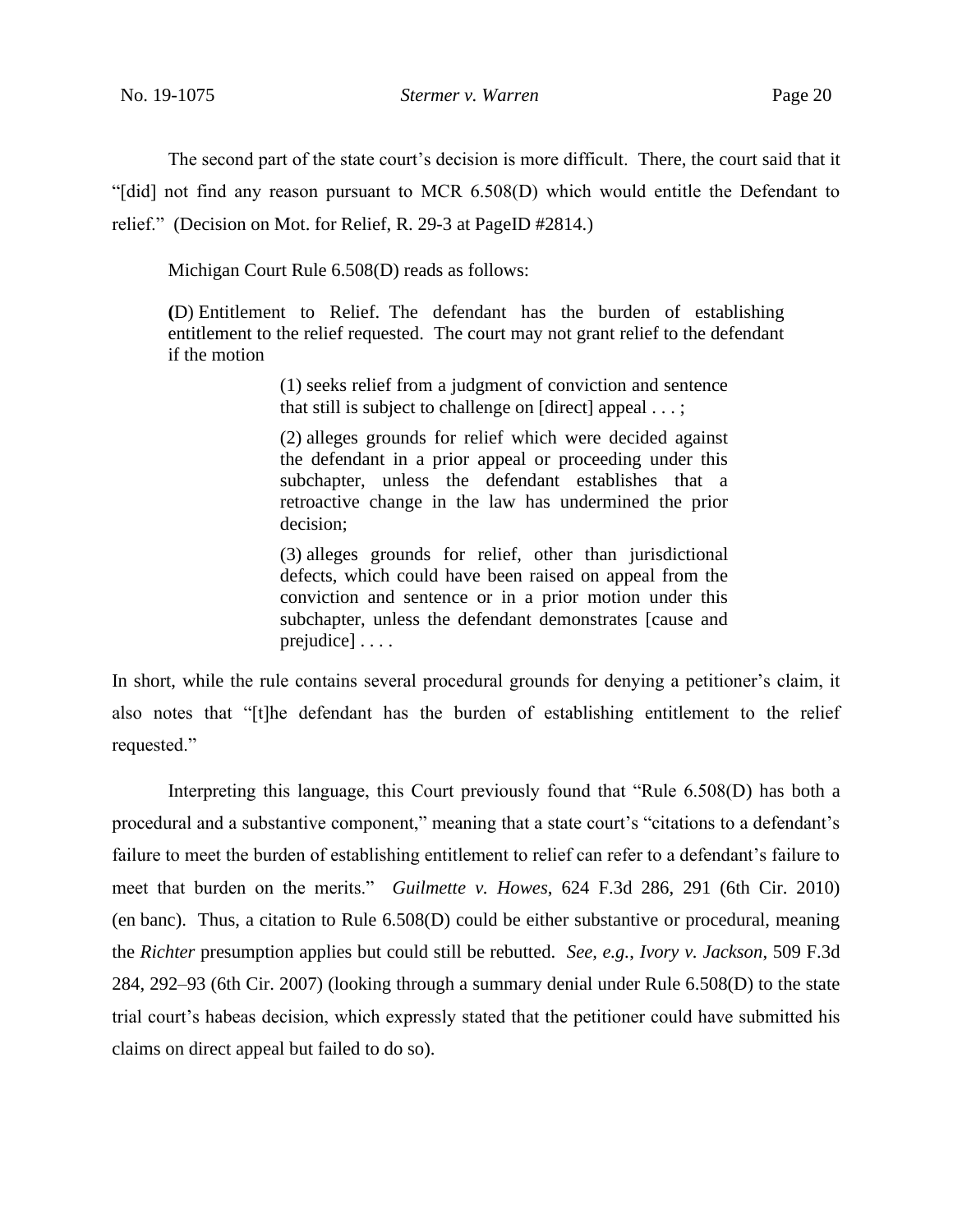Neither Stermer nor the district court have shown any reason why the "strong" *Richter* presumption should be rebutted in this case. *Williams*, 568 U.S. at 302. As the district court correctly noted, neither Rule 6.508(D)(1) nor (D)(2) could apply to Stermer's petition, leaving Rule 6.508(D)(3) as the only possible non-merits ground for denial. And while the district court focused on the fact that Rule 6.508(D)(3) is "a firmly established and regularly followed procedural rule," *Stermer v. Warren* 360 F. Supp. 3d at 662 (citing *Luberda v. Trippett*, 211 F.3d 1004, 1008 (6th Cir. 2000)), this conflates the inquiry into whether a state rule qualifies as an "adequate and independent state procedural bar," *Luberda*, 211 F.3d at 1005; *cf., e.g.*, *Coleman v. Thompson*, 501 U.S. 722, 729–30 (1991) (discussing this doctrine), with whether the state court *actually applied* that rule.

A procedural rule's availability alone does not show it was more likely that the state relied on that rule instead of deciding the case on the merits. Such an assumption would flip *Richter*'s contrary prescription on its head, especially given that in the procedural default context, "neither the mere availability nor the potential, or even obvious, applicability of such a [procedural] rule is determinative." *Henderson*, 730 F.3d at 561 (alteration in original) (quoting *Skinner v. McLemore*, 425 F. App'x 491, 495 (6th Cir. 2011)).

Furthermore, as this Court noted in *Guilmette*, "Rule 6.508(D)(3) applies only to claims that could have been brought on direct appeal, and thus—by necessity—it does not apply to claims of ineffective assistance of *appellate* counsel." 624 F.3d at 291. Since Stermer's state habeas petition included an appellate ineffective assistance claim, the state court could not have disposed of it solely using the procedural components of Rule 6.508(D). Given this and the facts discussed above, there is no reason to disturb *Richter*'s presumption, and so the state court order in this case counts as a decision on the merits. Section 2254(d) applies.

## **C. Prosecutorial Misconduct**

Having determined the correct standard of review, the next question is whether Stermer's claims have merit even under AEDPA deference. While a far closer question than if *de novo* review applied, we nevertheless find that the state court unreasonably denied Stermer's claim. Under Supreme Court case law, the prosecutor's comments regarding Stermer's credibility were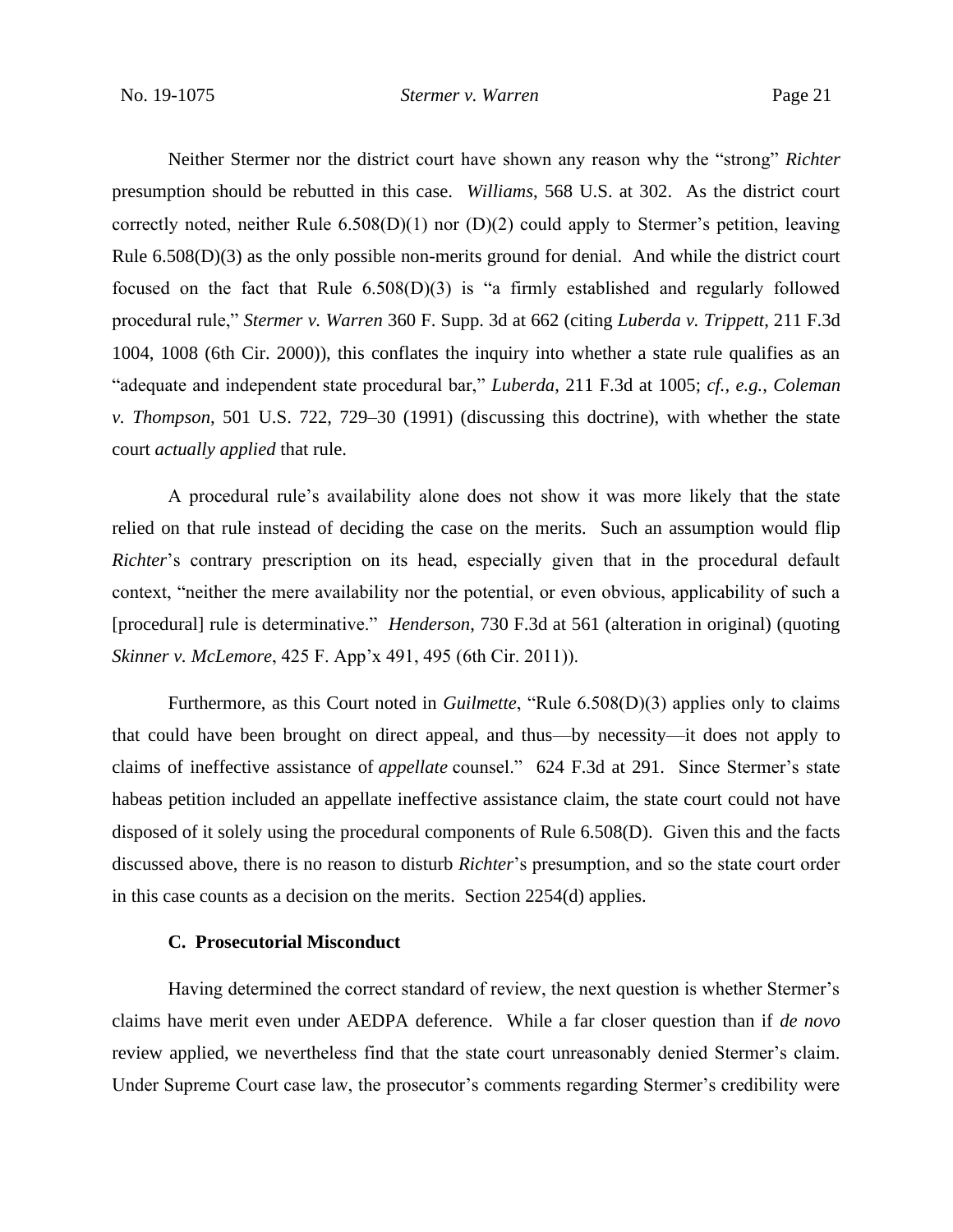improper, and their frequency, their context, and the weight of the evidence against Stermer all show she was denied a fair trial. Accordingly, Stermer is entitled to habeas relief.

#### **1. Legal Standard for Prosecutorial Misconduct**

### *a. Supreme Court Cases*

In *Darden v. Wainwright*, 477 U.S. 168 (1986), the Supreme Court outlined the standard used to assess a claim of prosecutorial misconduct in a petition for habeas corpus. This framework provides the "clearly established Federal law" used to assess a state court's decision under 28 U.S.C. § 2254(d). *Parker v. Matthews*, 567 U.S. 37, 45 (2012) (per curiam). Under *Darden*, the first question of course is whether the prosecutor's comments were improper. *See Darden*, 477 U.S. at 180 (noting that the prosecutor's comments in closing argument "undoubtedly were improper").

In other cases, the Supreme Court has discussed whether certain types of statements by prosecutors are improper within the prosecutorial misconduct framework. Relevant here, prosecutors cannot inject their personal opinions into the case, particularly as to what the evidence shows and as to the credibility of witnesses. *United States v. Young*, 470 U.S. 1, 7–8, 17 (1985).

The prosecutor's vouching for the credibility of witnesses and expressing his personal opinion concerning the guilt of the accused pose two dangers: such comments can convey the impression that evidence not presented to the jury, but known to the prosecutor, supports the charges against the defendant and can thus jeopardize the defendant's right to be tried solely on the basis of the evidence presented to the jury; and the prosecutor's opinion carries with it the imprimatur of the Government and may induce the jury to trust the Government's judgment rather than its own view of the evidence.

*Id.* at 18–19; *see also Hodge v. Hurley*, 426 F.3d 368, 378 (6th Cir. 2005) (describing *Young* as providing that "[i]t is patently improper for a prosecutor either to comment on the credibility of a witness or to express a personal belief that a particular witness is lying").**<sup>3</sup>**

**<sup>3</sup>**Although a deviation from *Hodge* (on which the district court substantially relied) cannot itself form the basis for habeas relief, since it is not clearly established Supreme Court case law, *e.g.*, *Ross v. Pineda*, 549 F. App'x 444, 449 (6th Cir. 2013), our citations to *Hodge* and other Sixth Circuit cases are only for their helpful discussion of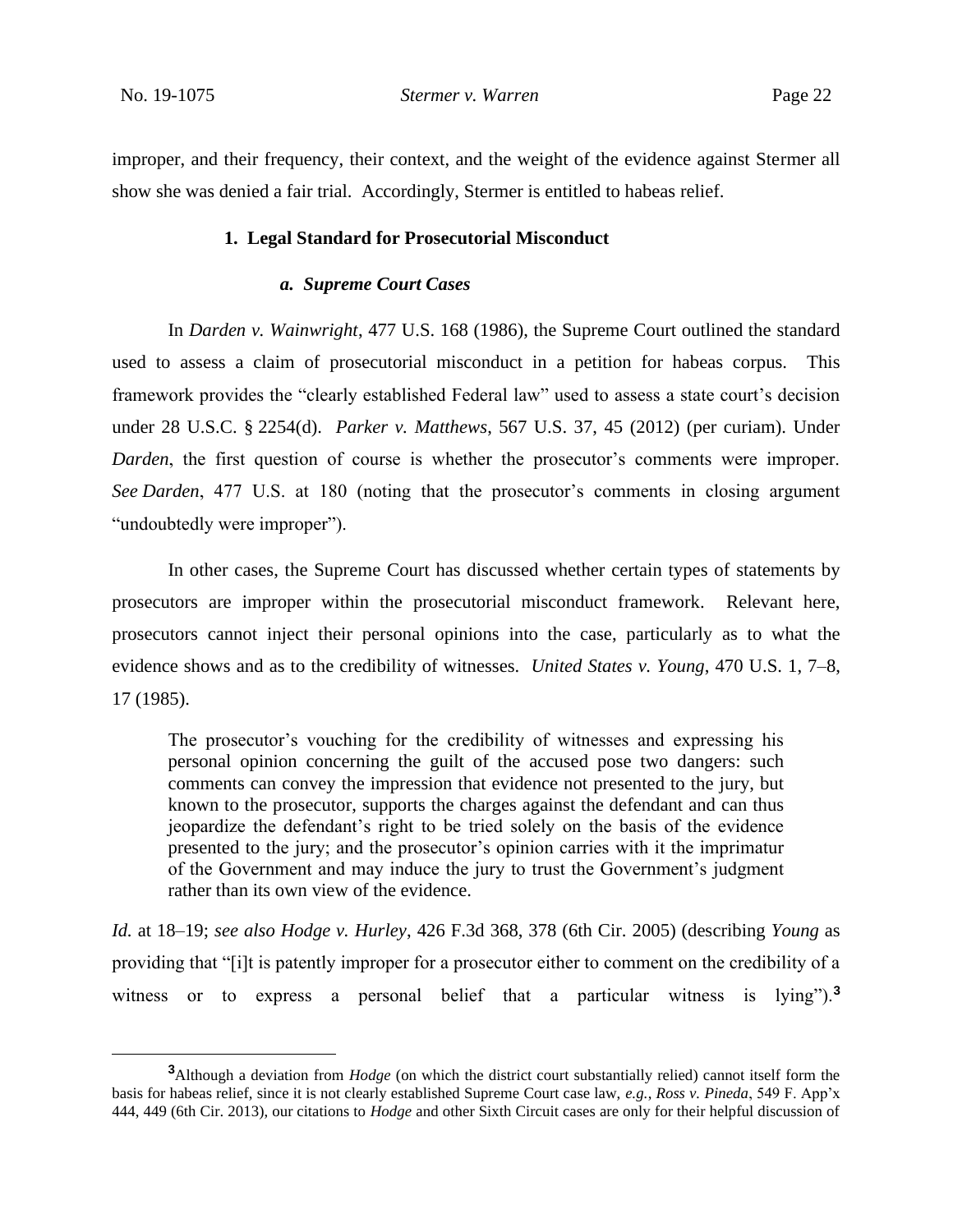"Consequently, improper suggestions, insinuations, and, especially, assertions of personal knowledge are apt to carry much weight against the accused when they should properly carry none." *Berger v. United States*, 295 U.S. 78, 88 (1935); *see also id.* ("[W]hile [a prosecutor] may strike hard blows, he is not at liberty to strike foul ones.").

The requirement that a prosecutor's arguments be rooted in the evidence also means that the evidence must be accurately described. "Misrepresenting facts in evidence can amount to substantial error because doing so 'may profoundly impress a jury and may have a significant impact on the jury's deliberations.'" *Washington v. Hofbauer*, 228 F.3d 689, 700 (6th Cir. 2000) (quoting *Donnelly v. DeChristoforo*, 416 U.S. 637, 646 (1974)). "For similar reasons, asserting facts that were never admitted into evidence may mislead a jury in a prejudicial way." *Id.* (citing *Berger*, 295 U.S. at 84).

But in assessing whether a defendant's due process rights were violated, it "is not enough that the prosecutors' remarks were undesirable or even universally condemned." *Darden*, 477 U.S. at 181 (quoting *Darden v. Wainwright*, 699 F.2d 1031, 1036 (11th Cir. 1983), *aff'd in part*, 725 F.2d 1526 (11th Cir. 1984) (en banc), *vacated*, 469 U.S. 1202 (1985) (mem.)). If a prosecutor's comments were improper, the question becomes whether they "so infected the trial with unfairness as to make the resulting conviction a denial of due process." *Id.* (quoting *Donnelly*, 416 U.S. at 643); *accord, e.g.*, *Bates v. Bell*, 402 F.3d 635, 640–41 (6th Cir. 2005).

To decide this question, "the remarks must be examined within the context of the trial to determine whether the prosecutor's behavior amounted to prejudicial error. In other words, the Court must consider the probable effect the prosecutor's response would have on the jury's ability to judge the evidence fairly." *Young*, 470 U.S. at 12. Though not an exhaustive list, the Supreme Court has discussed several factors to consider in making this assessment. For example, *Darden* mentioned the weight of the evidence against the defendant, the tactical context of the prosecutor's statements, and whether the comments were invited by the defense's own conduct. 477 U.S. at 181–83; *accord Young*, 470 U.S. at 12–13, 19–20. The nature and frequency of the improper remarks can also determine whether the defendant's trial was rendered

Supreme Court precedent (which can provide the basis for habeas relief under AEDPA), *see Wiggins v. Smith*, 539 U.S. 510, 522 (2003).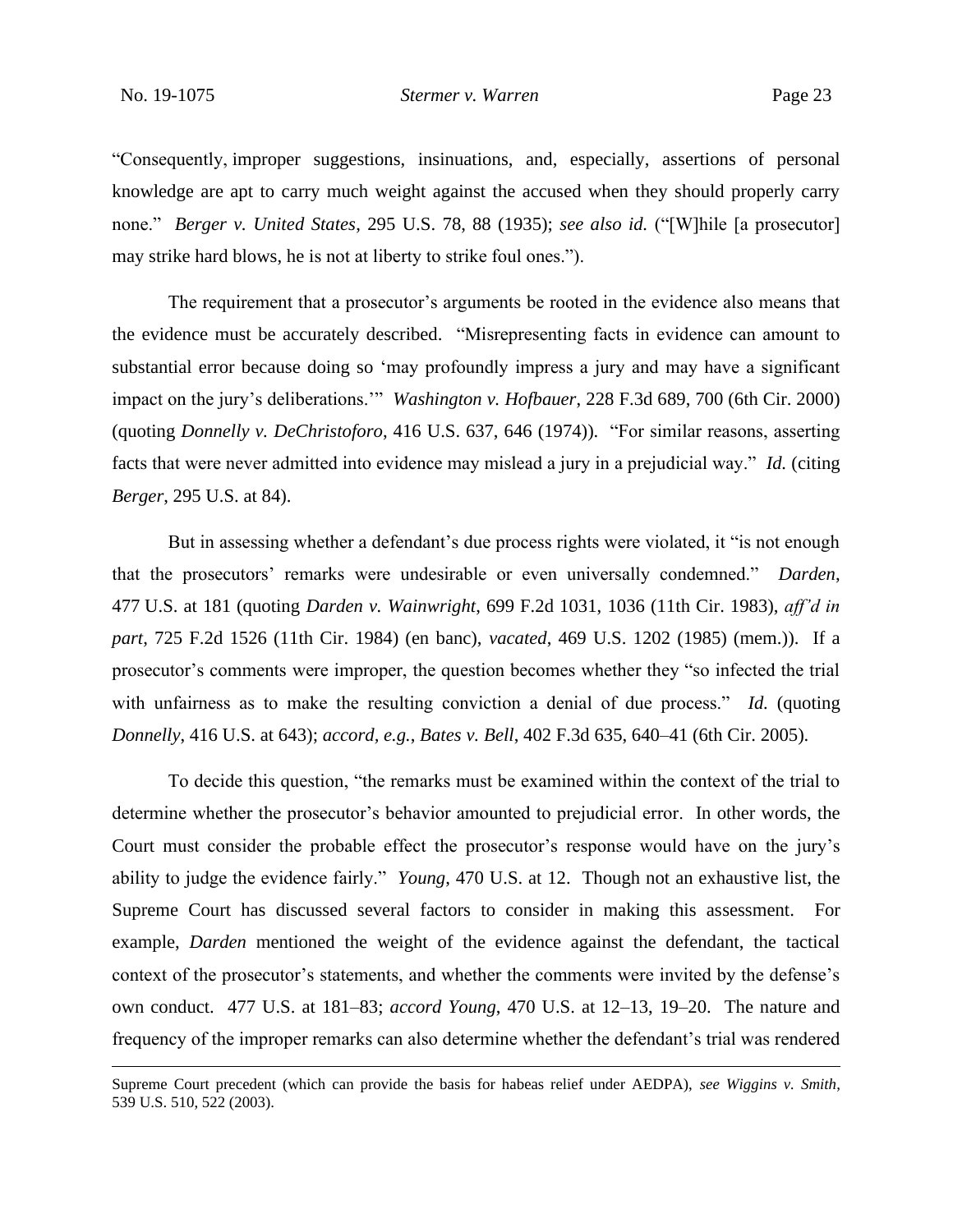unfair. *See Berger*, 295 U.S. at 89 ("[W]e have not here a case where the misconduct of the prosecuting attorney was slight or confined to a single instance, but one where such misconduct was pronounced and persistent, with a probable cumulative effect upon the jury which cannot be disregarded as inconsequential."). Again, these are just some of the factors the Supreme Court has considered, and *Darden* provides a "highly generalized standard for evaluating claims of prosecutorial misconduct." *Matthews*, 567 U.S. at 49.

Many decisions of this Court have relied on *Darden*'s breadth in denying habeas relief. As the Supreme Court has noted, "[t]he more general the rule, the more leeway courts have in reaching outcomes in case-by-case determinations." *Alvarado*, 541 U.S. at 664. Some panels have gone so far as to say that under AEDPA, a federal court "cannot set aside a state court's conclusion on a federal prosecutorial-misconduct claim unless a petitioner cites . . . other Supreme Court precedent [meaning other than *Darden*] that shows the state court's determination in a particular factual context was unreasonable." *Stewart v. Trierweiler*, 867 F.3d 633, 639 (6th Cir. 2017) (first alteration in original) (quoting *Trimble v. Bobby*, 804 F.3d 767, 783 (6th Cir. 2015)). That said, cases like *Young* and *Berger* can provide this additional context, or else this circuit's precedent would mean a habeas petitioner essentially could never prevail on a prosecutorial misconduct claim. *See, e.g.*, *id.* (using *Young* to assess a prosecutor's statements in closing argument); *Cauthern v. Colson*, 736 F.3d 465, 475–78 (6th Cir. 2013) (finding prosecutorial misconduct under *Darden* and *Young*); *cf., e.g.*, *Richardson v. Palmer*, 941 F.3d 838, 848 (6th Cir. 2019) (assessing a prosecutorial misconduct habeas claim under *Darden*).

## *b. The Sixth Circuit Framework*

In reviewing prosecutorial misconduct cases on direct appeal, or on habeas claims where AEDPA deference does not apply, this Court has fleshed out the *Darden* standard by formalizing a two-step framework for assessing prosecutorial misconduct. *See, e.g.*, *Bates*, 402 F.3d at 641; *Macias v. Makowski*, 291 F.3d 447, 452 (6th Cir. 2002); *United States v. Carter*, 236 F.3d 777, 783 (6th Cir. 2001). Under this framework, the reviewing court first determines (much like in *Darden*) whether the prosecutor's conduct or statements were improper. *Macias*, 291 F.3d at 452. Then, the court assesses whether this conduct was "flagrant," in which case it would violate the defendant's due process rights. *Id.*; *see also, e.g.*, *United States v. Carroll*, 26 F.3d 1380,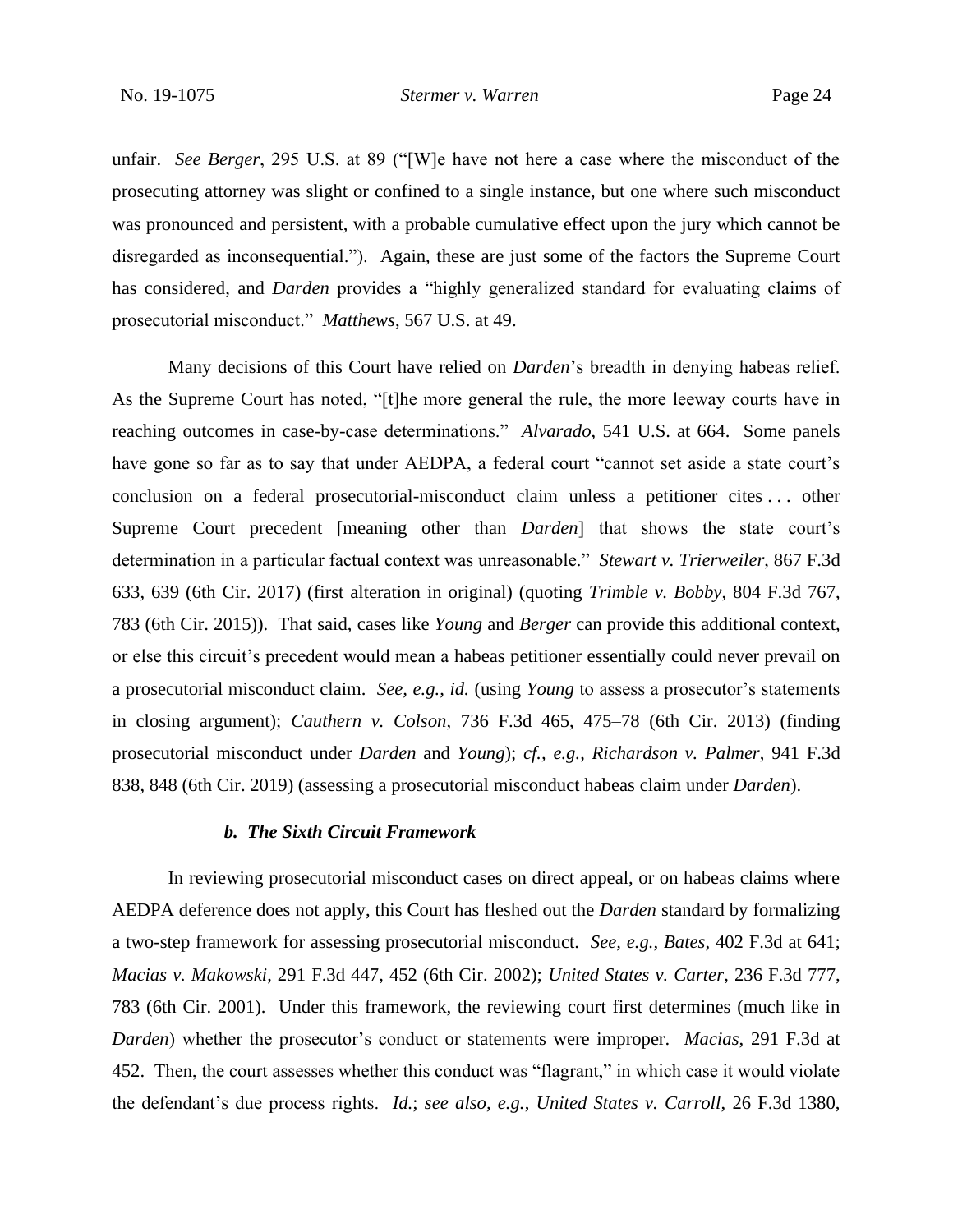1385 (6th Cir. 1994) (listing four factors used to decide whether prosecutorial misconduct was flagrant).

The district court in this case looked beyond Supreme Court case law and applied the Sixth Circuit's two-part framework. *Stermer v. Warren*, 360 F. Supp. 3d at 653–54. As the state argues on appeal, this was error. In *Parker v. Matthews*, the Supreme Court expressly held that the Sixth Circuit's two-step "improper and flagrant" inquiry could not be used in cases where AEDPA deference applies. 567 U.S. at 48–49. This is because "circuit precedent does not constitute 'clearly established Federal law, as determined by the Supreme Court,' [and] therefore cannot form the basis for habeas relief under AEDPA." *Id.* (citation omitted) (quoting 28 U.S.C.  $§$  2254(d)(1)).<sup>4</sup>

The question under AEDPA is not whether the state court followed Sixth Circuit case law, but whether it reasonably applied binding Supreme Court precedent. *Id.*; *Renico v. Lett*, 559 U.S. 766, 778–79 (2010). By assessing Stermer's claim in the context of the Sixth Circuit's framework, the district court applied the wrong test in this case. But in any event, this Court reviews the district court's grant of habeas relief *de novo*. *Satterlee*, 453 F.3d at 365. Thus, we proceed to assess Stermer's claim by applying AEDPA deference and looking only to whether the state court's decision comports with Supreme Court case law on prosecutorial misconduct.**<sup>5</sup>**

## **2. Application to Stermer's Case**

#### *a. Were the Prosecutor's Statements Improper?*

Before addressing whether the prosecutor's statements in this case deprived Stermer of a fair trial, the state challenges the district court's finding that his comments were improper in the

<sup>&</sup>lt;sup>4</sup>This does not mean that precedents from this Court are not instructive, provided they are answering the right question: whether a state court decision reasonably applied existing Supreme Court case law. Thus, published AEDPA decisions of this Court—provided they were not themselves abrogated for committing the error identified in *Matthews*—are binding on future panels and on the district courts within this circuit. *See Ross*, 549 F. App'x at 448–49 (discussing the effect of *Matthews* on Sixth Circuit precedent).

**<sup>5</sup>**While *Parker v. Matthews* noted that the Sixth Circuit's two-step framework does not constitute clearly established Supreme Court case law, and so cannot support habeas relief where AEDPA deference applies, 567 U.S. at 48–49, it did not overrule that framework or otherwise question its applicability to criminal cases on direct appeal or habeas cases where AEDPA deference does not apply.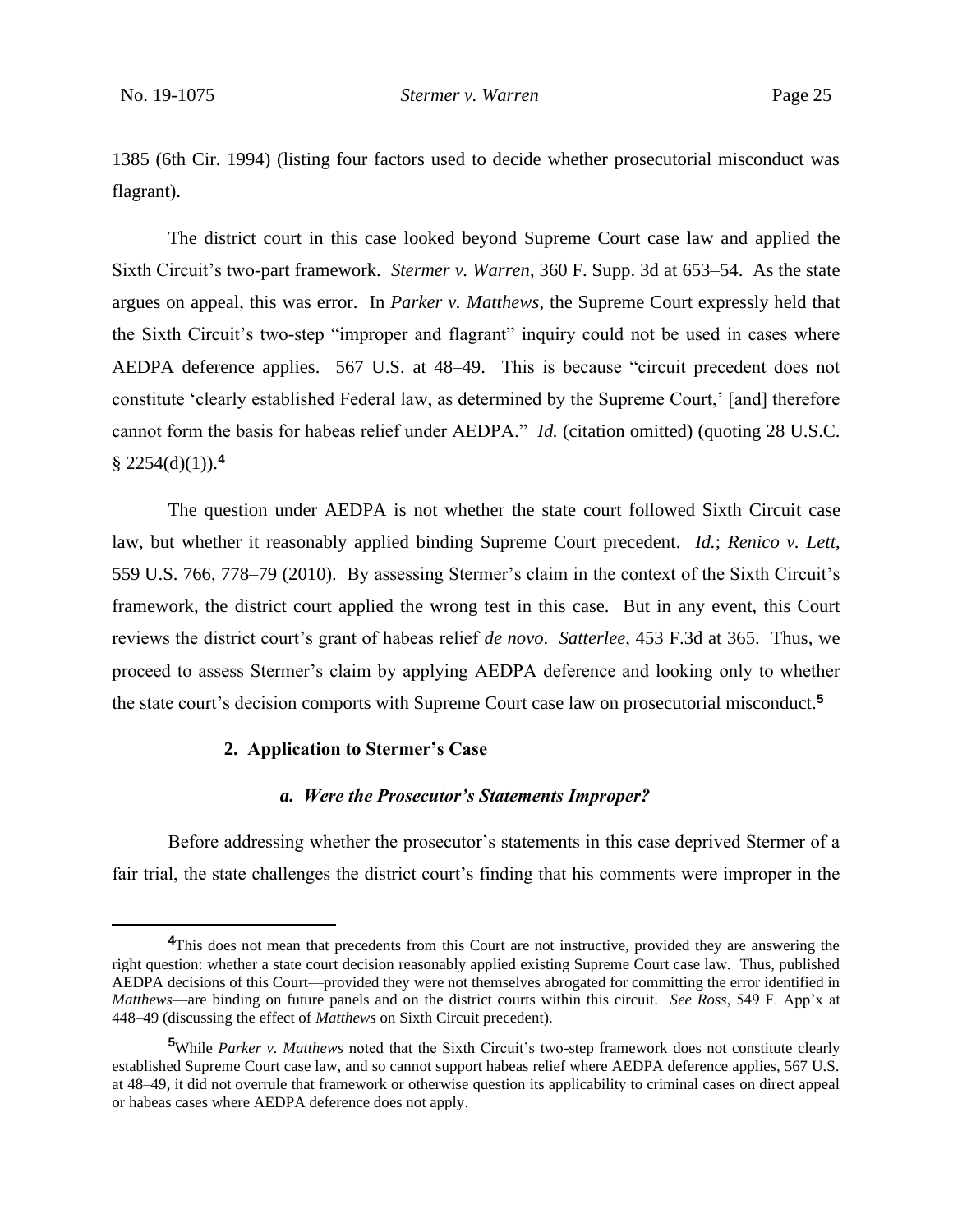first place. Applying AEDPA deference and cases like *Young*, 470 U.S. at 7–8, 17–19, the question here is whether the state court could reasonably have found that the prosecutor's statements were arguments based on the evidence, as opposed to injections of personal opinion or misstatements of the facts presented at trial. Because the record shows that the prosecutor's statements were not driven by the evidence, and instead instructed the jury on how they should view the evidence (namely, by assuming that Stermer was a liar), the state habeas court could not reasonably have found them to be proper.

The state argues that the prosecutor's comments about Stermer's credibility were acceptable "because the prosecutor never suggested that this argument was based on his personal knowledge or opinion—rather, it was based on the evidence, and specifically the testimony that Stermer had made inconsistent statements about the fire to people after the fact." (Resp't's Br. at 31); *see also, e.g.*, *West v. Bell*, 550 F.3d 542, 565–66 (6th Cir. 2008) ("This Court has held that a prosecutor may assert that a defendant is lying during her closing argument when emphasizing discrepancies between the evidence and that defendant's testimony. To avoid impropriety, however, such comments must reflect reasonable inferences from the evidence adduced at trial. Again, misconduct occurs when a jury could reasonably believe that the prosecutor was, instead, expressing a personal opinion as to the witness's credibility." (quoting *United States v. Francis*, 170 F.3d 546, 551 (6th Cir. 2008))); *Cristini v. McKee*, 526 F.3d 888, 902 (6th Cir. 2008) (same).**<sup>6</sup>** But a look to the prosecutor's arguments shows this was not the case: while the state says the prosecutor's statements were rooted in the evidence, in reality they were predominantly based on the prosecutor's own assessment that Stermer's version of events was not credible. This runs directly afoul of *Young* and the Supreme Court's other cases on prosecutorial misconduct. *Young*, 470 U.S. at 7–8; *see also Darden*, 477 U.S. at 179–180; *Berger*, 295 U.S. at 88.

Importantly, the prosecutor began his discussion of Stermer's statements with his lengthy "she's a liar" speech, in which he repeatedly said "[t]here is no question but that [Stermer is] a

**<sup>6</sup>**While these cases use the Sixth Circuit's own prosecutorial misconduct framework, which is unavailable within AEDPA deference, we mention them because the state uses them to show the limits of the *Darden* framework in arguing that a prosecutor can say a defendant is lying if that claim is rooted in the evidence.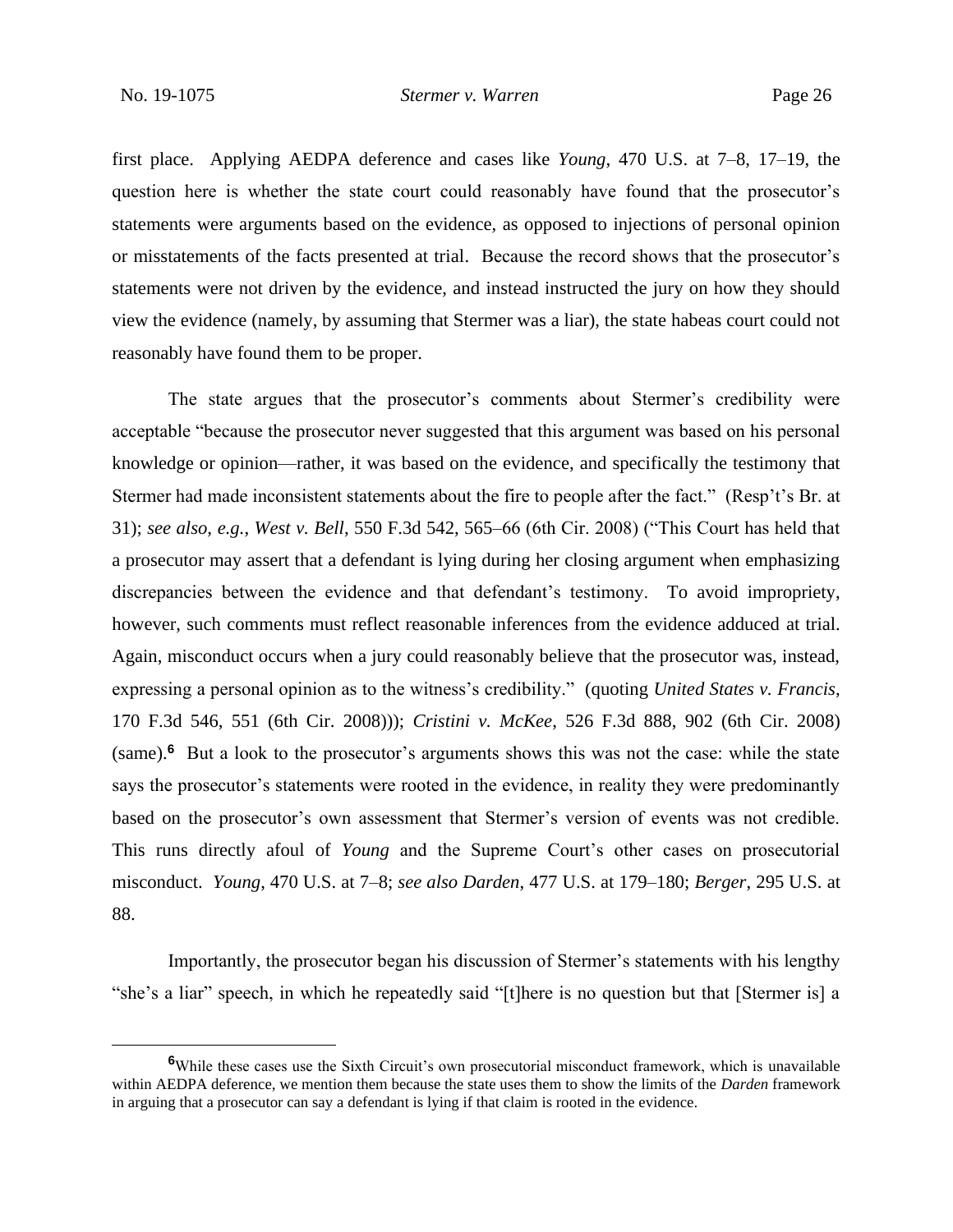liar and will lie when it suits her." (Trial Tr. vol. 5, R. 24-11 at PageID #1704.) The question is whether this statement was a preview of his argument from the evidence (in which case it might be proper, or at least not clearly improper under AEDPA deference), or whether it expressed the prosecutor's own opinion about how the jury should view Stermer's story. The arguments immediately following the "liar" speech help answer this question.

First, the prosecutor discusses Stermer's claim that Todd said "nobody else would ever have [her]" on the day of the fire. (Trial Tr. vol. 5, R. 24-11 at PageID #1705–07.) He begins by hypothesizing that Stermer probably discussed this statement with her attorney before telling it to the investigator. He then goes on to suggest that because Stermer claimed Todd said "nobody's going to have you" as the fire was raging, her statement was ridiculous and the insurance investigator pointed out that it was ridiculous. (*Id.* at  $\#1706-07$ .)<sup>7</sup> The trouble is that the insurance investigator's statement was about something completely different (*see id.* at #1711 (discussing Stermer's actions through the day and saying "[t]his does not sound like a couple that's separating to me")), leaving only the prosecutor's own view that the statement was ridiculous as his reason that it had to be a lie.

Second, the prosecutor referred to the gas station testimony, and noted that Cindy DeLoach "certainly appears to be a very credible person who has recall of the incident, has no reason to make anything up." (*Id.* at #1708.) This statement itself toes the line of impermissible bolstering, with the prosecutor opining that DeLoach "certainly appears to be a very credible person," especially since the context compares DeLoach to Stermer, whom the prosecutor calls a known liar. (*Id.* at #1704, #1708); *see also, e.g.*, *Young*, 470 U.S. at 18 (noting that "[t]he

<sup>&</sup>lt;sup>7</sup>As a further point, this claim itself cannot fairly be drawn from Stermer's statements. Throughout the transcript, Stermer distinguished between the "yelling" she claims Todd was directing toward her before the fire and the "screaming" he did after the fire started. (*E.g.*, Trial Tr. vol. 2, R. 24-8 at PageID #1085.) The question the prosecutor quotes itself makes this distinction and shows that Stermer was saying this yelling occurred before the fire and before Todd's reaction to it. (*See* Trial Tr. vol. 5, R. 24-11 at PageID #1706 ("The question is: 'Now, you said you could hear him yelling and then it turned to screaming. What was he yelling at that point? Was he just—' Answer. . . . 'That's when he was yelling that nobody else would ever— . . . .'").

Furthermore, the prosecutor mischaracterized Stermer's responsiveness to the insurance investigator. Examining a portion of her interview with the investigator, the prosecutor stated that Stermer was "not even responsive to the darn question" when she was asked, "Could you understand anything that [Todd] was saying?" (*Id.* at #1706–07.) In fact, Stermer did respond, saying: "He told me nobody else would ever have me." (*Id.* at #1707.)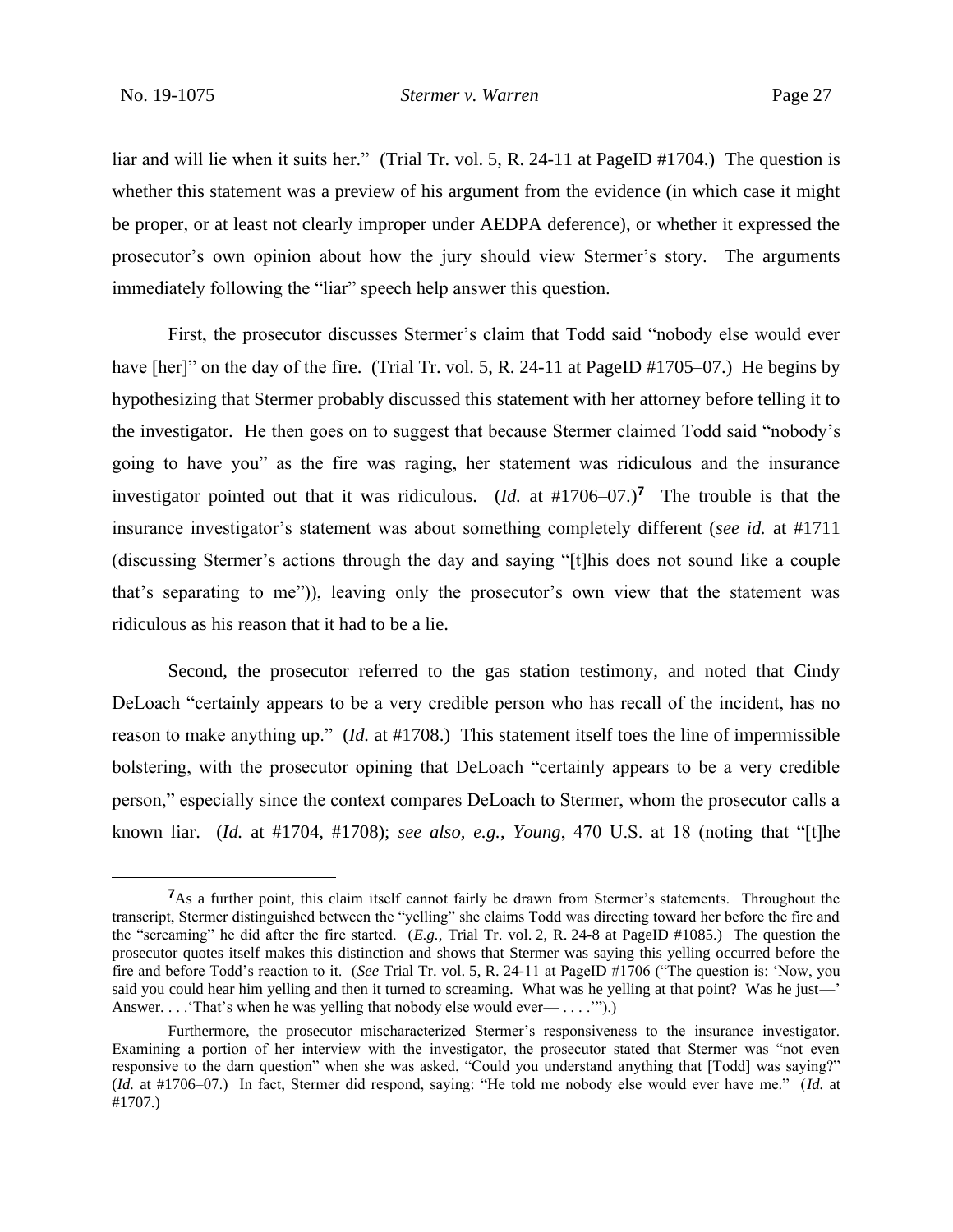prosecutor's vouching for the credibility of witnesses" is improper). But in any event, all this leaves is Stermer's denial of pumping gas into a canister and DeLoach's unclear testimony about the back window of Stermer's truck. In this context, the prosecutor isn't using Stermer's statement to demonstrate her untruthfulness in support of his earlier claim that she is a liar. Rather, he is saying that Stermer's explanation here should not be believed *because* she's a liar.

Similarly, the prosecutor argued it was "somewhat inconsistent" that when Stermer was interviewed by police immediately after the fire, she did not mention getting gas earlier that morning, but then admitted this to the fire investigator two days later. The prosecutor then asked the jury to extrapolate from this fact, and from the fact that she consulted with an attorney before talking to the insurance investigator, that Stermer changed her story as part of an effort to cover up her involvement in the murder. But once again, this theory is based on the prosecutor's own speculation. Whatever inconsistency can be found between her failure to bring up the gas station trip on the day of the fire but mentioning it to another investigator two days later is not evidence that could support the prosecutor's claim that Stermer is a known liar (and therefore guilty of murder).

Third, the prosecutor focuses on Stermer's suggestion—based on her claim that Todd said "nobody else will ever have you"—that the fire might have been a failed murder-suicide. (Trial Tr. vol. 5, R. 24-11 at PageID #1708.) Insofar as Stermer suggested a murder-suicide attempt (which itself is somewhat unclear from the record), it was in response to a request for speculation by the insurance investigator. It seems farfetched to use this to conclude that Stermer was lying when it is unclear whether she intended to place any weight behind this statement (and especially where the defense did not rely on this theory at trial). The prosecutor then went on to tear down "Stermer's" theory by noting how illogical it would be for Todd to attempt a murder-suicide in this manner. (*See, e.g.*, *id.* at #1708–09 ("If you are going to commit a murder/suicide, . . . you do the murder part first, you don't do the suicide first because then you aren't going to be able to do the murder. I think everybody, including Todd Stermer, understood that."); *id.* at #1709 ("If you are going to commit suicide or even a murder/suicide, wouldn't a gun make more sense?"); *id.* ("Arson is something that you do to cover things up, not necessarily a means of a homicide. It's to cover up a homicide . . . .").) But in no way does this demonstrate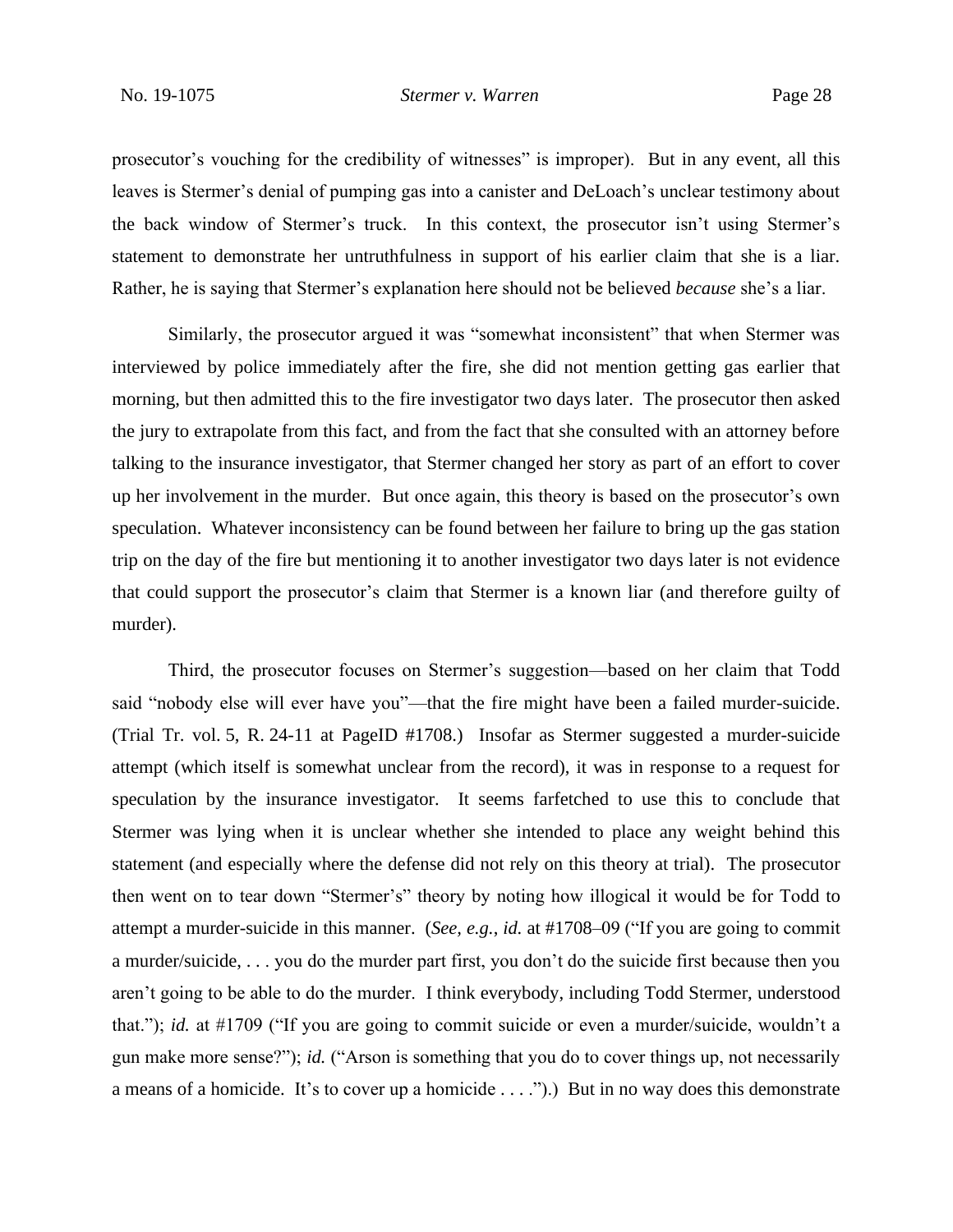through reference to the evidence that Stermer's statement about Todd's yelling was a lie. The prosecutor's remaining statements about Stermer's truthfulness are similarly based on speculation and his own opinion.**<sup>8</sup>**

The one concrete example where the prosecutor could have argued from the evidence that Stermer was lying is where she denied having an affair when asked by the insurance investigator. Two points on this. First, it seems obvious that someone might lie about having an affair while telling the truth about other matters. Second, the prosecutor did not actually argue that Stermer's lies about the affair permit an inference that she was lying about everything else (likely because of the obviousness of the first point). If the prosecutor had constrained his comments to this asserted lie, the jury could have assessed this and considered its impact on the trustworthiness of Stermer's other statements. But instead, he made a broadside attack on Stermer's truthfulness without any real effort to tie it to the evidence.

The broader context of these comments is critical. *See Darden*, 477 U.S. at 179 (noting that prosecutorial misconduct must be assessed by placing the challenged remarks in context). In this case, Stermer did not testify at trial. Instead, the *prosecution* introduced the transcripts of her interviews. Thus, the prosecutor's statements that Stermer was a liar were not an earnest attempt to dispel her credibility and resolve some inconsistency between her trial testimony and that of another witness.

Nor was the prosecutor truly pointing to inconsistencies and arguing that the explanation was Stermer covering up her role in the murder. Looking to the context of his statements, the prosecutor did not present Stermer's interview and then argue from it that Stermer was lying. Instead he said first, "I'm going to be talking about statements that Linda Stermer made," but

<sup>&</sup>lt;sup>8</sup>For example, the prosecutor points to discrepancies regarding which door Stermer used to exit the house, but (1) the statements in question are highly ambiguous, making it a leap to infer from them that Stermer was lying, and (2) as the prosecutor himself said, insofar as there even was a meaningful difference, it could easily be explained by reasons other than a scheme to cover up a murder. (*See* Trial Tr. vol. 5, R. 24-11 at PageID #1712–13 ("[M]aybe there are parts of this that we just don't know. Okay. And maybe that's the reason for her inconsistencies. . . . I don't know that it's so much important as to whether she went out the bottom, whether she went out the top, and certainly it could be argued that someone that wasn't committing murder could be under the stress of the situation and they just don't remember . . . .").) Similarly, the prosecutor claimed that there was no physical evidence supporting her story about the vehicle getting stuck in the mud during her attempt to leave the house, but a lack of corroborating evidence does not amount to proof that her story was a lie, and therefore cannot support the prosecutor's inference that Stermer was a known liar.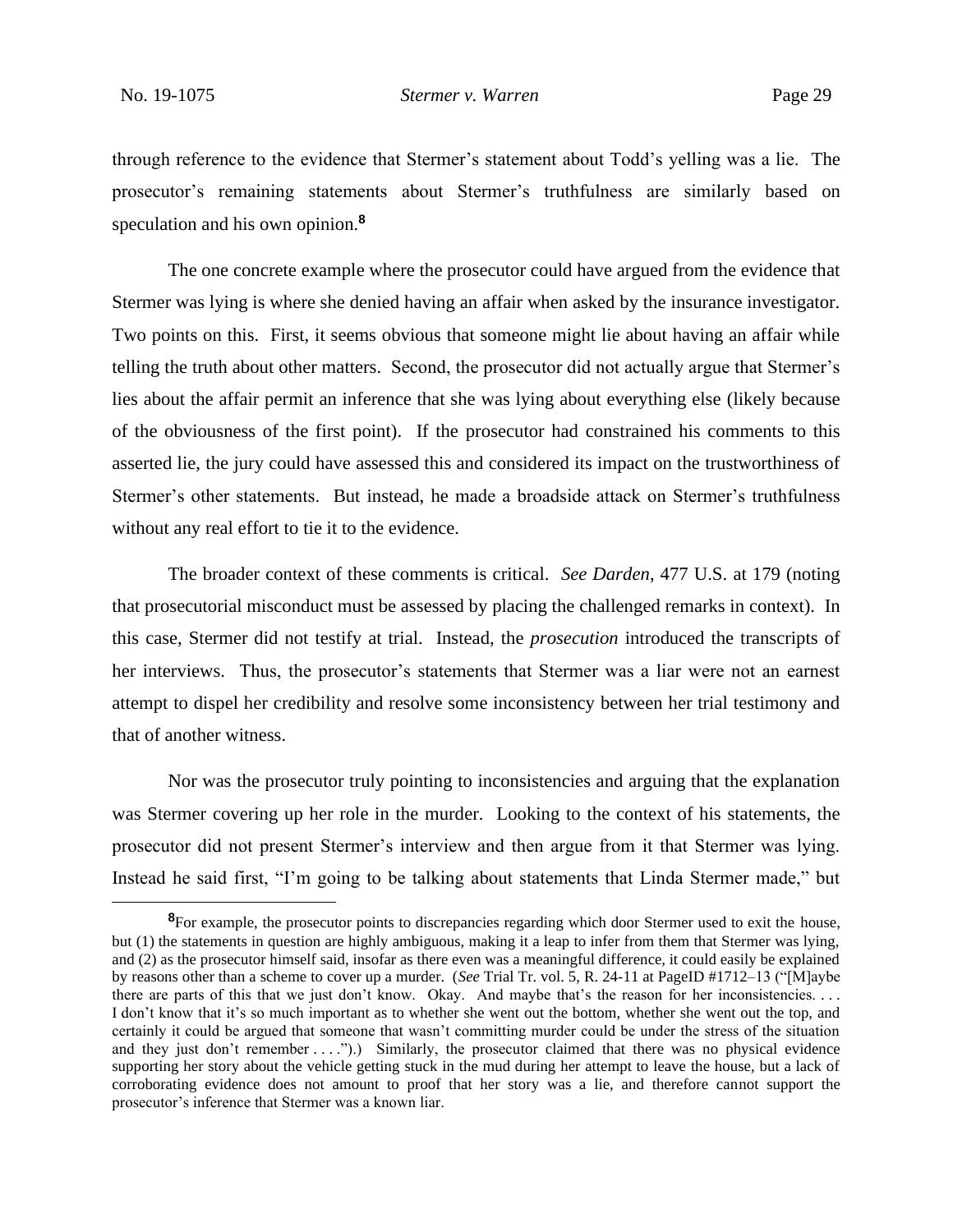that he wanted to "caution" the jury before doing so that "we know she is a liar." (Trial Tr. vol. 5, R. 24-11 at PageID #1704; *see also id.* ("There is no question but that she's a liar and will lie when it suits her, okay.").) He went on to say, "what I want you folks not to do is to adopt [Stermer's interview statements] as fact because if you do, they are going to be very difficult to reconcile maybe with other parts of it. So as you're looking at the evidence, keep in mind anything she says is suspect. She's a liar." (*Id.*) So even before discussing her statements, the prosecutor told the jury that Stermer was a liar and should not be believed.

The prosecutor's conclusion further supports this view of his statements. He asks the jury, "Is there anything that we've heard other than from a liar, and even then not a real good story, that would lead us to believe that . . . Todd Stermer caused this?" (*Id.* at #1724.) While the state argues that the reason the prosecutor told the jury Stermer's story was to prove she was a liar, this formulation shows that the opposite is true: the prosecutor's view that Stermer is a liar was presented independently from the weakness of her story, and then her story was described as a lie to undercut the defense's theory of the case.

Viewed as a whole, the prosecutor's discussion of Stermer's statements was a strawman presentation of her theory of what happened, done in the course of arguing why her theory was wrong and why the prosecution's theory was right.**<sup>9</sup>** In undercutting this presentation before it began, the prosecutor argued that "we know [Stermer] is a liar" at the outset (*id.* at #1704), and then failed to support this claim by reference to lies in the evidence. He then ended his argument by calling Stermer "a diabolical, scheming, manipulative liar and a murderer." (*Id.* at #1724.) The view that the prosecutor's statements were driven by the evidence is not reasonably supported by the record, and finding otherwise would be an unreasonable application of *Darden*, *Young*, and *Berger*. **10**

**<sup>9</sup>**This is reflected in part by the prosecutor's reference to her statement two days after the fire when the insurance investigator asks her if she has "an opinion, a theory about what happened." (Trial Tr. vol. 5, R. 24-11 at PageID #1705, #1708–10.) The prosecutor then argues that this theory is inconsistent with the other evidence presented in the case or with his own views of arson as "something that you do to cover things up." (*Id.* at #1709.) In effect, the prosecutor conflates Stermer's answer to a request for speculation two days after the fire with the defense's theory of the case two years later at trial, building up a strawman defense only to tear it down.

**<sup>10</sup>**The dissent cites *Parker v. Matthews* for the proposition that the statements in this case cannot support a finding of prosecutorial misconduct. But *Matthews* said nothing of the sort, and the statements at issue in *Matthews*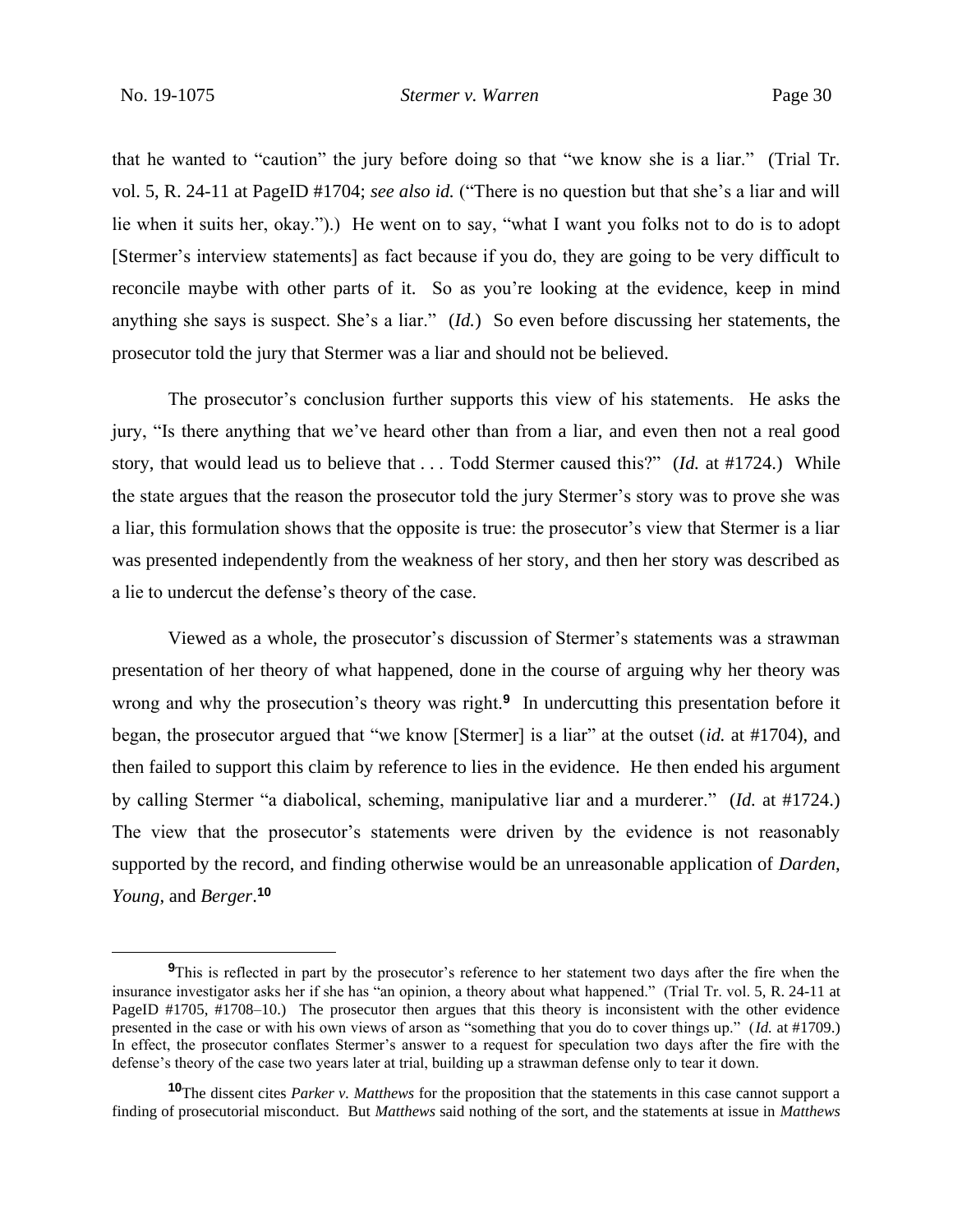The district court also points to the prosecutor's statements about whether Stermer had a cell phone in her vehicle and whether Todd's previous two fires were arson, suggesting that both were misstatements of the evidence and therefore prosecutorial misconduct. *Stermer v. Warren*, 360 F. Supp. 3d at 655–56. For the reasons that follow, both of these statements were improper remarks.

The first statement at issue is the prosecutor's argument about the location of Stermer's phones: "Unfortunately, the lady who has two cell phones has neither one of them with her to call for help. The phones are in the van according to go her [sic]. Possible? Yes. Convenient? Very." (Trial Tr. vol. 5, R. 24-11 at PageID #1714.) The district court construed this comment to mean that Stermer had her cell phone in the van but chose not to call for help after she fled the house from the fire, thus implying her guilt. *See Stermer v. Warren*, 360 F. Supp. 3d at 655–56 ("The prosecutor created this significant detail out of thin air to make the argument that Petitioner consciously chose not to call for help."). And since "the State failed to present *any* evidence at trial that there was a cell phone in the van when Petitioner fled the house," *id.* at 656, the prosecutor's remark was a misstatement of the evidence.

On appeal, the state says that the prosecutor wasn't arguing that Stermer should have called from the van, but rather that she claimed the phones were in the van as a convenient excuse for not calling for help from the house. As a preliminary note, while the state faults the district court for "[misunderstanding] the import of this line of reasoning" (Resp't's Br. at 37), this misunderstanding is excusable, as the state never made this argument in its response below, *see, e.g.*, *Scottsdale Ins. Co.*, 513 F.3d at 552 (noting that arguments not raised before the district court are forfeited on appeal). But even accepting the state's interpretation, the prosecutor's statement would still be improper. This is because the prosecutor did not just misstate whether the phones were or were not in the van, but rather incorrectly described Stermer's own

were (1) not at all like those here and (2) mitigated by other statements the prosecutor made during his closing. 567 U.S. at 45–47. And while the dissent also asserts that the prosecutor's statements about Stermer's propensity to lie were "record supported" (Dissent at 50), our discussion in the preceding pages should dispel any such notion.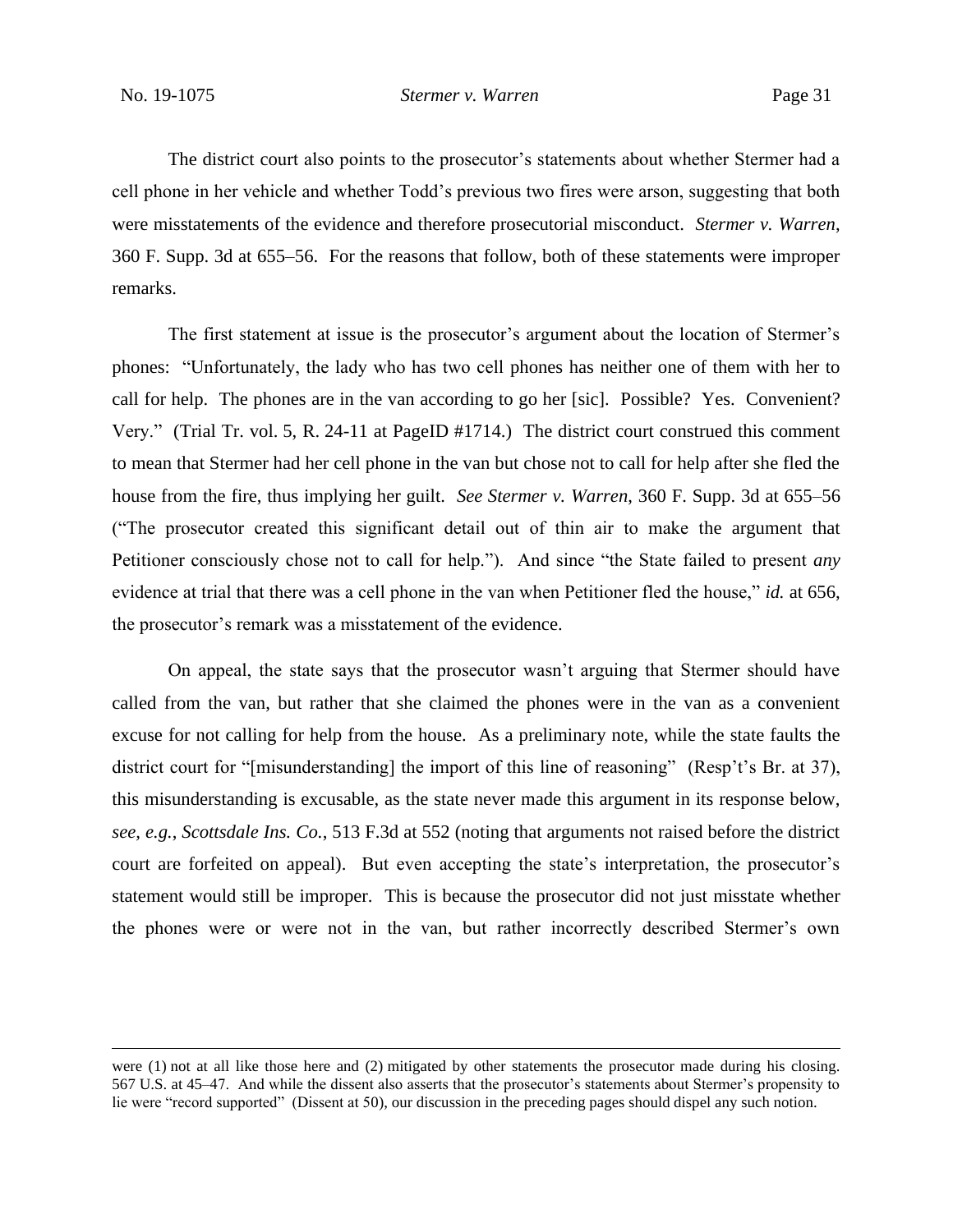statements. The state has not pointed to any testimony where Stermer says her phones were in the van, nor did we find any through our own review of the record.**<sup>11</sup>**

The broader context shows that the prosecutor used this comment about what Stermer said regarding the location of her cell phones not just to show she declined to call for help, but also in support of his argument that Stermer was a liar. (*See* Trial Tr. vol. 5, R. 24-11 at PageID #1714–15 ("And the point being is these things add up, these little inconsistencies, these little inconvenien[t] truths, these little circumstances, they add up to strong circumstantial evidence.").) While it is bad enough to misstate the record, it is even worse to do so in the course of undercutting other evidence presented to the jury.

Turning to the second statement, on rebuttal, the prosecutor discussed Todd Stermer's two prior fires but said that "even by [Linda Stermer's] own version it's not an arson, nor was the first one. There is no evidence of that either." (Trial Tr. vol. 5, R. 24-11 at PageID #1764– 65.) He concluded by saying "there is no evidence that it was arson, so it's nonsense." (*Id.* at #1765.)

In defending this statement, the state largely focuses on the second portion, in which the prosecutor said there was no evidence of arson. The district court said this was wrong because a police report in the state's possession quoted another officer as saying one of Todd's previous house fires "was definitely an arson." *Stermer v. Warren*, 360 F. Supp. 3d at 656 (quoting Police Report, R. 20-13 at PageID #312). But this police report was not placed into evidence, the statement was hearsay, and it lacks any further explanation or support. While a prosecutor cannot misrepresent the facts in evidence, *Donnelly*, 416 U.S. at 646, neither Stermer nor the district court present a Supreme Court case that stands for the proposition they argue here: that a prosecutor with knowledge that someone suspected a fact is true cannot argue in court, based on the evidence presented, that there is no evidence of that fact.

**<sup>11</sup>**In fact, Stermer told investigators that her cell phone was "in the bedroom" and her purse was "in the van." (Statement of Linda Stermer, R. 24-19 at PageID #2345.) The State's own witness, Kate Fox, testified that Stermer had a "secret" cell phone, but that she kept it in the "Blazer" (Trial Tr. vol. 4, R. 24-10 at Page ID #1541–42)—the vehicle that Stermer's children had taken from the house before the fire began—meaning she would not have had access to it during the incident.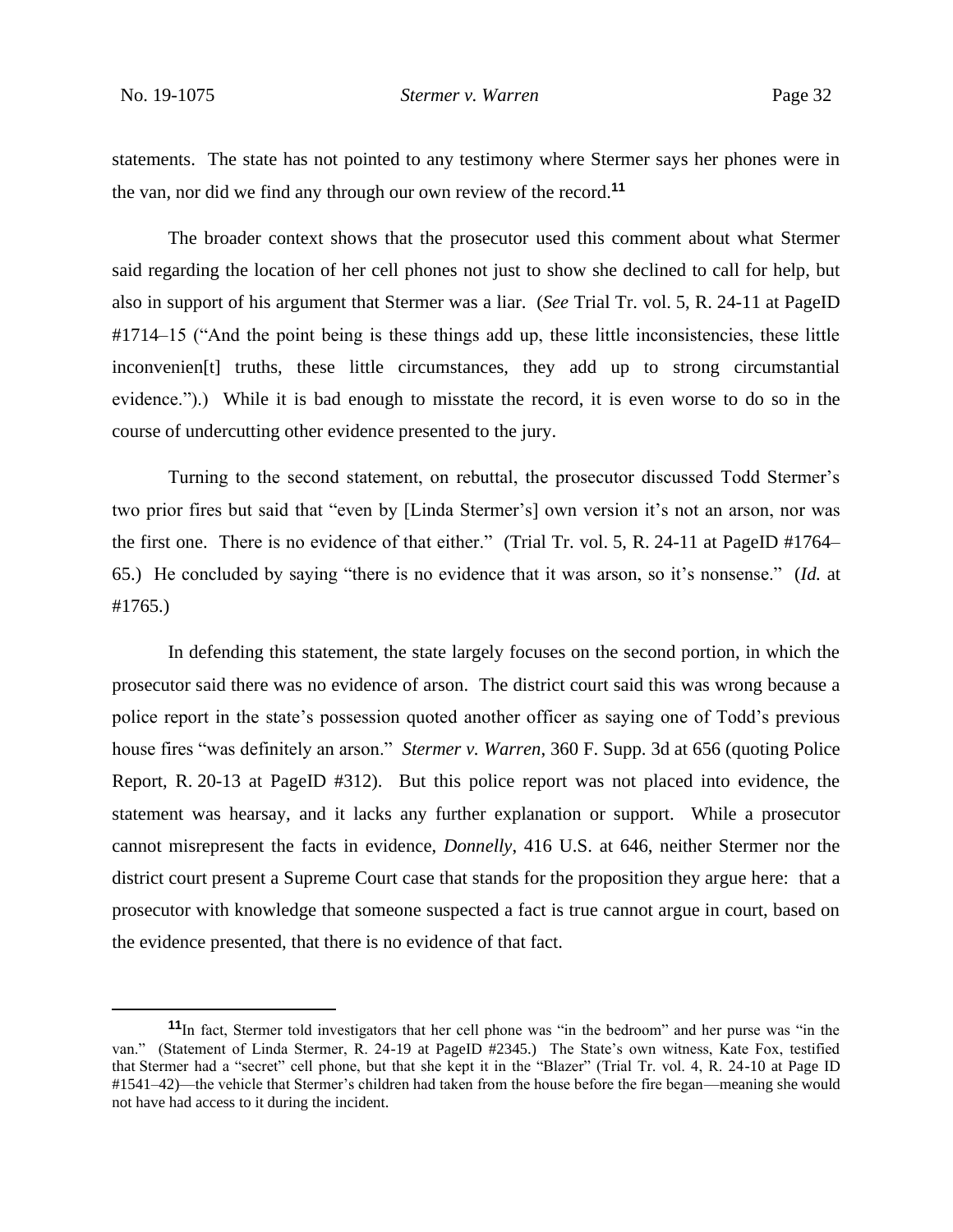The first part of the prosecutor's statement is more concerning. There, he said that "even by [Stermer's] own version," the previous house fires were not arsons. (Trial Tr. vol. 5, R. 24-11 at PageID #1764.) But nowhere in the state's response below or in its briefing here does it point to any statement by Stermer that supports this claim, nor could we find one ourselves. And so, this is another example of the prosecutor misstating Stermer's testimony to undercut the defense theory of the case. Such misstatements of the evidence are clearly improper under Supreme Court case law.**<sup>12</sup>**

### *b. Did the Prosecutor's Statements Deprive Stermer of a Fair Trial?*

For the reasons discussed above, the prosecutor's statements were improper. But before granting habeas relief, we must also find that they "so infected the trial with unfairness as to make the resulting conviction a denial of due process." *Darden*, 477 U.S. at 181 (quoting *Donnelly*, 416 U.S. at 643). Furthermore, because AEDPA deference applies, we must find that no fair-minded jurist could disagree with this assessment. *Richter*, 562 U.S. at 101.

Even under the forgiving standard of *Darden* coupled with AEDPA deference, it was unreasonable for the state court to conclude that the fairness of Stermer's trial was not irreparably harmed by the prosecutor's closing. The state's case was relatively weak, the prosecutor relied heavily on Stermer's statements in his closing arguments, and he repeatedly called her a liar while misstating her own testimony. All these factors combine to show that Stermer was clearly denied due process.

**<sup>12</sup>**The district court also pointed to the prosecutor's decision to have Chris Williams testify as further evidence of misconduct. *Stermer v. Warren*, 360 F. Supp. 3d at 657. No matter what else occurred, it is worth clarifying that this decision, without further evidence as to the prosecutor's motives, was not misconduct. Williams's testimony was important to the prosecution's theory of motive: the fact that Stermer was having an affair undoubtedly lends credence to the testimony that Todd discovered the affair and asked for a divorce the night before his death. At no point during the prosecutor's questioning of Williams did he bring up race or the interracial nature of Williams's relationship with Stermer, making this a far cry from the cases relied on by the district court, *see, e.g.*, *United States v. Grey*, 422 F.2d 1043, 1044–46 (6th Cir. 1970) (finding prosecutorial misconduct on direct appeal when the prosecutor asked a character witness if he knew that the black, married defendant was "running around" with a white go-go dancer"). And while there is always the risk that a racist juror could disregard her oath or that unconscious bias could affect the proceedings, the prosecutor was not "[a]ppeal[ing] to racial prejudice" simply by calling a black man—the most direct witness on the matter—to testify. *Stermer v. Warren*, 360 F. Supp. 3d at 657 (quoting *Grey*, 422 F.2d at 1046).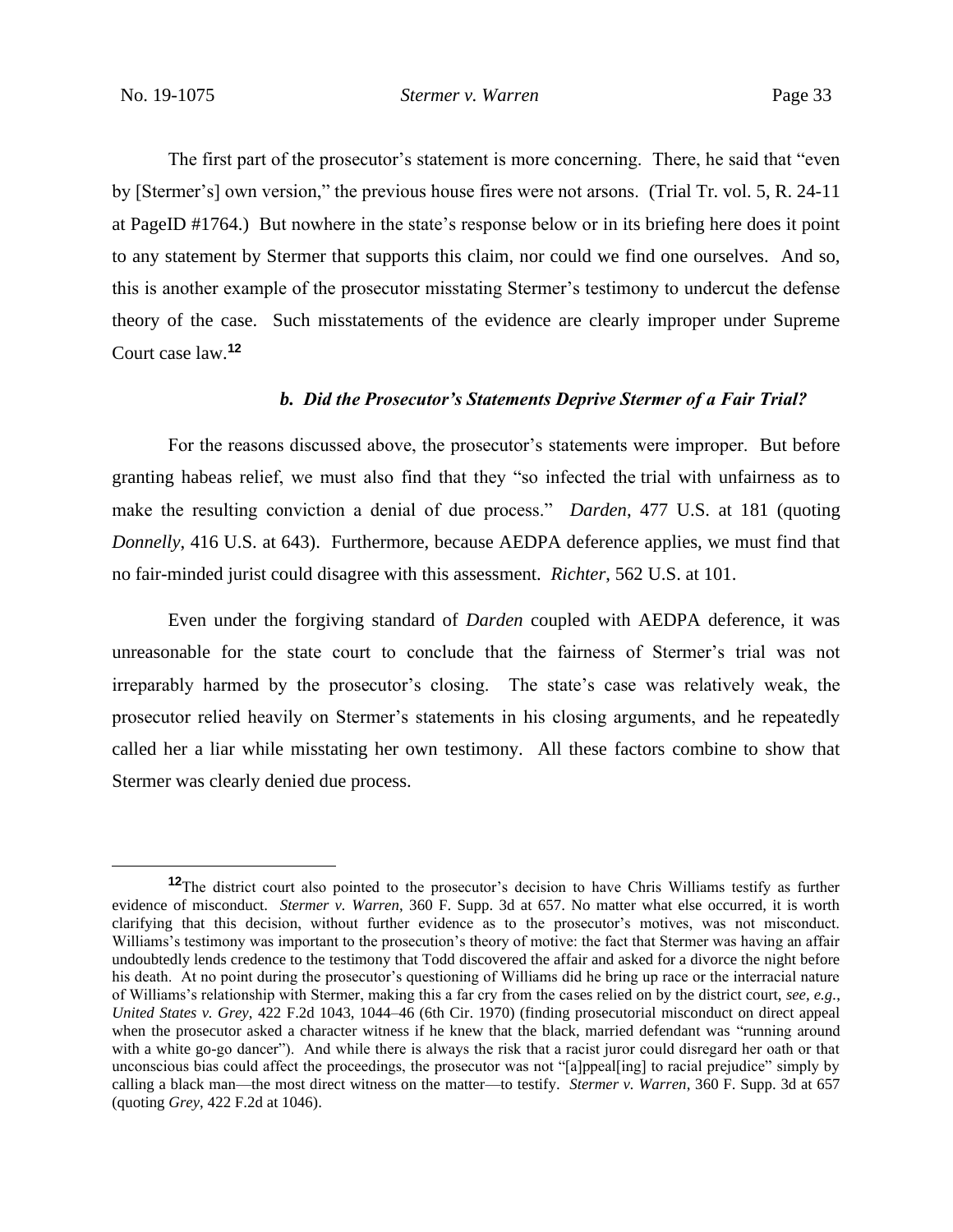Turning first to the strength of the prosecution's case, the closing itself demonstrates the importance of the prosecutor's comments and his teardown of Stermer's explanations. Almost half of the prosecution's closing argument was devoted to Stermer's statements to investigators, making it clear that this was a core element of its case. On the other hand, the prosecution's inperson witnesses had significant weaknesses, such as the gas station attendant (who did not actually see a container or whether Stermer was pumping gas into anything but her vehicle), Kate Fox (whose own brother called her a liar and who had been charged with assaulting Stermer), and the jailhouse informants (whose credibility was severely undermined in cross-examination). Further, the state's expert could not conclude who started the fire. The prosecutor's closing was filled with speculation, asking the jury to imagine potential facts in support of the state's theory. (*See, e.g.*, Trial Tr. vol. 5, R. 24-11 at PageID #1701 ("We know that she purchased gas in the morning. We know that she purchased three food items, one non-foods item. We have no idea what those were and I'm not suggesting there is any evidence of that, but the nontaxable item, Bic lighter perhaps? I don't know.").) Given this, the closing argument shows that the prosecution was strongly relying on Stermer lying during her post-fire statements to suggest that she committed the murder.

The dissent takes issue with this point and tries to reframe these facts as an open-and-shut case. For example, the dissent speculates that when driving her vehicle away from the house, Stermer must have seen her neighbors coming to help and then attempted to flee from them in her van, thereby demonstrating her guilt with respect to the fire. This is one example of a pattern seen throughout the dissent, in which the prosecutor's version of how Todd's death might have occurred is presented as a fact beyond all plausible dispute.

Could a juror have guessed that this is what happened? Perhaps. But by conjuring up one possible conclusion and assuming it to be the truth, the dissent misunderstands our inquiry in this case. In a prosecutorial misconduct case, the point of the Supreme Court's strength-of-theevidence question is not to determine whether any reasonable juror could have voted to convict. Rather, when the evidence is relatively weak—particularly where it requires leaps like those taken by the dissent—the odds that a constitutional error might have affected the outcome become intolerably high.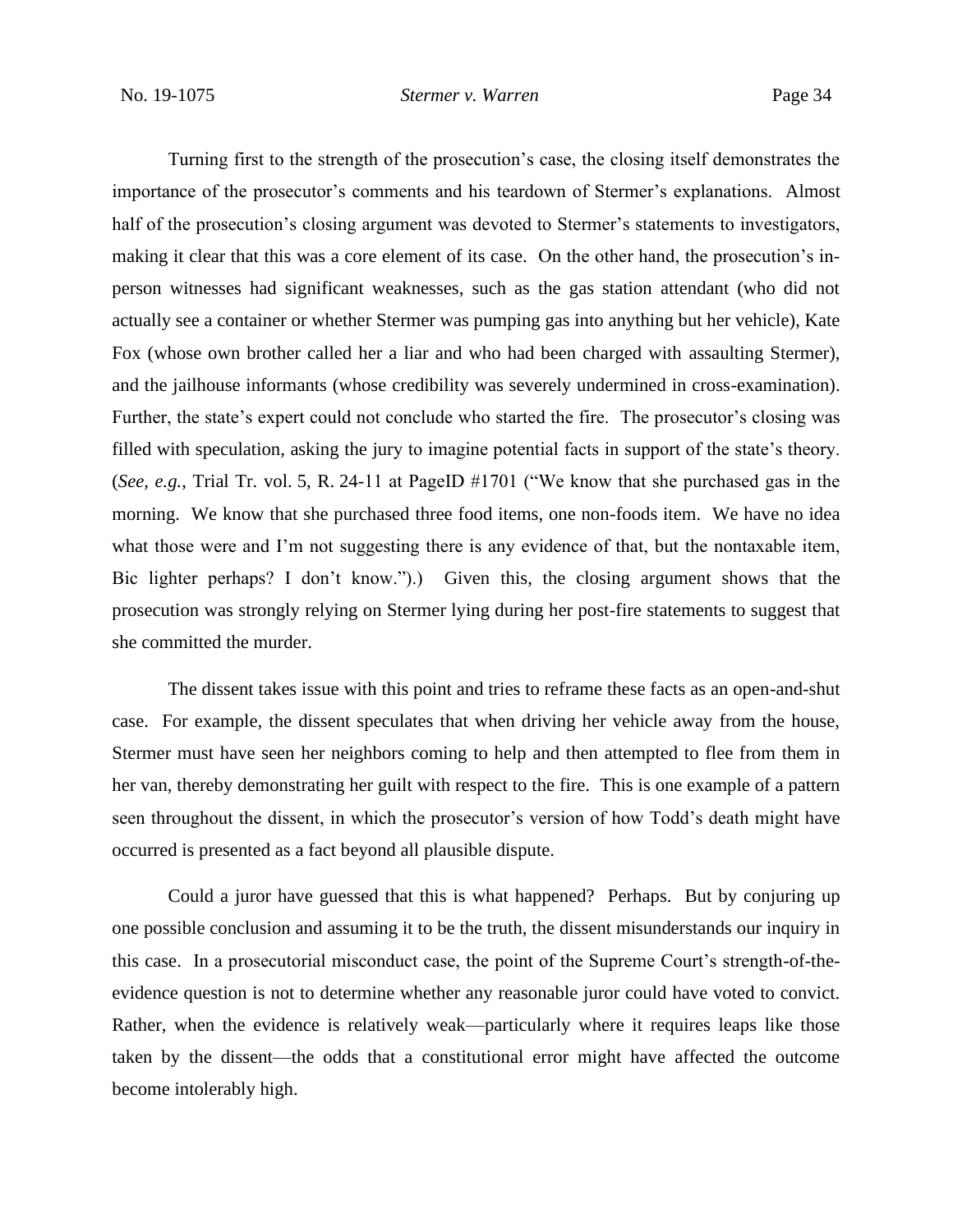This is not to suggest that the prosecution put on an impossibly weak case. Other circumstantial evidence—while possibly explained by Stermer—does point toward her guilt. (*See, e.g.*, *id.* at #1700–01 (noting that Stermer bought gas the morning of the fire and told her children to leave the house).) But given the relative weakness of this evidence, the fairness of her trial was irreparably undercut by the prosecutor's closing, in which he repeatedly opined that Stermer was untruthful and called her "a diabolical, scheming, manipulative liar." (*Id.* at #1724.)

Similarly, the length and repetition of the offending comments also show that Stermer was denied a fair trial. *See Berger*, 295 U.S. at 89 (noting that "pronounced and persistent" remarks can render a trial unfair). The prosecutor's inappropriate comments pervaded his closing argument. He began his discussion of Stermer's out-of-court statements with a lengthy speech calling her a liar, repeated his claim that she was a liar throughout his closing argument, concluded his principal argument by calling her "a diabolical, scheming, manipulative liar," and then reiterated that she was a liar at the end of his rebuttal. (Trial Tr. vol. 5, R. 24-11 at PageID #1724.) Viewing the record as a whole, it would be unreasonable to conclude that these statements did not "so infect[] the trial with unfairness" as to violate Stermer's right to due process. *Darden*, 477 U.S. at 181 (quoting *Donnelly*, 416 U.S. at 643).

The state points to *Darden* as an example where worse conduct still resulted in the denial of a habeas petition. But while the words used by the prosecutor in *Darden* might seem worse in the abstract, *see, e.g.*, 477 U.S. at 180 n.12 ("[The defendant] shouldn't be out of his cell unless he has a leash on him and a prison guard at the other end of that leash."), the *Darden* Court outlined several reasons why those statements did not make the defendant's trial fundamentally unfair. These reasons suggest the opposite result in this case.

In *Darden*, the Court specifically noted that "[t]he prosecutors' argument did not manipulate or misstate the evidence," that "[m]uch of the objectionable content was invited by or was responsive to the opening summation of the defense," and that there was overwhelming evidence against the defendant. *Id.* at 181–82. The Court also noted that defense counsel had benefited from these statements by responding to them in a rebuttal, "turning much of the prosecutors' closing argument against them by placing many of the prosecutors' comments and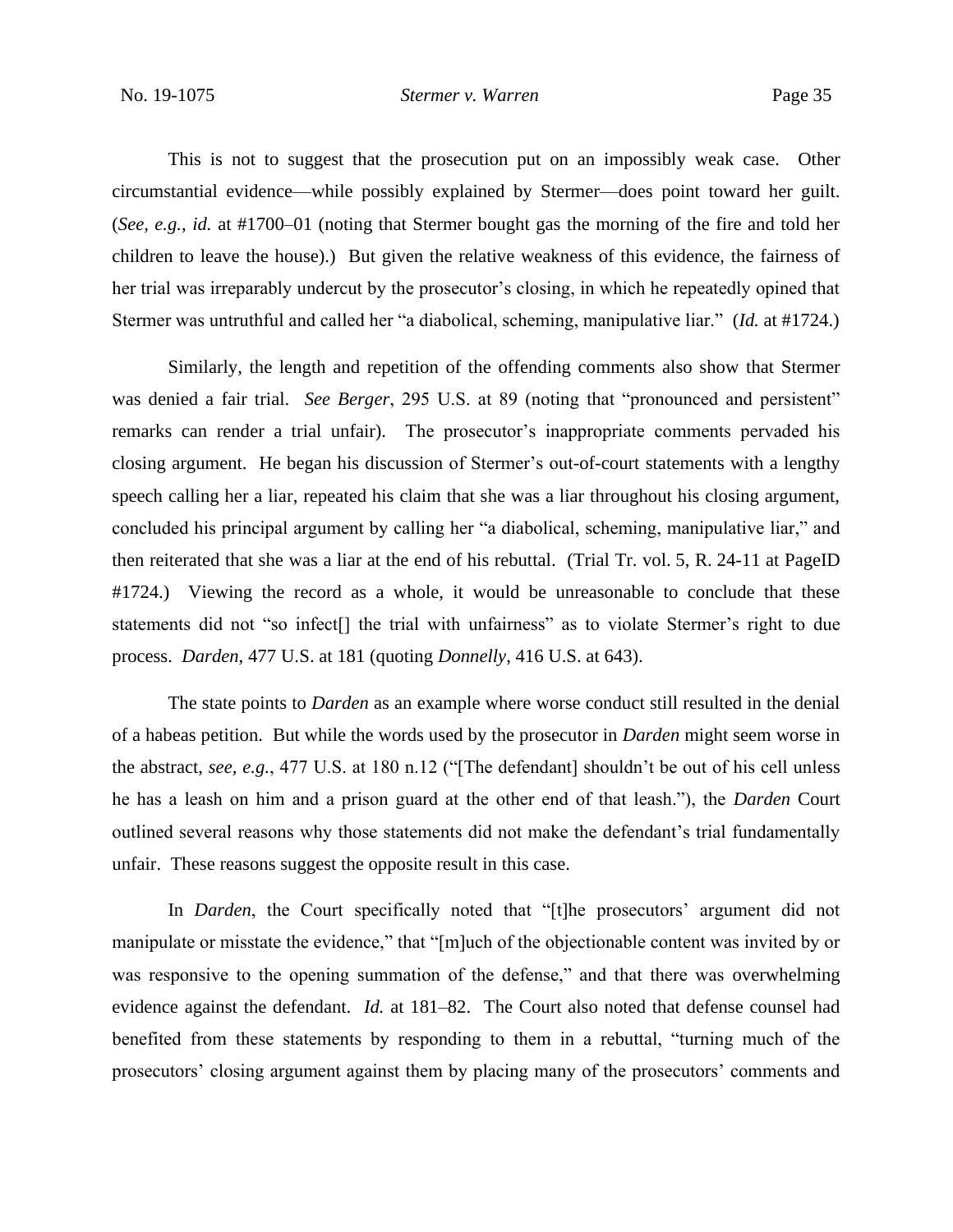actions in a light that was more likely to engender strong disapproval than result in inflamed passions against petitioner." *Id.* at 182.

On each of these points, the reverse is true here. As noted above, the prosecutor presented a strawman version of Stermer's defense, cherrypicked certain statements from the interview transcript, and even flat-out misstated her testimony, and then labeled Stermer a liar. These arguments were not invited by the defense's own presentation, the prosecutor had the last word, and the defense did not meaningfully respond to these claims during its own closing. And most importantly, as discussed above, the evidence against Stermer is not overwhelming. Given all this, any fair reading of *Darden* shows that Stermer was denied a fair trial.

Finally, although the state cites *Darden* in arguing that the trial court's preliminary instruction—"remarks by attorneys are not evidence"—cured any ills in this case (Resp't's Br. at 30 (quoting Trial. Tr. vol. 1, R. 24-7 at PageID #792–93)), this generic instruction cannot overcome the weight of the prosecutor's comments. While *Darden* noted that "[t]he trial court instructed the jurors several times that their decision was to be made on the basis of the evidence alone, and that the arguments of counsel were not evidence," 477 U.S. at 182, *Donnelly*—upon which *Darden* relied—demonstrates that this principle has limits. There, the trial court "directed" the jury's attention to the [specifically challenged] remark . . . , declared it to be unsupported, and admonished the jury to ignore it." *Donnelly*, 416 U.S. at 644.**<sup>13</sup>** While the court found that, in light of the broader context of the comment, this instruction could help mitigate any harm, it said that even considering the specific nature of the instruction, "some occurrences at trial may be too clearly prejudicial for such a curative instruction to mitigate their effect." *Id.* The completely generic instruction here, given before the start of trial, does not approach sufficiency under *Donnelly* and *Darden*.

At end, while this question of prejudice may be a difficult one, it is difficult only in the sense that it is near the line of whether any fair-minded jurist could conclude Stermer's trial was

**<sup>13</sup>**In the dissent's recitation of *Donnelly*'s facts, it conveniently omits this curative instruction, making it seem as though these comments were acceptable even in the absence of any effort by the trial judge to limit their effect. But the Court in *Donnelly* expressly relied on both the ambiguous nature of the prosecution's comments and on the "specific disapproving instructions" of the trial judge, 416 U.S. at 645, both of which were absent from this case.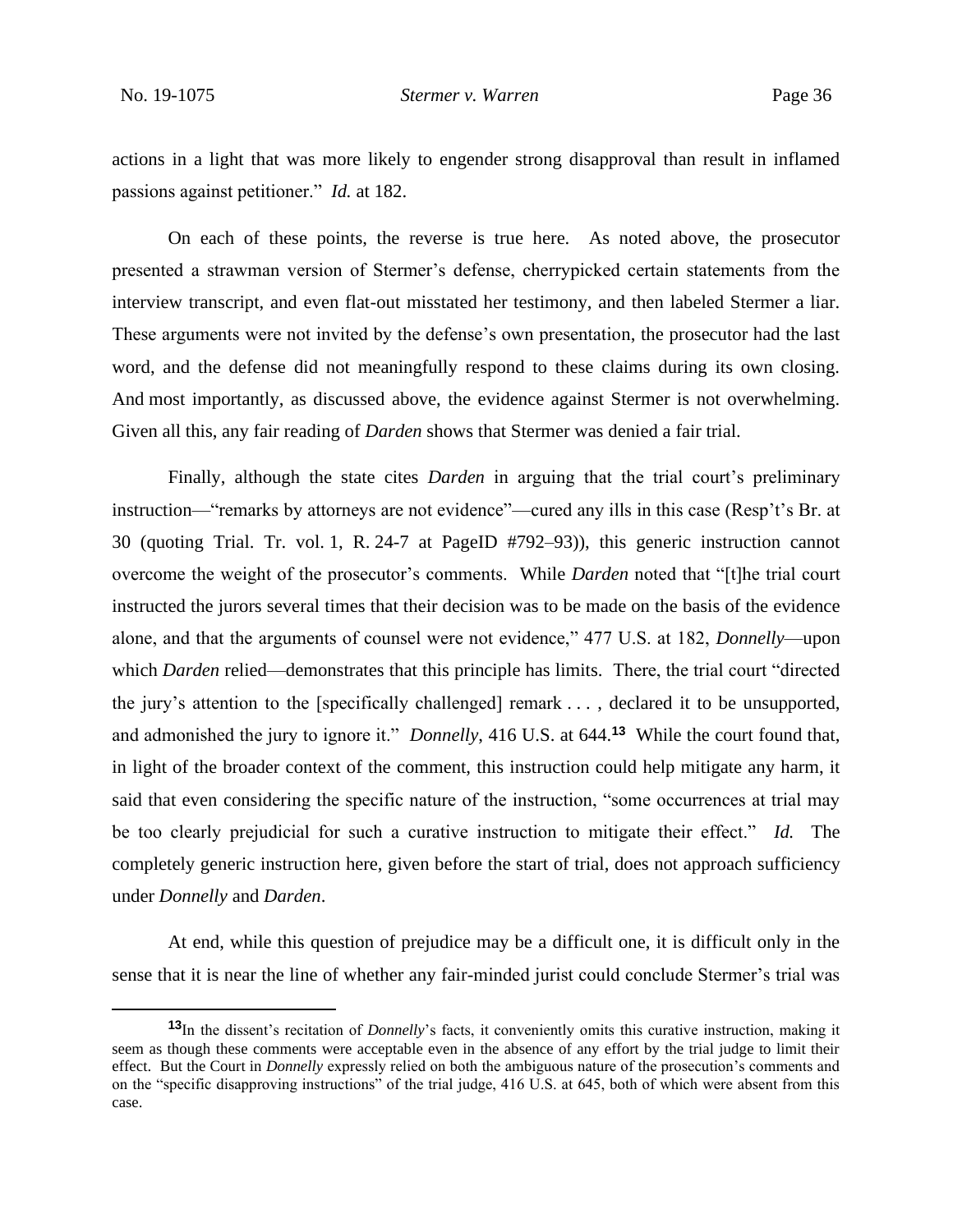fair, as opposed to none being able to. *See Richter*, 562 U.S. at 101. Because the facts push this case past the line of reasonable dispute, we must affirm the district court's grant of a conditional writ.

### **D. Ineffective Assistance of Counsel**

The district court also granted Stermer's habeas petition based on two claims of ineffective assistance of counsel. First, Stermer's counsel failed to object to the prosecutor's statements at closing argument. This significantly undercut Stermer's defense and could not have been part of a reasonable trial strategy, and so we affirm the district court's grant of Stermer's petition on this ground. Second, despite arguing to the jury that the fire may have been an accident, Stermer's lawyer never consulted with a fire expert to rebut the state's expert testimony. Due to procedural complications in Stermer's state habeas proceeding, we decline to rule upon the ultimate merits of this claim. But absent those procedural issues, the record suggests that Stermer's counsel was ineffective for failing to call such an expert, and this failure had a meaningful chance of affecting the outcome of Stermer's trial.

### **1. Legal Standard**

The well-established federal law used for assessing Stermer's ineffective assistance claims is the framework from *Strickland v. Washington*, 466 U.S. 668 (1984). *Strickland* imposes a two-part test for determining whether counsel was unconstitutionally ineffective. *Wiggins v. Smith*, 539 U.S. 510, 521 (2003); *Williams v. Taylor*, 529 U.S. 362, 390–91 (2000). The first prong assesses counsel's performance. Under this prong, "the defendant must show that counsel's representation fell below an objective standard of reasonableness." *Strickland*, 466 U.S. at 687–88. In other words, a court assessing an ineffective assistance claim must "determine whether, in light of all the circumstances, the [challenged] acts or omissions were outside the wide range of professionally competent assistance." *Id.* at 690. When making this assessment, "counsel is strongly presumed to have rendered adequate assistance and made all significant decisions in the exercise of reasonable professional judgment." *Id.*

Second, in order to amount to a constitutional violation, the error by counsel must have been prejudicial to the defendant. *Id.* at 691–92. To prove prejudice, "[t]he defendant must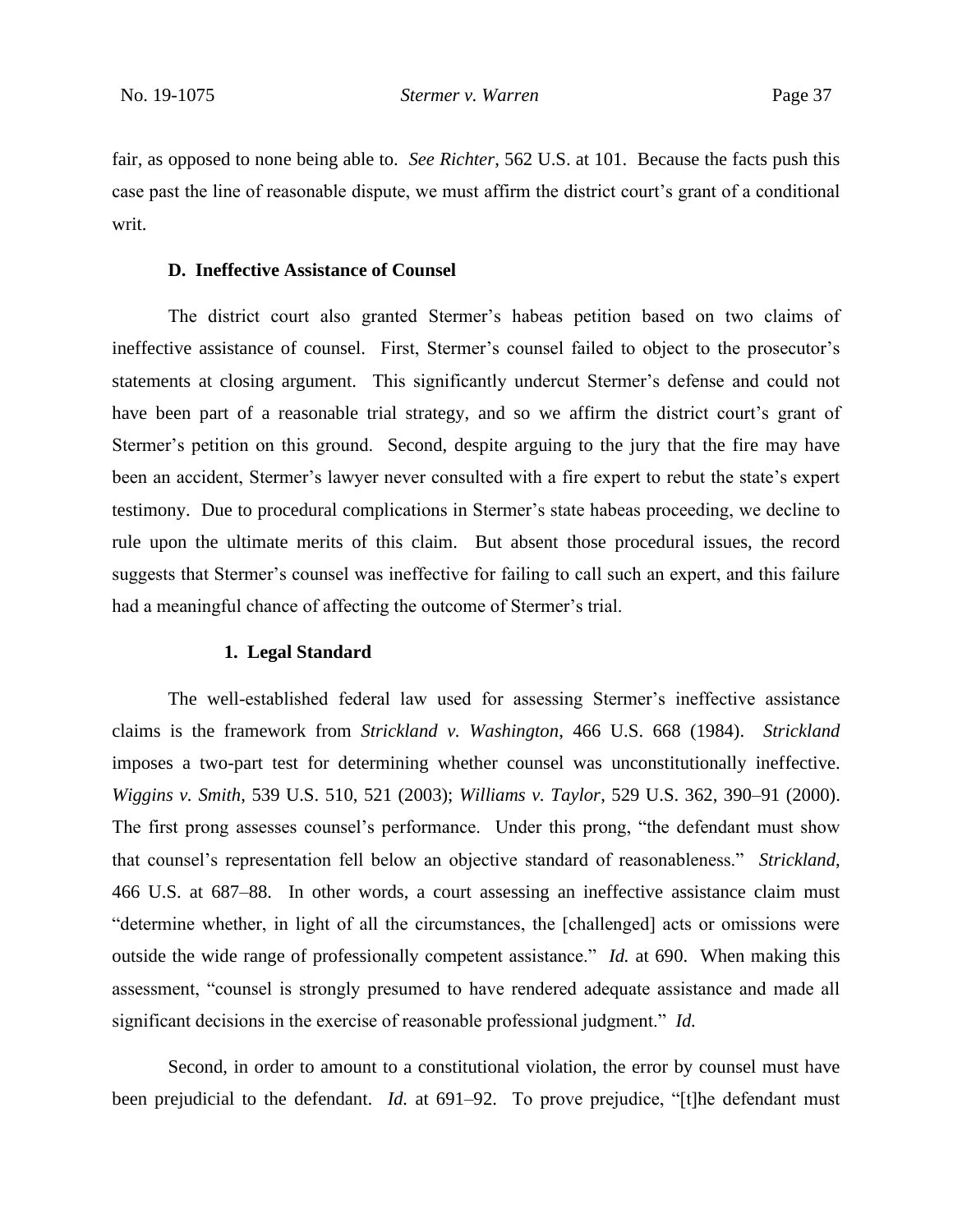show that there is a reasonable probability that, but for counsel's unprofessional errors, the result of the proceeding would have been different. A reasonable probability is a probability sufficient to undermine confidence in the outcome." *Id.* at 694. "[T]he question is not whether a court can be certain counsel's performance had no effect on the outcome or whether it is possible a reasonable doubt might have been established if counsel acted differently. . . . The likelihood of a different result must be substantial, not just conceivable." *Richter*, 562 U.S. at 111–12.

Because the *Strickland* standard is general in nature, significant deference applies to state court decisions when assessing them under § 2254(d). *Richter*, 562 U.S. at 105. On the cause prong in particular, the Supreme Court has described this review as "doubly deferential," because AEDPA provides deference to the state court, which in turn is expected to give considerable deference to trial counsel's decisions. *Woods v. Etherton*, 136 S. Ct. 1149, 1151 (2016) (per curiam) (quoting *Pinholster*, 563 U.S. at 190 (majority opinion)).

## **2. Failure to Object During Closing Arguments**

The first source of ineffective assistance identified by the district court is trial counsel's failure to object to the prosecutor's statements during closing arguments. *Stermer v. Warren*, 360 F. Supp. 3d at 659–60; *see also supra* Part II.C (discussing the prosecutor's statements and assessing them for misconduct). The failure to object to prosecutorial misconduct can amount to ineffective assistance of counsel under *Strickland*. *See, e.g.*, *Hodge*, 426 F.3d at 375–76. This is because "when a prosecutor does act unfairly, there is little a defendant can do other than rely on his or her attorney to lodge an appropriate and timely objection. A failure to make such an objection can have devastating consequences for an individual defendant." *Id.* at 377.**<sup>14</sup>**

The state all but concedes that if Stermer wins on her prosecutorial misconduct claim, she also wins on her ineffective assistance claim. (*See* Resp't's Br. at 54–56 ("This claim essentially merges with the prosecutorial misconduct claim.").) But even if the state did not concede the point, an independent analysis also supports habeas relief on this claim.

**<sup>14</sup>**Again, while *Hodge* is not itself "well-established federal law," its application of *Strickland* on habeas review was not disrupted by *Parker*, 567 U.S. 37, and is still binding precedent in this circuit, *see Wiggins*, 539 U.S. at 522 (noting that cases assessing a habeas petition under AEDPA can be cited to support the court's application of prior, well-established Supreme Court precedent).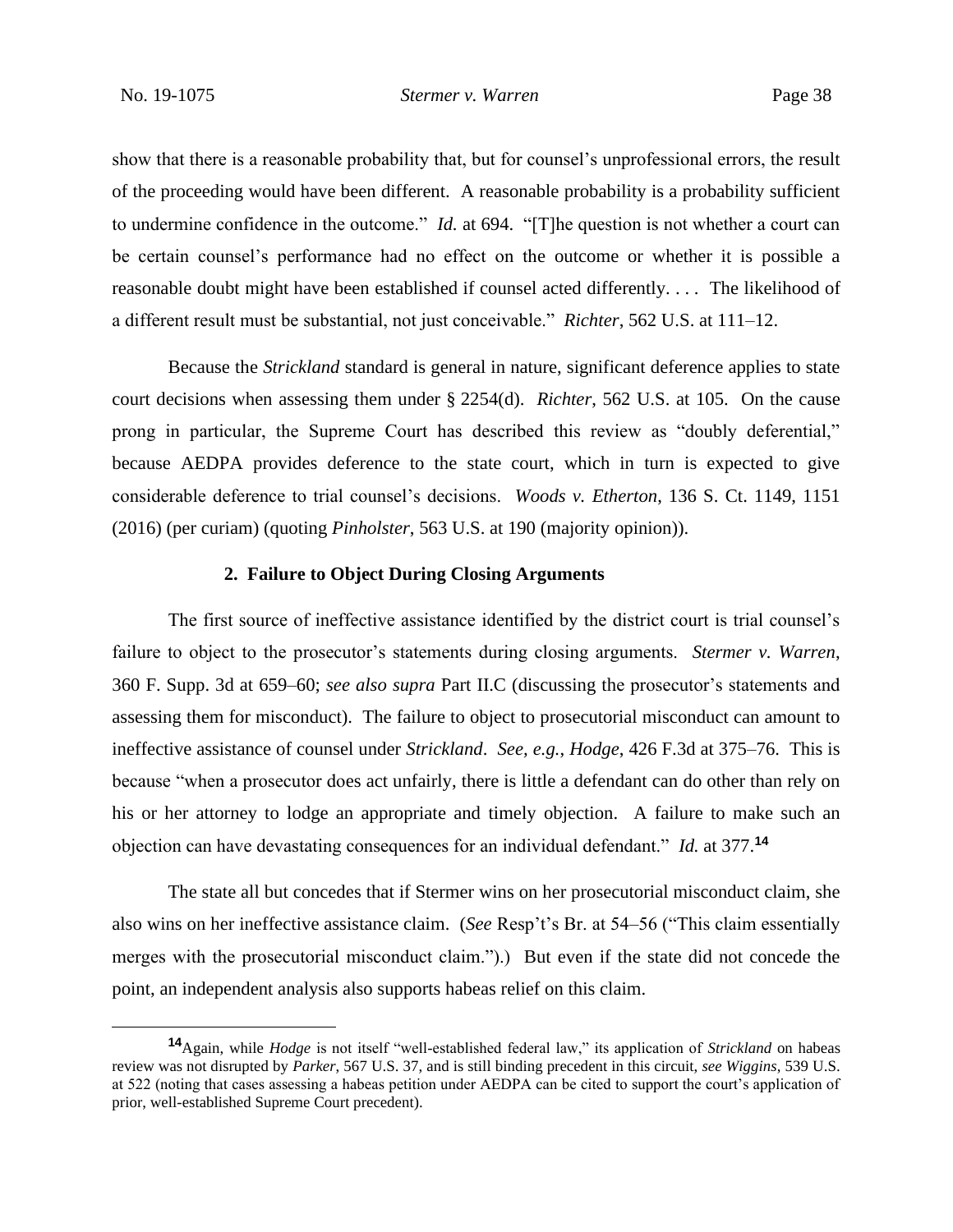Turning first to performance, there is no way that the attorney's failure to object "might be considered sound trial strategy." *Strickland*, 466 U.S. at 689 (quoting *Michel v. Louisiana*, 350 U.S. 91, 101 (1955)). The state habeas court's presumed finding to the contrary was unreasonable.

In this case, trial counsel stood by while the prosecutor repeatedly branded Stermer a liar, misrepresented her statements, bolstered the credibility of other witnesses, and called her a "diabolical, scheming, manipulative liar and a murderer." (Trial Tr. vol. 5, R. 24-11 at PageID #1724.) While "any single failure to object usually cannot be said to have been error," here defense counsel "so consistently fail[ed] to use objections, despite numerous and clear reasons for doing so, that counsel's failure cannot reasonably have been said to have been part of a trial strategy or tactical choice." *Lundgren v. Mitchell*, 440 F.3d 754, 774 (6th Cir. 2006) (applying the *Strickland* test for ineffective assistance).

Unlike the decision to let inadmissible evidence slide into a trial without drawing the jury's attention, "a failure to object to comments on witness credibility or derogatory statements by the prosecutor is much less susceptible to the argument that it should be considered reasonable trial strategy." *Hodge*, 426 F.3d at 386. This is especially true when the objectionable conduct is essentially the core of the prosecution's closing argument. In *Hodge*, the statements at issue were quite similar to those here, with the prosecutor accusing the defendant of lying, bolstering the testimony of other witnesses, and misrepresenting testimony during closing arguments. *Id.* And so too here, the statements "were sufficiently egregious to warrant, at a minimum, an objection at the bench following the conclusion of the prosecution's rebuttal argument." *Id.*; *see also Walker v. Morrow*, 458 F. App'x 475, 487 (6th Cir. 2012) ("The soundness of counsel's strategy becomes increasingly difficult to demonstrate the more outrageous the prosecutor's conduct."). Counsel's failure to object was well outside the "range of professionally competent assistance." *Strickland*, 466 U.S. at 690; *see also Hodge*, 426 F.3d at 376 ("[T]rial counsel's failure to object to *any* of the numerous improper statements in the prosecution's closing argument is well outside this range.").

Regarding prejudice, as discussed above, *see supra* Part II.C.2.b, the prosecutor's objectionable comments pervaded his closing argument. He made Stermer's credibility and the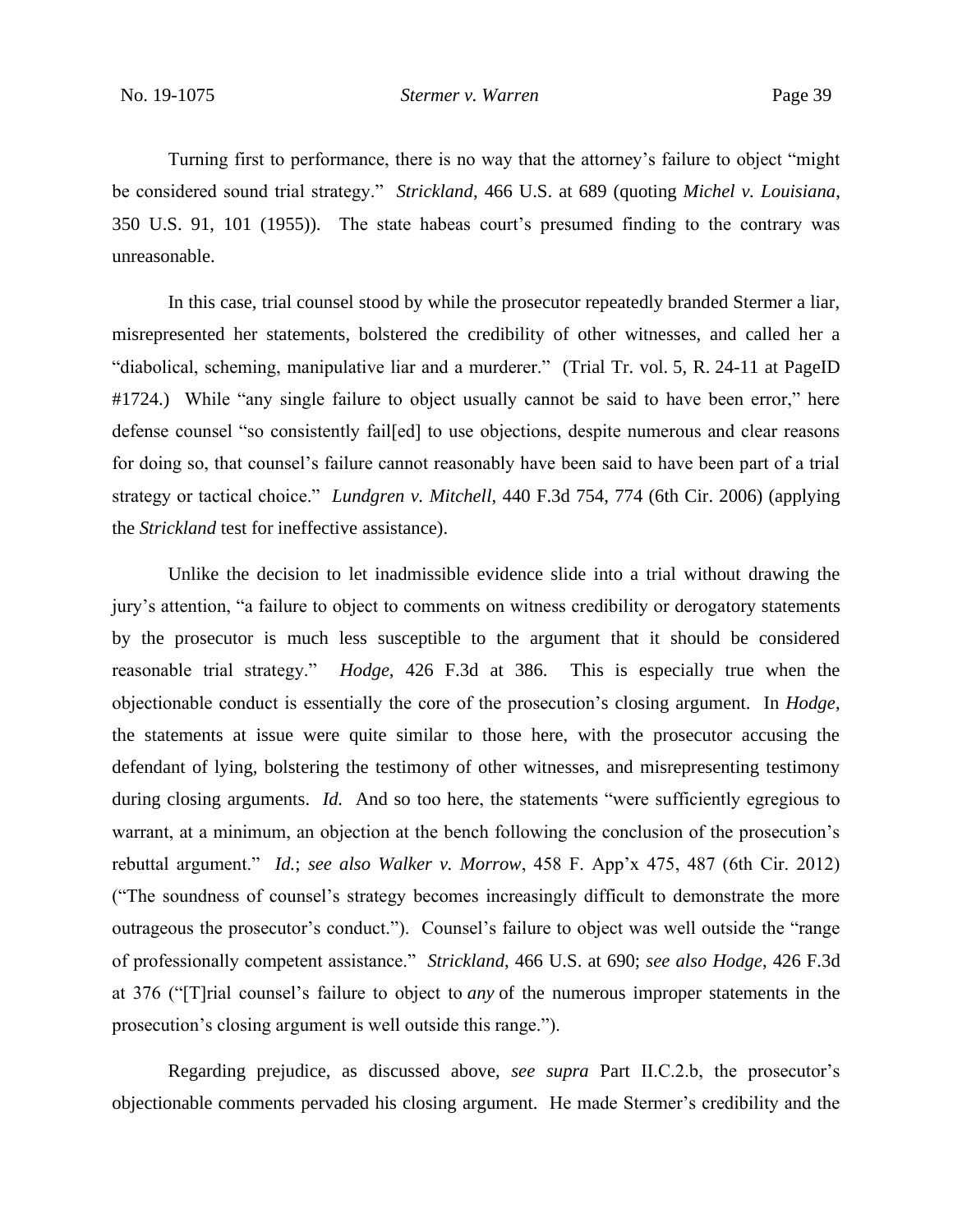presentation of her out-of-court statements a central focus of the case. *See Hodge*, 426 F.3d at 384 (noting that the offending conduct must be viewed as a whole and in context). And where the evidence against a defendant is weak, prosecutorial misconduct in closing arguments is far more likely to affect the jury's deliberations and verdict. *See, e.g.*, *Walker*, 458 F. App'x 492. Given these circumstances, had Stermer's counsel objected, there is a reasonable probability that the outcome of her trial would have been different. *See Strickland*, 466 U.S. at 694. Accordingly, Stermer has shown both inadequate performance and prejudice under *Strickland*, and so is entitled to a new trial based on ineffective assistance of counsel.

#### **3. Failure to Retain a Fire Expert**

The district court also found that Stermer's trial counsel was ineffective for failing to retain a fire expert. *Stermer v. Warren*, 360 F. Supp. 3d at 660–69. Because AEDPA deference applies and the claim is being assessed under 28 U.S.C. § 2254(d), we cannot rely on the evidence introduced in the district court or any findings of fact it made from the federal evidentiary hearing. *See Pinholster*, 563 U.S. at 181.

For the reasons discussed below, we forego deciding the merits of this claim, since Stermer is already entitled to a new trial and the question of prejudice would raise several complicated issues of law that were never addressed in the district court. That said, the record clearly establishes that Stermer's trial counsel was deficient in refusing to call a fire expert, and but for Stermer's failure to present certain evidence in her state habeas petition, the record would show that she clearly was prejudiced by this error as well. We explain each of these points here.

## *a. Performance*

"Criminal cases will arise where the only reasonable and available defense strategy requires consultation with experts or introduction of expert evidence, whether pretrial, at trial, or both." *Richter*, 562 U.S. at 106; *accord Hinton v. Alabama*, 571 U.S. 263, 273 (2014) (per curiam). This is one such case. In order to convict Stermer, the state had to prove the fire was an arson and that Stermer was the culprit. Save perhaps for testimony from one of the jailhouse informants, the only evidence supporting a finding of arson was the state's fire expert. In her state habeas petition, Stermer noted that her attorney failed to even consult with a fire expert,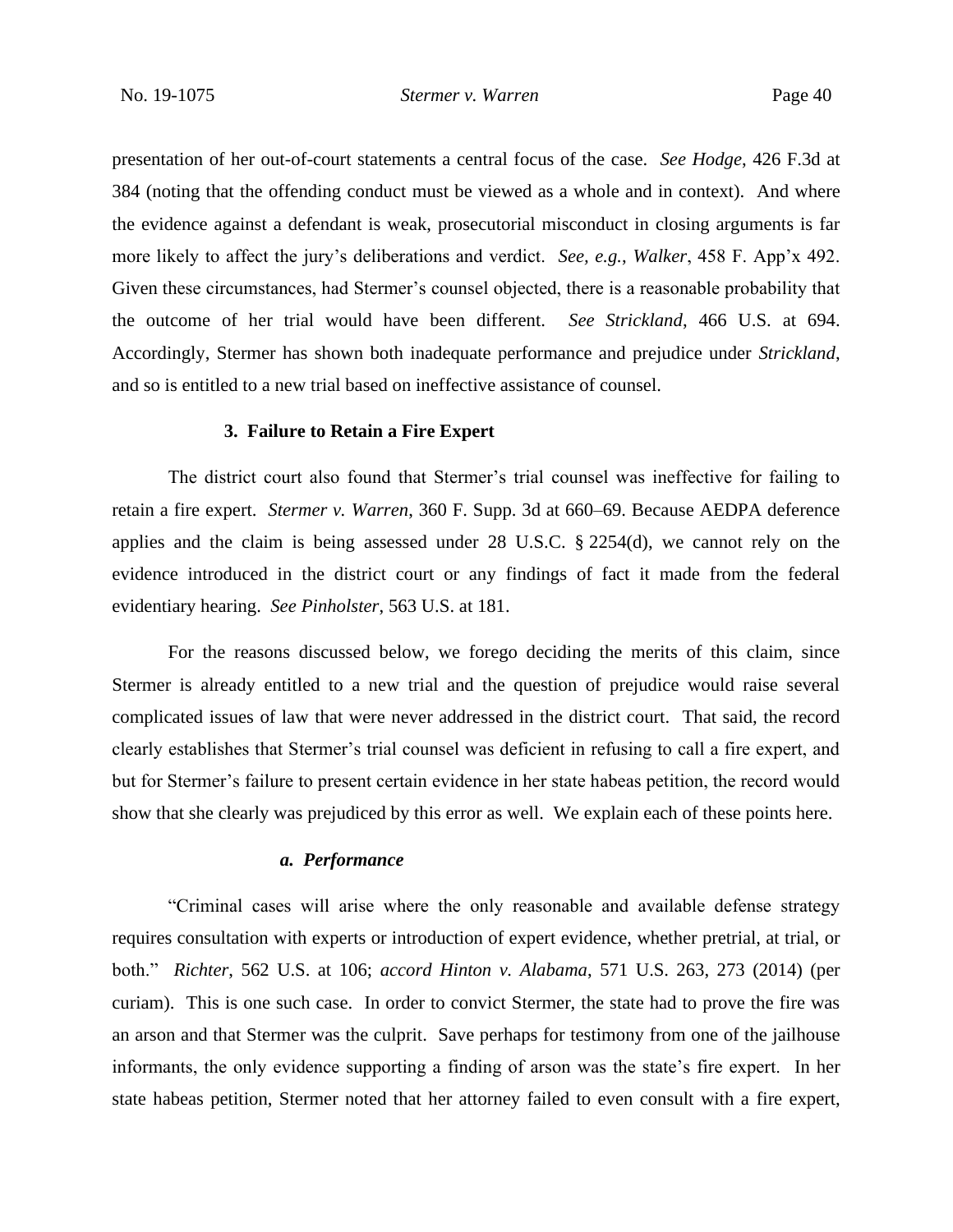despite her and her family begging him to do so and despite counsel obtaining the state expert's report and hearing his testimony at the preliminary hearing.

In defending trial counsel's actions, the state argues that presenting evidence that the fire could have been an accident would undercut the defense's strategy of blaming Todd for the fire, and so "would effectively put all the defense eggs in the basket of an accidental fire." (Resp't's Br. at 57.) This assessment both ignores defense counsel's actual strategy on this point and takes an extremely narrow view of a defendant's options in demonstrating reasonable doubt.

At trial, defense counsel argued that the state failed to prove the fire was intentionally set, but even if it had shown arson, it also failed to prove it was Linda Stermer who set the fire (as opposed to Todd). Thus, whatever credibility hit defense counsel could have taken by arguing both the accidental-fire and arsonist-Todd theories was already a necessary consequence of his strategy. The state's argument wrongly suggests that Stermer's counsel did better by presenting these theories without expert testimony to support them, and indeed, without even knowing what such an expert might have said.

Furthermore, it is a legitimate strategy to present evidence that says the fire could have been either accidental or intentional (thus injecting reasonable doubt on one front), and that assuming it was intentional, Todd was most likely the source (injecting further reasonable doubt on another front). While it might also be a fair strategy to focus on only one of these theories given the weight of the evidence, this is not a circumstance where it was a reasonable choice of counsel to make this decision without even consulting a potential expert and investigating possible evidence that the fire was accidental. And finally, the state's argument ignores the fact that an expert witness might have supported Stermer's case even if she only presented the arsonist-Todd theory.

Under *Strickland*, "counsel has a duty to make reasonable investigations or to make a reasonable decision that makes particular investigations unnecessary." 466 U.S. at 691; *accord, e.g.*, *Wiggins*, 539 U.S. at 521–22. In a previous arson case, this Court noted that the "most egregious type" of failure to investigate is where "lawyers altogether fail to hire [a fire] expert." *Richey v. Bradshaw*, 498 F.3d 344, 362 (6th Cir. 2007) (citing *Strickland*, 466 U.S. at 691); *see*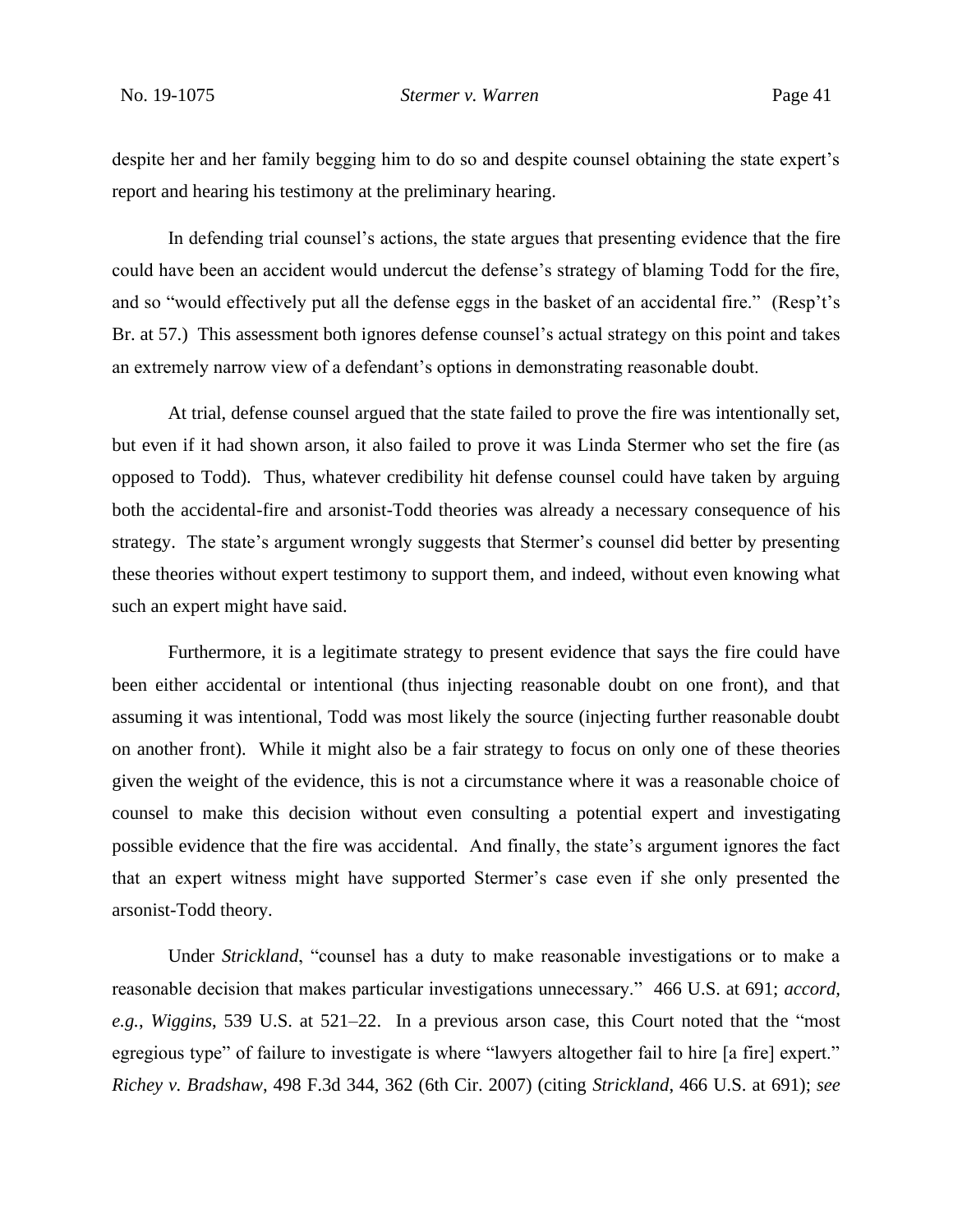*also id.* at 362–63 (finding trial counsel ineffective for failing to monitor his own arson expert, since "it is inconceivable that a reasonably competent attorney would have failed to know what his expert was doing to test the State's arson conclusion"). So too here. And this is not a case like *Richter*, where "[t]here were many factual differences between prosecution and defense versions of the events" and thus "any number of hypothetical experts" who might testify, meaning it would be reasonable to focus on other issues instead of any one particular expert. 562 U.S. at 107. At Stermer's trial, the question of who (if anyone) started the fire was the central issue. And the only physical evidence supporting the state's felony murder charge was presented through the expert's assessment of the fire.

While different circumstances might dictate a different result, in this case, there was no reasonable basis for trial counsel not to have consulted a fire expert. As noted above, counsel already decided to argue that the fire could have been an accident, but then rested on the prosecution's expert, who specifically opined it was not an accident. In a duel, it might be a reasonable choice to elect a swordfight over pistols, but once you choose the latter, it makes no sense to show up without any bullets.

Where the defendant's guilt turns on a fire being arson, the state's evidence of arson is expert testimony, and the defense in fact argues (at least in part) that the fire was accidental, it is ineffective for counsel not to retain someone to help respond to the state's expert testimony. *See, e.g.*, *Strickland*, 466 U.S. at 690–91; *Wiggins*, 539 U.S. at 521–22. To buy the state's contrary arguments here would amount to an unreasonable application of *Strickland*.

### *b. Prejudice*

The issues are more complicated when we get to prejudice. The district court found prejudice largely based on what Stermer's post-conviction fire expert said at the federal evidentiary hearing. *Stermer v. Warren*, 360 F. Supp. 3d at 667. But under *Pinholster*, 563 U.S. at 181, we cannot rely on that evidence, and instead must assess prejudice based on the record before the state habeas court.

On appeal, the state argues that Stermer failed to establish prejudice "even assuming that, if counsel did consult with a fire expert, he would have presented that expert's testimony and that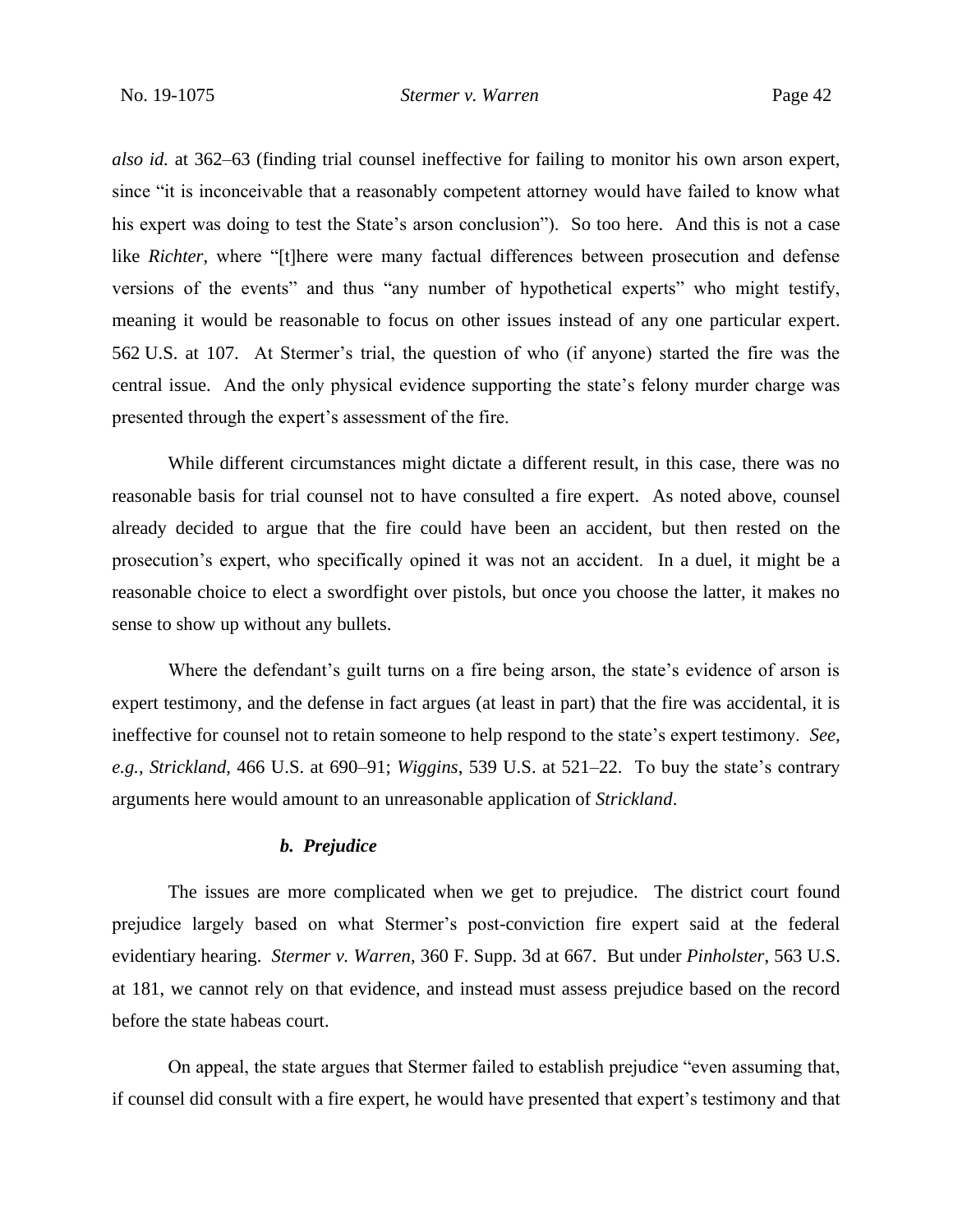testimony would have been that the fire was accidental." (Resp't's Br. at 60.) The state never argued that Stermer failed to show, in the state court record, that an expert would have testified that the fire could have been an accident.

If we held the state to this assumption, we would find that the state court unreasonably applied *Strickland* by denying Stermer's ineffective assistance claim. Given the weaknesses of the state's case, introducing expert testimony that the fire could have been accidental (or that, if the fire was not accidental, that it was more likely for Todd to have been the arsonist) might easily have swayed the jury to find a reasonable doubt. The state's expert testimony that the fire was arson was fundamental to its case, *see Richey*, 498 F.3d at 362, and so undercutting this evidence would have substantially increased Stermer's chances of acquittal, *see Hinton*, 571 U.S. at 275–76 (finding prejudice from the failure to present an effective expert witness and noting that the "threat [of wrongful conviction] is minimized when the defense retains a competent expert to counter the testimony of the prosecution's expert witnesses"). Viewing the evidence as a whole, there is a considerable probability that, with expert testimony suggesting the fire was accidental, Stermer's trial might have ended differently. This amounts to prejudice under *Strickland*, *see* 466 U.S. at 694, even after applying AEDPA deference.

If, however, we look past the state's assumption and turn to the state court record itself, this issue becomes significantly complicated. In the state habeas proceeding, Stermer alleged that her trial counsel refused to retain an expert, pointed out several problems with the state expert's testimony, and noted that by retaining an expert, her lawyer could have rebutted the state's expert at trial. Given these allegations, if the court denied Stermer's petition without allowing her to obtain or present evidence as to what an expert would have said on the stand, the only logical assumption would be that the state court decided Stermer loses even if an expert would have provided rebuttal testimony against the state's evidence. *See Pinholster*, 563 U.S. at 205 (Breyer, J., concurring in part and dissenting in part) ("For example, if the state-court rejection assumed the habeas petitioner's facts (deciding that, *even if* those facts were true, federal law was not violated), then (after finding the state court wrong on a [§ 2254](d) ground) [a federal habeas] hearing might be needed to determine whether the facts alleged were indeed true."). So, if the state habeas court took Stermer's allegations as true, our analysis would be the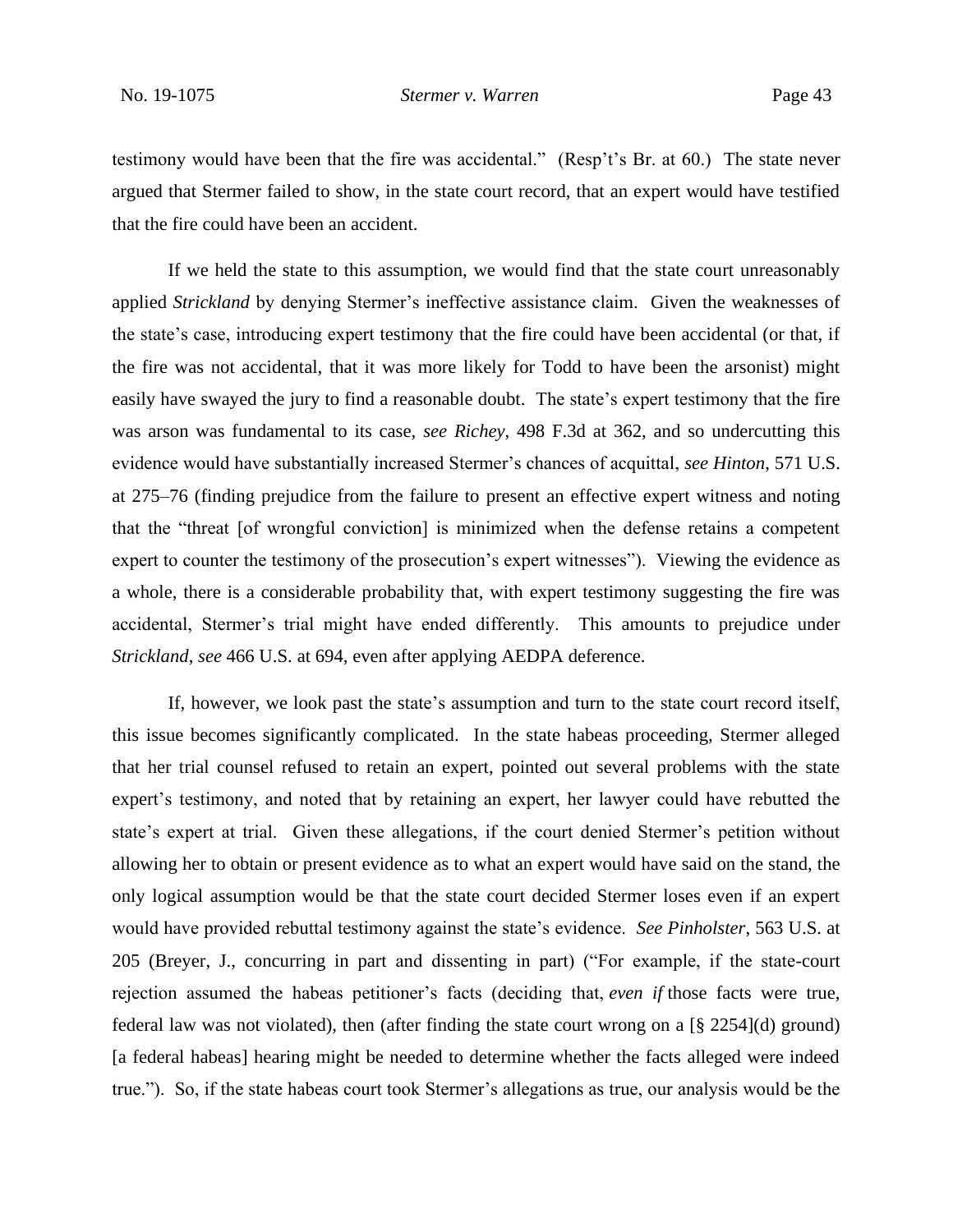same as it was above when operating under the state's assumption (namely, that Stermer's expert would have said the fire might have been an accident).

But the state habeas court did not deny Stermer's petition outright. Instead, after its initial review of the case, the state court appointed post-conviction counsel for Stermer. This lawyer never supplemented the record or filed any papers with the court. *See* Mich. Ct. R. 6.505(B) ("If the court appoints counsel to represent the defendant, it shall afford counsel 56 days to amend or supplement the motion."). After the lawyer's failure to file anything, but without specifically relying on that failure, the state habeas court denied Stermer's petition.

While in several cases, the Supreme Court has found that a state-habeas attorney's failure to file can constitute cause for excusing a procedural default, *e.g.*, *Martinez v. Ryan*, 566 U.S. 1, 17 (2012); *Maples v. Thomas*, 565 U.S. 266, 289 (2012), the Court has not addressed how this principle relates to state habeas counsel's failure to present evidence or to supplement the petitioner's *pro se* filings once appointed when that does *not* result in a procedural default. And even more complicated is the question of whether the state court's rejection was based on Stermer's initial allegations alone or whether the merits decision rests on the lack of expert evidence presented in support of her case. *Cf. Babick v. Berghuis*, 620 F.3d 571, 577 (6th Cir. 2010) (noting that federal habeas counsel failed to produce a fire expert and inferring that this is because no expert would support the defendant's version of events).

Rather than wade into this AEDPA-created confusion, we decline to address the question of prejudice on Stermer's fire-expert claim, since she is already entitled to a new trial based on the prosecutor's misconduct and her counsel's failure to object. But from the district court's erroneous evidentiary hearing, we know what Stermer's expert would have said, and so the only reason she might not prevail on this claim is a further mistake of counsel and the state habeas court's failure to address that mistake. *Cf. Robinson*, 663 F.3d at 823 n.2 (noting that a state court decision might not be "on the merits" if it was decided without the key records establishing the basis for the claim).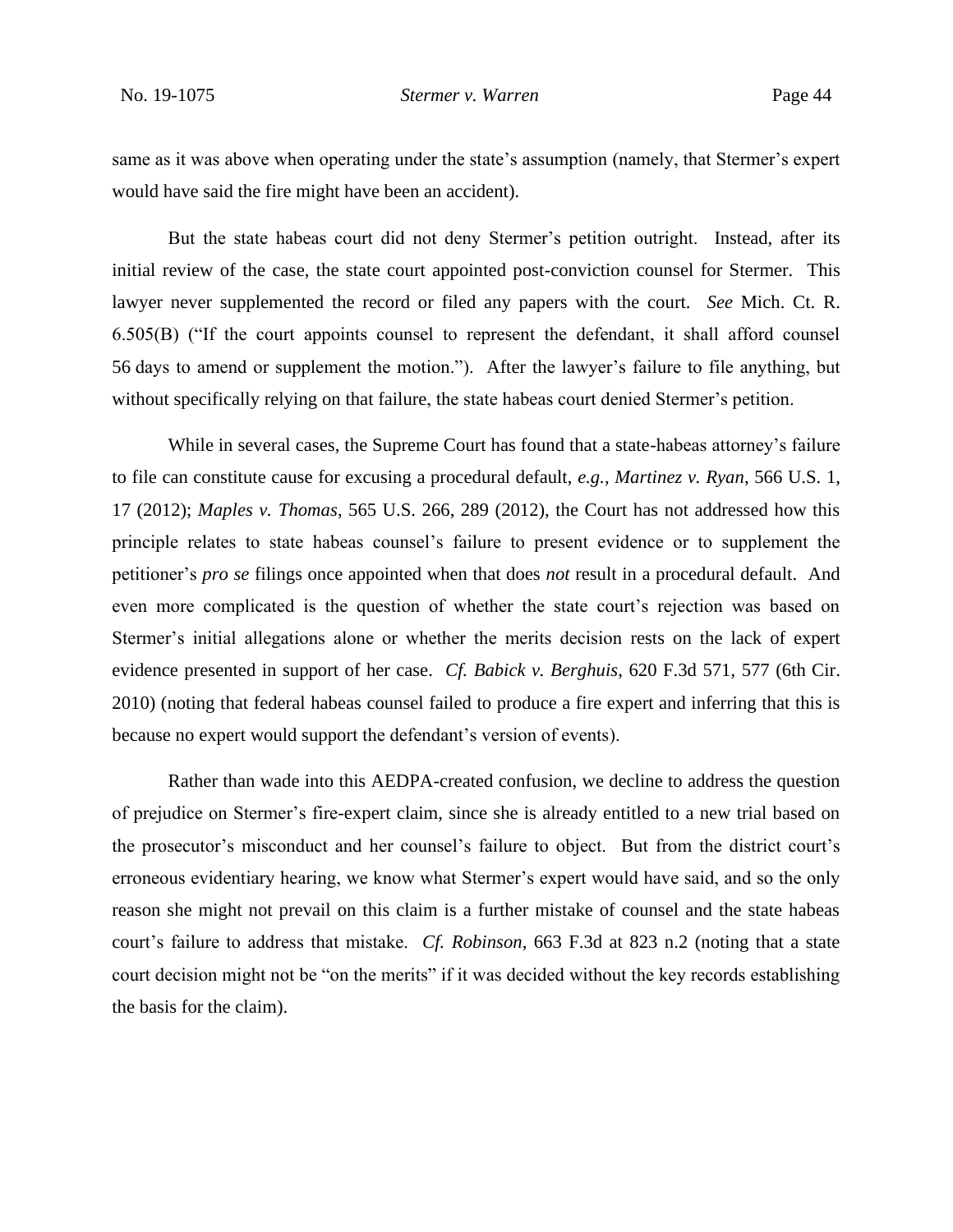## **4. Ineffective Assistance of Appellate Counsel**

The district court also found that Stermer's counsel on direct appeal was ineffective for failing to raise the claims discussed above. *Stermer v. Warren*, 360 F. Supp. 3d at 669–70. But since the state habeas court did not deny Stermer's claims based on a procedural default, there is no need to reach the question of whether her appellate counsel was ineffective in order to grant relief on her other federal habeas claims. And since the remedy for ineffective assistance of appellate counsel as a standalone claim is only a new appeal, *e.g.*, *Mapes v. Tate*, 388 F.3d 187, 194 (6th Cir. 2004), and here, Stermer is entitled to a new trial, her appellate ineffective assistance claim is moot.

#### **III. CONCLUSION**

For the reasons stated above, Stermer is entitled to a new trial, and so we affirm the district court's grant of a conditional writ.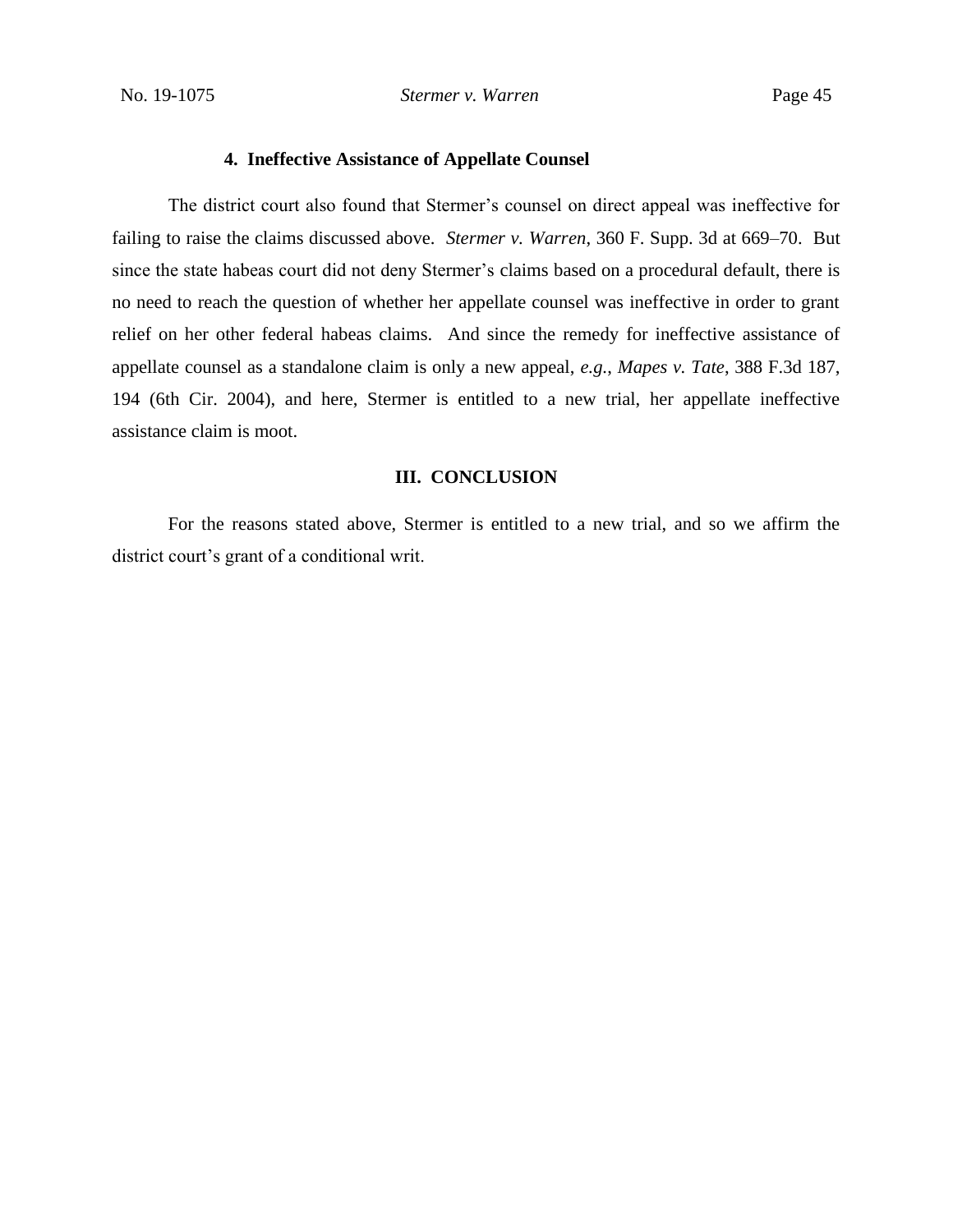# **DISSENT** \_\_\_\_\_\_\_\_\_\_\_\_\_\_\_\_\_

\_\_\_\_\_\_\_\_\_\_\_\_\_\_\_\_\_

SUTTON, Circuit Judge, dissenting. With all respect to my colleagues, I do not see a plausible path for overturning Linda Stermer's murder conviction. The evidence introduced in the state court trial left no doubt that she tried to burn her husband alive and ran him over with a car in the front yard of their house when that did not work. All that was missing was a film of the mariticide. None of the constitutional claims raised in her defense ever comes to grips with the reams of evidence against her. The path gets steeper and longer when one accounts for the strictures of the Antiterrorism and Effective Death Penalty Act. Today's case, sad to say, explains why Congress felt compelled to tie the hands of federal judges in reviewing habeas claims in 1996 and why the U.S. Supreme Court should ensure that we adhere to it.

Examine the trial record, which provides chilling and "overwhelming evidence" of Linda's guilt. *Neder v. United States*, 527 U.S. 1, 17 (1999). During the months before the murder, Linda carried on an affair with her coworker, Chris Williams. In conversations with her friend Kate Fox, Linda repeatedly discussed the possibility of killing her husband, including by "running over him with her car." R. 24-10 at 185.

The day before his death, Todd Stermer discovered the affair. He told Linda to "get [her] s[---] together and get out" and that he would stay in the home with their teenage boys. *Id.* at 64. Early the next morning, Linda drove to the gas station. She bought gasoline and poured it into a container in the back of her car. Returning home, she sent her teenage sons to the store with money. The boys' father appeared to be asleep on the couch in front of the television when they left, though they could not be sure as their mother would not allow them into the room.

Soon after the boys left, neighbors spotted smoke coming from the Stermers' residence. They found the house ablaze and Linda behind the wheel of the family van on the way down the driveway. Apparently noticing the neighbors, Linda reversed direction and drove behind the house, a dead end away from any help and away from any indication she had just run him over. The indication did not last long. The neighbors found Todd Stermer lying unresponsive and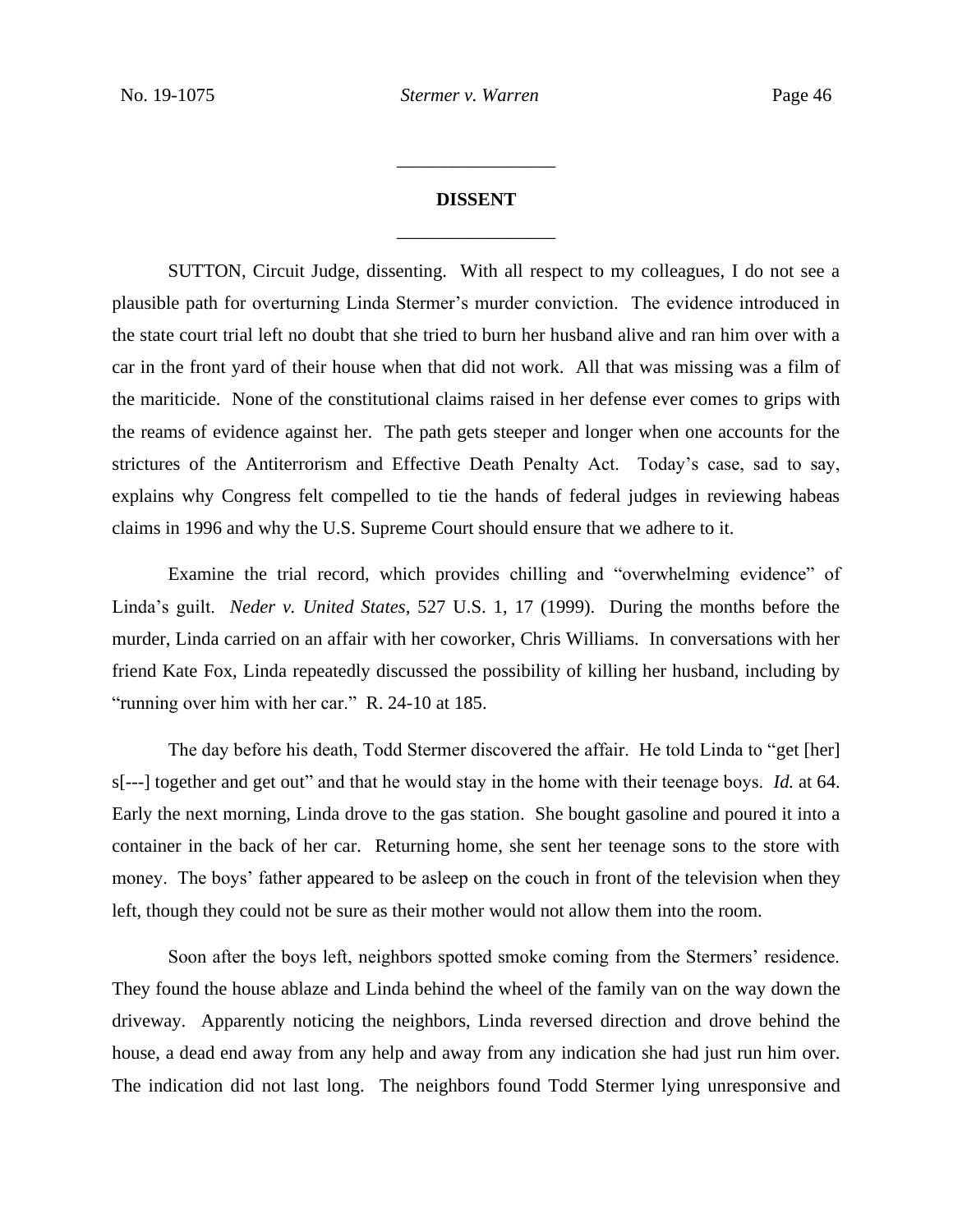burnt in the front yard. The top and back of his head had serious cuts that looked like they came from a blunt object. The autopsy confirmed that someone ran over him with a car, and investigators found Todd's blood on the underside of Linda's van. Linda admits she ran over him but claims she didn't see him—a torched body in the front lawn of their house in the middle of an afternoon some distance away from the driveway.

In conversations with investigators and police, Linda repeatedly lied. She denied purchasing a container of gasoline on the day of the fire, denied having an extramarital affair, and gave conflicting stories about where she was when the fire started and how she got out of the house. She also veered back and forth about her interactions with Todd before his death. First she said they argued about finances. Then she told investigators that she took a nap, did the laundry, read a medical booklet, and fetched Todd a glass of juice, before he died. Ditto for their interactions during the fire. First she stated that she didn't see Todd during the blaze, and that she only heard him yell that "there [was] a fire." R. 24-10 at 44–45. Then she claimed that she *did* see Todd on fire, and that he screamed that "nobody else would ever have [her]" after him. R. 24-8 at 217.

Linda did herself no favors in conversations with Fox after the fire. She talked about sneaking into the home to retrieve a coffee mug that contained traces of a sedative she poured for Todd before his death. Her plan: Keeping the mug away from police, who were "coming to . . . the house to look for evidence the following day." R. 24-10 at 188–89.

Linda did not stop talking after she went to jail. Two inmates, Veronica Tracy and Dardeda Gordon, testified that Stermer admitted striking her husband in the back of the head. That information squared with the examiner's report, information that only the authorities and Todd's killer could have known. Neither Tracy nor Gordon received anything in exchange for their testimony, and both were interviewed after their release with no additional charges pending.

Linda Stermer tried several defenses at trial. She objected to the credibility of the prosecution witnesses and put on character witnesses of her own. She called witnesses to establish that Todd experienced fires on two properties he owned, implying he set this fire and mistakenly set himself on fire as part of an ill-fated insurance fraud scheme. But this theory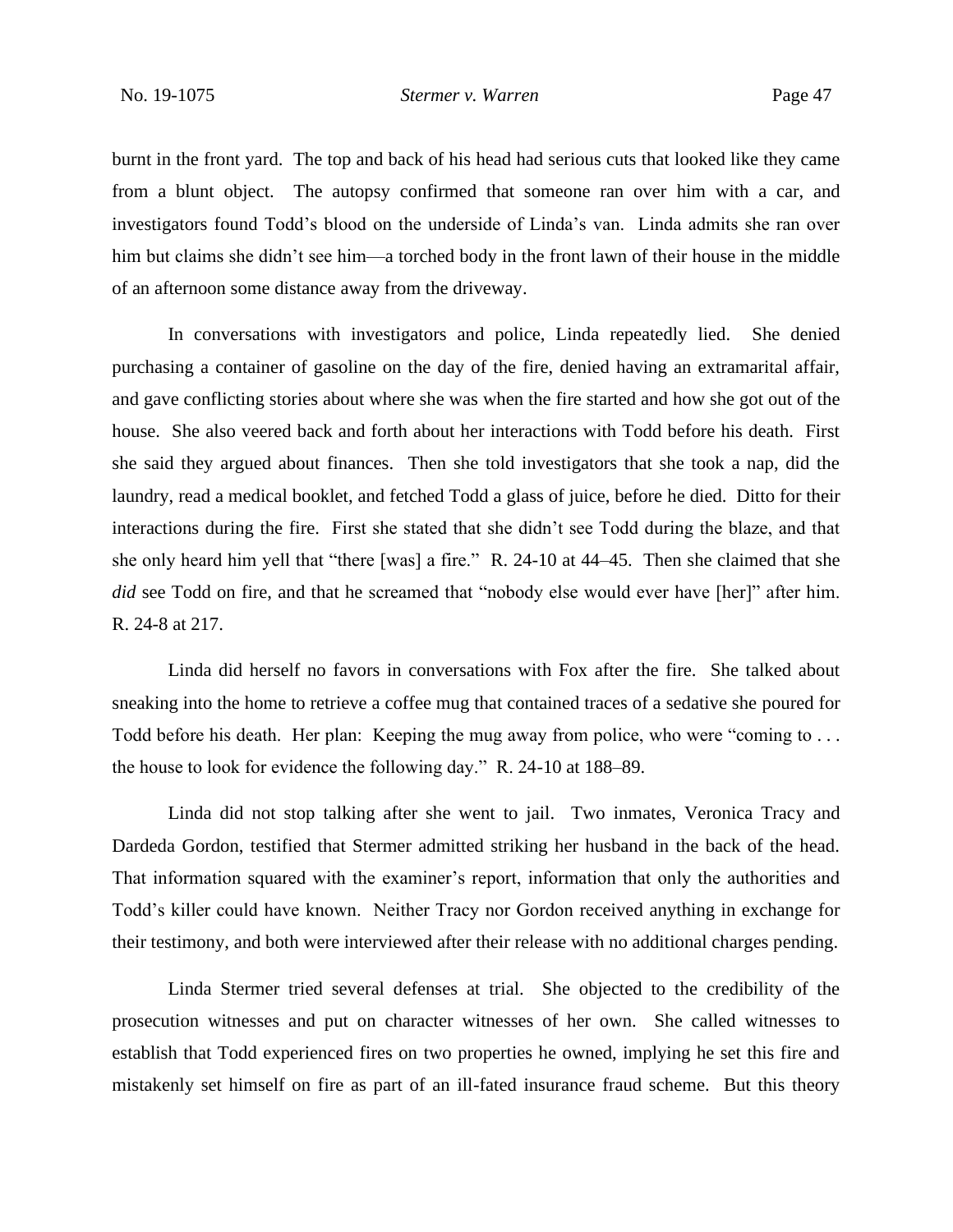contradicted Linda's earlier account to investigators that Todd tried to kill her in a fit of rage. By then, the government had scuttled this earlier account. As the prosecutor put it, "[i]f you are going to commit a murder/suicide . . . you do the murder part first, you don't do the suicide first because then you aren't going to be able to do the murder." R. 24-11 at 120–21. And both accounts failed to explain Linda's conduct before and after Todd's death as well as Todd's blood on the bottom of the car.

Let's review the bidding. One of three things happened that day: Todd killed himself; Todd died accidentally; or Linda murdered him. No one tries to pin the death on a third person.

The idea that Todd killed himself is a non-starter. Aside from the oddity of attempting suicide by lighting oneself on fire in a house that had plenty of firearms in it, that account does not explain the lacerations on Todd's head or how he managed to make Linda's car drive over him.

The possibility of an accident suspends belief. Two remarkably unlikely events would have to happen: Todd accidentally would have to set the house (and himself) on fire, and his wife accidentally would have to drive over him in the front yard. That is a lot of bad luck, all within 24 hours of another piece of misfortune: the disclosure that Linda was having an affair.

That leaves the last possibility, the only realistic one of the three—that Linda killed Todd after he discovered her affair and told her to leave the home (and her teenage sons). Nothing in the evidence answers any of the questions that point to Linda as the murderer. Why did Linda fill a can of gasoline on the morning of Todd's death? Why did authorities find gasoline on Todd's body and on towels in the washing machine? Why did Todd suffer head wounds from a blunt instrument? Why did Linda run him over nearly fifty feet away from the home and nowhere near the driveway in broad daylight? Why, after running him over, did she park the car behind the home rather than going to fetch help? Why didn't she call the fire department or police? Why did she tell so many inconsistent stories to investigators? Why did she want to sneak back into her home to hide evidence from police? And why do so many witnesses have so many incriminating things to say?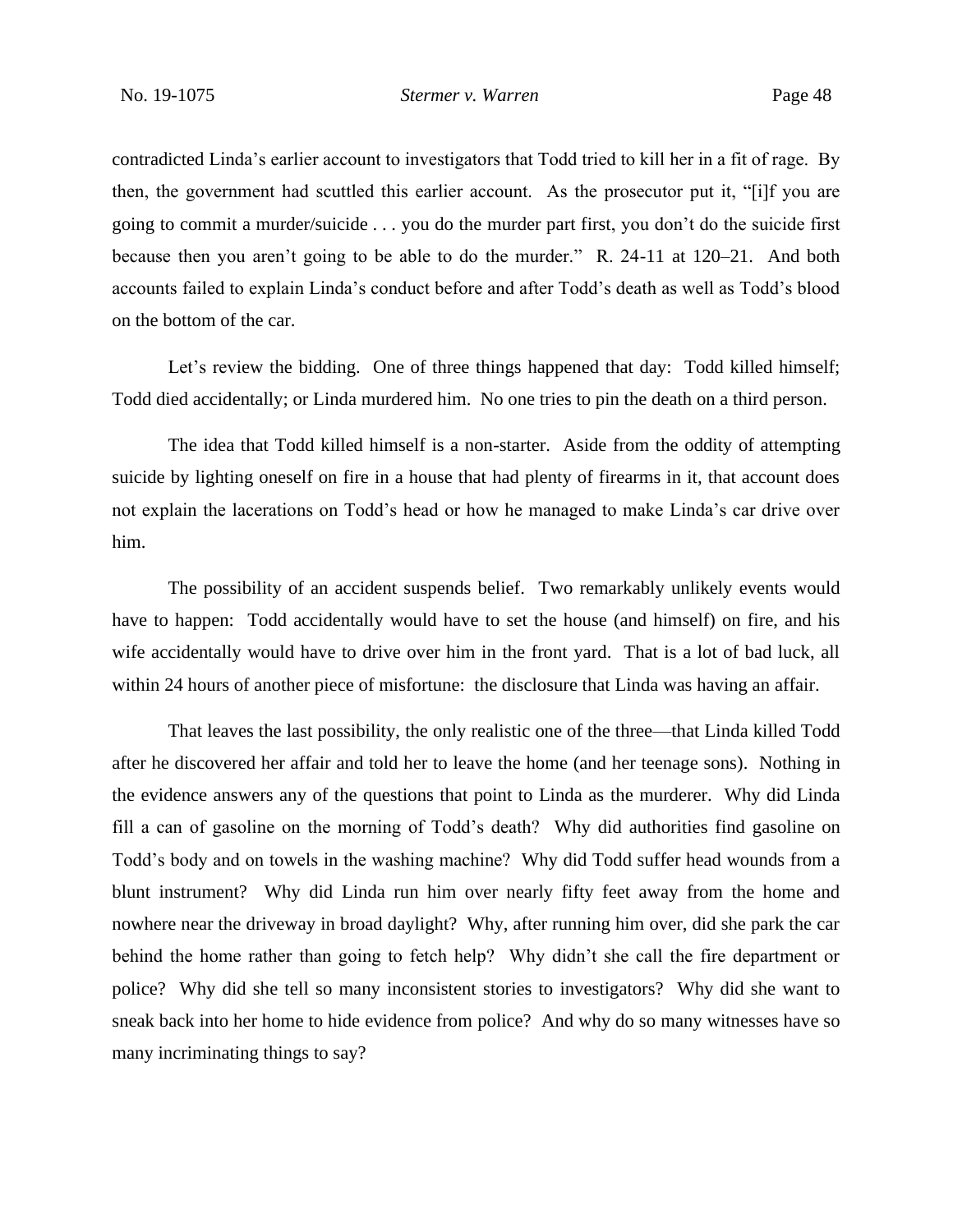Unable to answer any of these questions in a credible way, Linda shifts the blame to the lawyers on both sides of the case. The misconduct of the prosecutor and the incompetence of her lawyer, she insists, each requires a new trial.

But the law does not provide a way out of her predicament. Congress has prohibited federal courts from second-guessing state court criminal convictions. AEDPA's highly deferential standard applies to each of Linda Stermer's challenges to the jury verdict and the state courts' review of it. *See* 28 U.S.C. § 2254(d). Stermer can prevail only by showing her conviction was (1) "contrary to, or involved an unreasonable application of, clearly established Federal law, as determined by the Supreme Court of the United States," or else was (2) "based on an unreasonable determination of the facts in light of the evidence presented in the State court proceeding." *Id.* 

1. *Prosecutorial misconduct.* Stermer alleges misconduct based on statements the prosecutor made during the closing argument. Keep in mind that arguments are not evidence. And keep in mind that the state court instructed the jury to convict based only on the evidence, not lawyer arguments. That means Stermer must show that she suffered not just "ordinary trial error" but the kind of "egregious misconduct" that "so infect[s] the trial with unfairness" as to create a "denial of due process." *Donnelly v. DeChristoforo*, 416 U.S. 637, 643, 647–48 (1974). She must demonstrate that this "egregious misconduct" had a tangible "effect on the trial as a whole." *Darden v. Wainwright*, 477 U.S. 168, 182 (1986). And she must show that the state courts' rejection of these claims was clearly unreasonable under AEDPA.

*Attacks on Stermer's credibility.* Stermer takes umbrage with the prosecutor calling her a liar during closing arguments. But the Supreme Court has never indicated that statements of this sort, standing alone, give rise to constitutional error. *See Parker v. Mathews*, 567 U.S. 37, 46 (2012) (per curiam). Nor should that reality surprise anyone. Criminal trials often represent a tug of war between opposing narratives. For one narrative to prevail, the party must prove the other one is false. If prosecutors could not question a defendant's credibility, they could never win a case in which the defendant presented an alibi or contradicted the State's theory.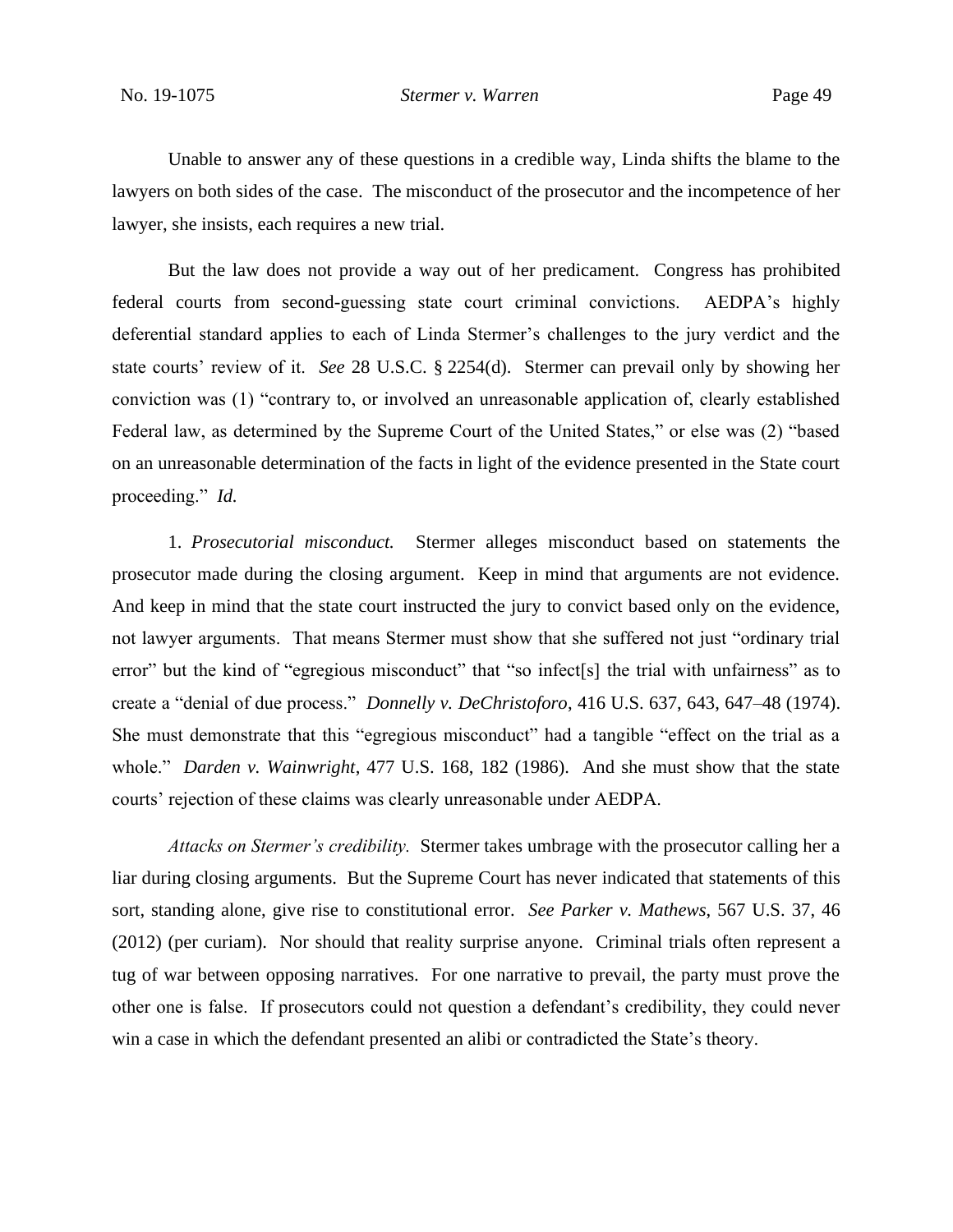Prosecutors should not gratuitously cast aspersions on a defendant's character, it is true. *See United States v. Young*, 470 U.S. 1, 17–19 (1985). But that's not what happened. The prosecutor's statements about Stermer's honesty were brief, few, and peripheral to his central arguments. He stated that Stermer told "lie after lie after lie." R. 24-11 at 135. He said that "she's a liar and will lie when it suits her." *Id.* at 116. And he stated that those "accused of a very serious crime" might "say things that they perceive are going to be favorable to them." *Id.*  These statements look nothing like the pattern of "pronounced and persistent [misconduct], with a probable cumulative effect upon the jury" necessary to constitute a violation redressable by habeas. *Berger v. United States*, 295 U.S. 78, 89 (1935). And the record supported each statement.

What of the prosecutor's statement that she was a "diabolical, scheming, manipulative liar and a murderer"? R. 24-11 at 136. Harsh, no doubt. Unnecessary too. A good lawyer knows that it is better to let the jurors draw these conclusions for themselves rather than to push and prod the jurors into drawing them. But given the "context of the entire trial," this one descent into impolitic and needless language did not clearly violate any Supreme Court decision or rule. *Young*, 470 U.S. at 11.

Consider each word and its connection to the evidence. "Diabolical"? The evidence showed that she drugged her husband, lit him on fire, and ran him over in the family car when the fire did not do the job. "Scheming"? The evidence showed that she discussed his murder for months, got up early in the morning to purchase the necessary gasoline, then sent her children to the store to get them out of the house. "Manipulative"? The evidence showed that she pretended to be upset while standing over Todd's dead body to win over the sympathy of onlookers at the crime scene, only to turn around and accuse *him* of trying to murder *her* when faced with tough questions about how the fire started. "Liar"? The evidence showed that she deceived investigators about her affair, about the cause of her fight with Todd, about purchasing a container of gasoline, and about her location during the fire. "Murderer"? What more can I say—and what more can the evidence show?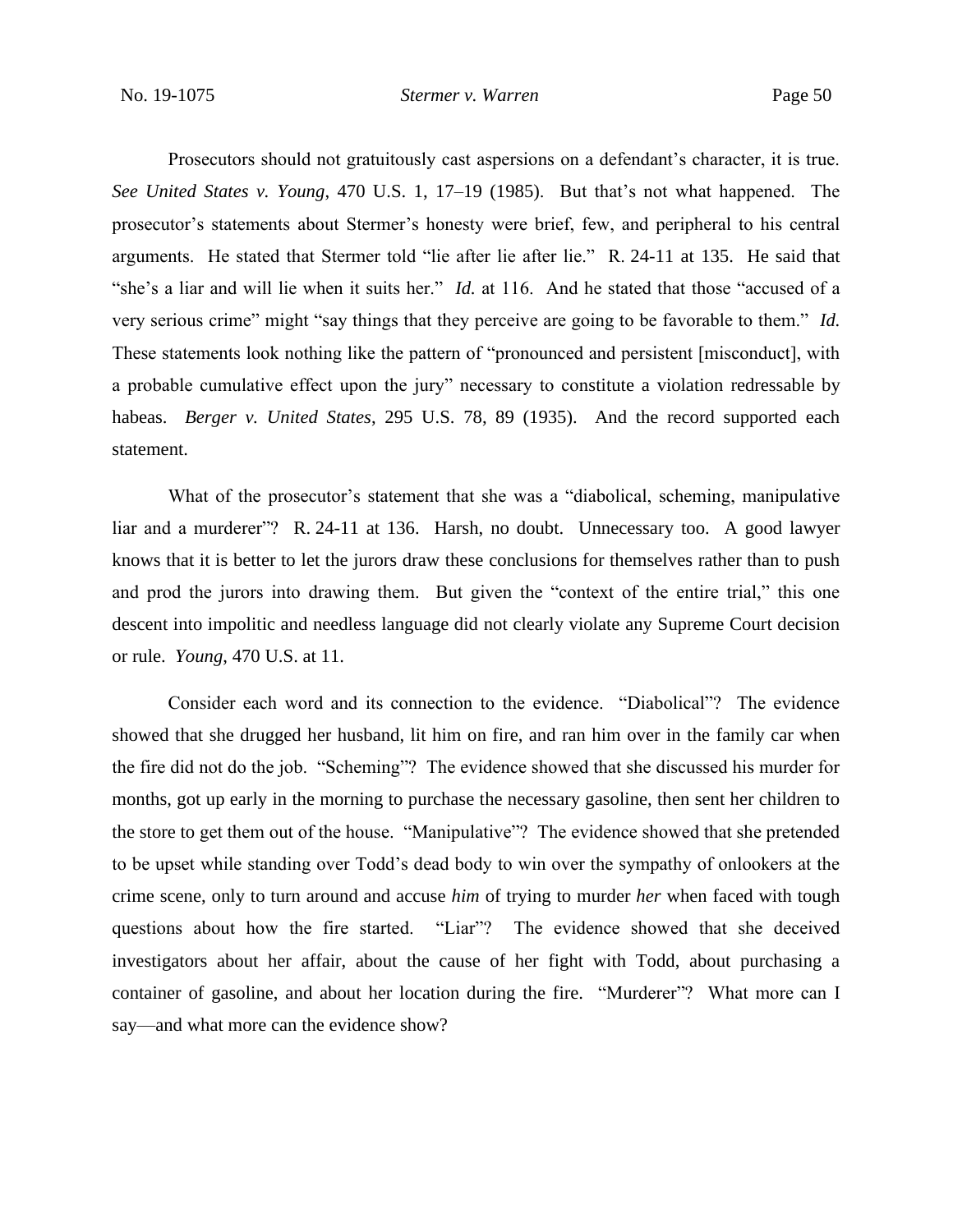Truth may not always be a defense to these kinds of charges. But neither does uncouth language invariably create a reversible error, least of all in the context of AEDPA.

Compare these evidence-supported statements to cases in which the Supreme Court *rejected* prosecutorial misconduct claims that involved *far worse* transgressions. In *Darden v. Wainwright*, a prosecutor called the defendant an "animal" and said he "shouldn't be out of his cell unless he has a leash on him." 477 U.S. at 180 & n.12. He wished aloud that someone "had a shotgun" and "bl[ew] [the defendant's] head off," adding that he would enjoy seeing the defendant "sitting here with no face, blown away by a shotgun." *Id.* at 180 n.12.He also twice tipped his hat to the prospect of the defendant killing himself, once saying he wished the defendant had "used [a gun] on himself," another time referencing the defendant "cut[ting] his own throat." *Id.* The Court agreed with "every court to review" these comments that they deserved condemnation. *Id.* at 179.It nevertheless concluded that the statements did not deny the defendant a fair trial and rejected his claim. *Id.* at 183. If *Darden* did not justify habeas relief, I cannot fathom how this case could justify it.

So too of other cases. In *Donnelly v. DeChristoforo*, the prosecutor offered his personal conviction about the defendant's guilt, stating that "I honestly and sincerely believe that there is no doubt in this case, none whatsoever," that the defendant is guilty. 416 U.S. at 640 n.6. He also accused the opposing side of lying to the jury, telling them that, while defense counsel "said they hope you find [the defendant] not guilty," he "quite frankly think[s] that they hope that you find him guilty of something a little less than first-degree murder." *Id.* at 640. In doing so, he indicated to the jury that the defendant may have sought to plead guilty—information the jury would not otherwise know and information that could influence its belief in the defendant's guilt. *Id.* at 642. As in *Darden*, the Court agreed with the state courts in condemning the comments as "improper." *Id.* at 641. But because they came as "but one moment in an extended trial," it held that they did not make the trial "so fundamentally unfair as to deny him due process." *Id.* at 645. In the face of a denial of relief there, how could we grant relief here?

*Parker v. Mathews* started out as one of our own. A prosecutor, without basis in the evidence, said that the defendant lied by "exaggerat[ing] his fears about his wife [and] his mother-in-law" and by "overstat[ing] the extent of his intoxication to his psychiatrist." 567 U.S.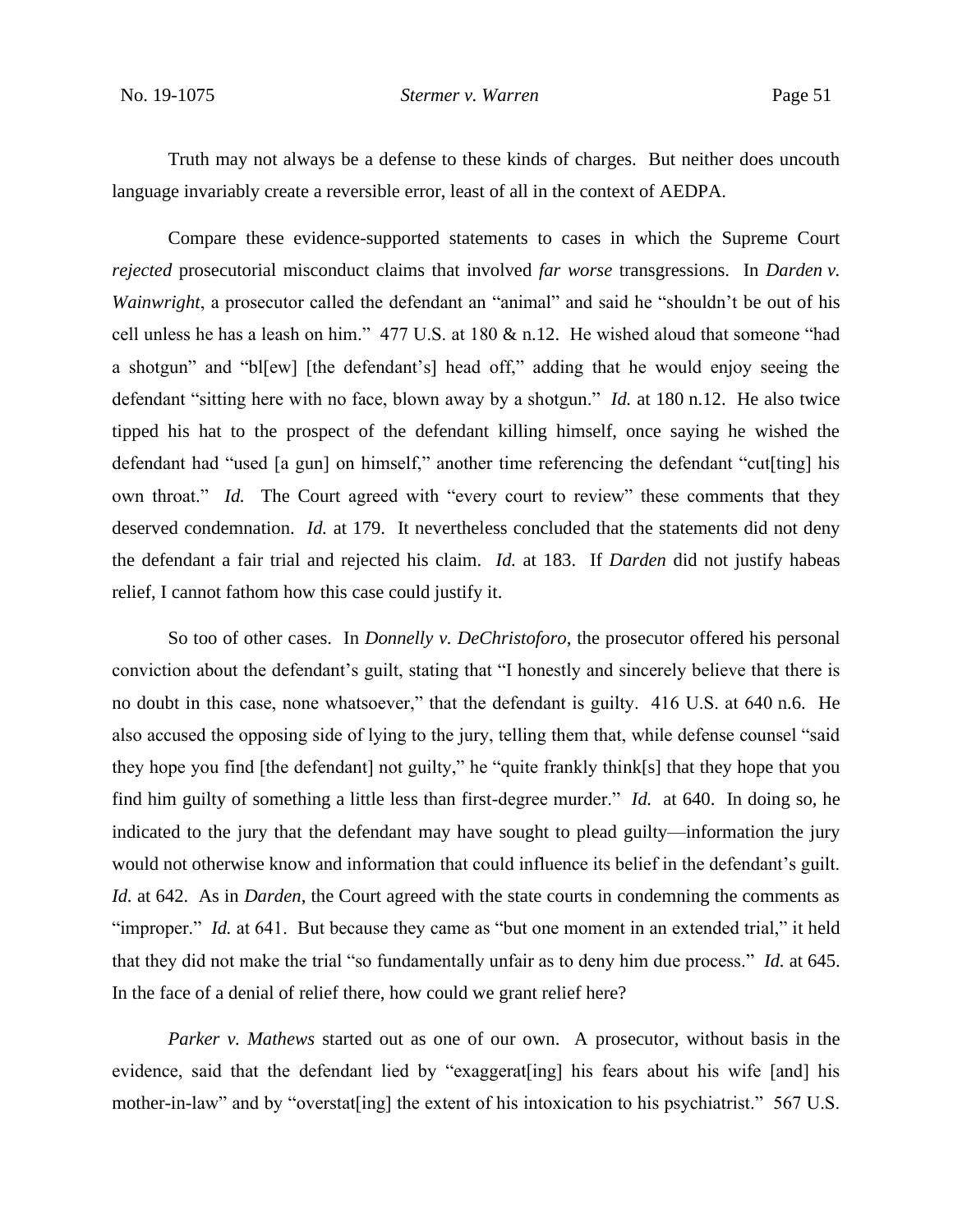at 47. The prosecutor also denigrated the defendant's emotional disturbance defense by calling it a "defense of last resort," adding that the defendant had "no excuse for his conduct." *Id.* A panel of this court granted habeas on that ground. But the Supreme Court unanimously reversed. "[D]ue process," it ruled, does not "prohibit[] a prosecutor from emphasizing a criminal defendant's motive to exaggerate exculpatory facts." *Id.* And "even if" the prosecutor's comments "direct[ed] the jury's attention to inappropriate considerations," that would still not suffice for purposes of AEDPA. *Id.* What was true in *Parker—*what was true in each of these U.S. Supreme Court cases—is true here.

*Improper vouching.* Stermer adds that the prosecutor improperly vouched for testimony when he stated that he "would submit that [one witness] clearly appears to be a very credible person who has recall of the incident," R. 24-11 at 120, and when he said of the jailhouse witnesses that they had "no incentive to lie," and that "[t]here is absolutely nothing in it for them to make this up." *Id.* at 133. None of this is impermissible in the first instance. The prosecutor did not affix the "imprimatur of the Government" to the witness's statements, "convey the impression that evidence not presented to the jury, but known to the prosecutor," corroborated the witness's testimony, or otherwise "induce the jury to trust the Government's judgment rather than its own view of the evidence." *Young*, 470 U.S. at 18–19. The prosecutor simply provided the jury a way of thinking about evidence it had already heard. The prosecutor pointed out one witness's effective "recall" while reminding the jury that it "had an opportunity to judge [the witness's] credibility" for itself. R. 24-11 at 120. He likewise refreshed the jury's recollection of evidence suggesting the jailhouse witnesses did not have ulterior motives to testify by noting that they were "out of jail" and had "nothing pending." *Id.* at 133. Prosecutors legitimately make statements like these all the time so long as they don't "manipulate or misstate the evidence" in the process. *Darden*, 477 U.S. at 182.

Even if these statements crossed the line (they did not), Stermer still would lose. She does not show, she does not even try to show, how these two statements could have caused the jury to "stray from its responsibility to be fair and unbiased." *Young*, 470 U.S. at 18.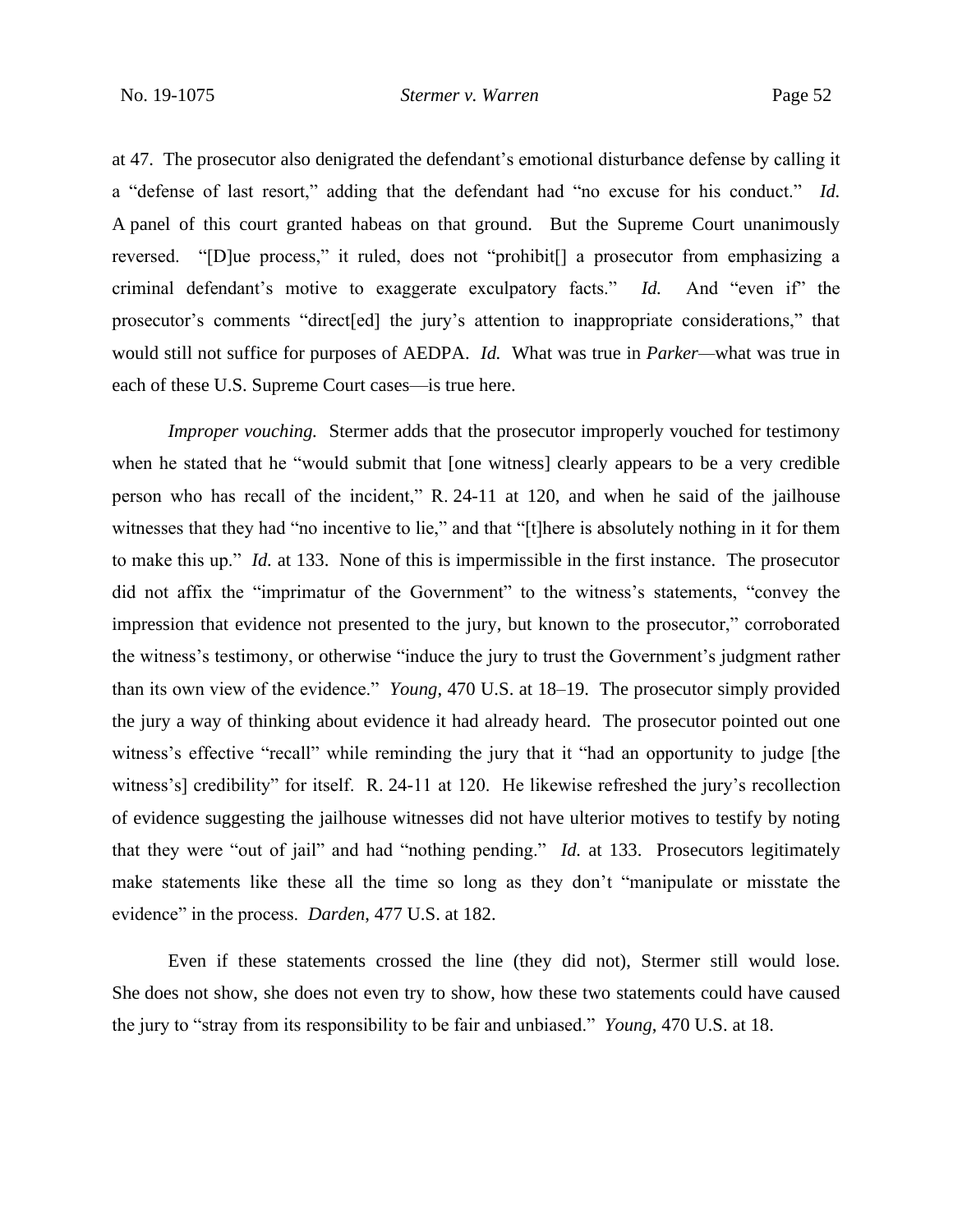*Factual misstatements.* Stermer points to two alleged factual misstatements by the prosecutor during closing argument. In one, the prosecutor questioned Stermer's decision never to call for help, stating that "the lady who has two cell phones . . . [has them] in the van according to [] her. Possible? Yes. Convenient? Very." R. 24-11 at 126. She points out that no evidence supported her phones being in the van. And she's right. But her challenge to this misstatement confounds. The prosecutor did not mean to prove that the phones were in the car; he meant to question why she never called for help. To the extent this statement inclined the jury to believe she had left her phones in the van, that's all the better for her case. This would make her decision not to call the fire department while inside the house a hair more logical. It's no wonder her counsel never objected to the point.

The prosecutor also said that he knew of "no evidence" that two previous fires associated with Todd Stermer involved "arson." R. 24-11 at 176–77. He was telling the truth. Yes, Todd's mother, Sandra, testified that two of Todd's prior properties had burned. And yes, Detective Gabrielle Rought testified that Todd had received money from one of the fires. But neither piece of evidence indicates that the cause of those fires was arson.

Stermer attempts to counter this last conclusion by pointing to a police report in which a detective told a trooper that he thought Todd might have been "regarded as the suspect" in the burning of one of his properties. R. 20-13 at 2. But even if Linda Stermer could have admitted that double-hearsay statement into the record, *cf. Mayor of City of Phila. v. Educ. Equal. League*, 415 U.S. 605, 618 (1974), the fact remains that she did not. The prosecutor cannot be blamed for making no reference to the report in his closing argument.

2. *Ineffective assistance.* Also unavailing is Stermer's claim of ineffective assistance of counsel. To prevail, she must show that counsel performed "unreasonabl[y]" and that the defective performance "prejudiced" the defense. *Strickland v. Washington*, 466 U.S. 668, 687, 698–99 (1984). This review becomes doubly deferential when we add AEDPA to the mix. *See*  28 U.S.C. § 2254(d)(1). The "question is no longer whether [a] counsel's actions were reasonable," but instead whether there could exist any "fairminded" argument that trial counsel "satisfied *Strickland*'s deferential standard." *Harrington v. Richter*, 562 U.S. 86, 103, 105–06 (2011).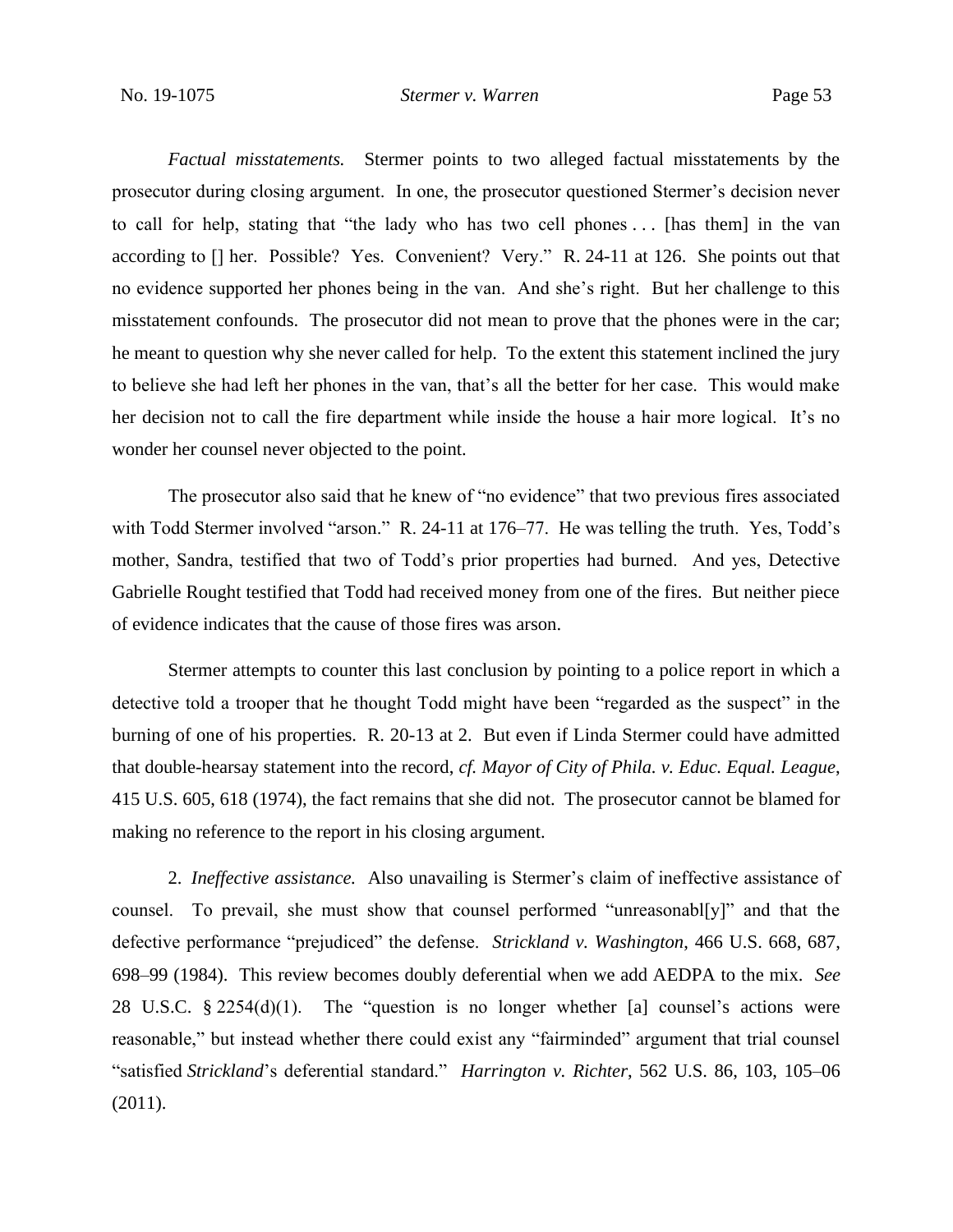*Performance.* Faced with overwhelming evidence of guilt, Stermer's counsel did as well as anyone could reasonably expect. He ably cross-examined the State's 24 witnesses, pointing out passing gaps in their recollection, occasional inconsistencies in their narratives, and potential ulterior motives for testifying. He called 11 witnesses to cast doubt on the government's case, to vouch for Stermer's character, and to give another explanation for the fire.

That was not enough, she insists. He should have consulted an arson expert to counteract the prosecution's testimony that the fire stemmed from arson, not an accident. But counsel need not pursue every defense strategy imaginable to satisfy the Sixth Amendment. Lawyers often must make "reasonable decision[s]" as to what approach to take, rendering "particular investigations unnecessary." *Strickland*, 466 U.S. at 691. Decisions of this sort come with a "heavy measure of deference to counsel's judgments." *Id.*

With or without deference, the decision not to call an arson expert made plenty of sense. On the morning of the murder, Linda Stermer went to the local gas station and filled a tank with gasoline. Investigators discovered gasoline all over Todd's body as well as on towels in the washer downstairs. In the face of this evidence, the notion that the fire started accidentally pushes credulity to the collapsing point. Small chance Stermer's counsel could find a competent arson expert willing to testify affirmatively to that effect. To this day, whether then or now, she still has not identified anyone who could back up such a tall tale. That's all anyone needs to know.

Given these realities, Stermer's counsel made the strategic choice to admit that arson occurred but that Todd caused it. This theory had issues too; every theory did. But at least this theory helped to explain the presence of the gasoline on Todd's body and on the towels in the washing machine. Choosing the best among several tough options does not establish ineffective assistance. Even on direct review, such strategic decisions are "virtually unchallengeable." *Id.*  at 690.